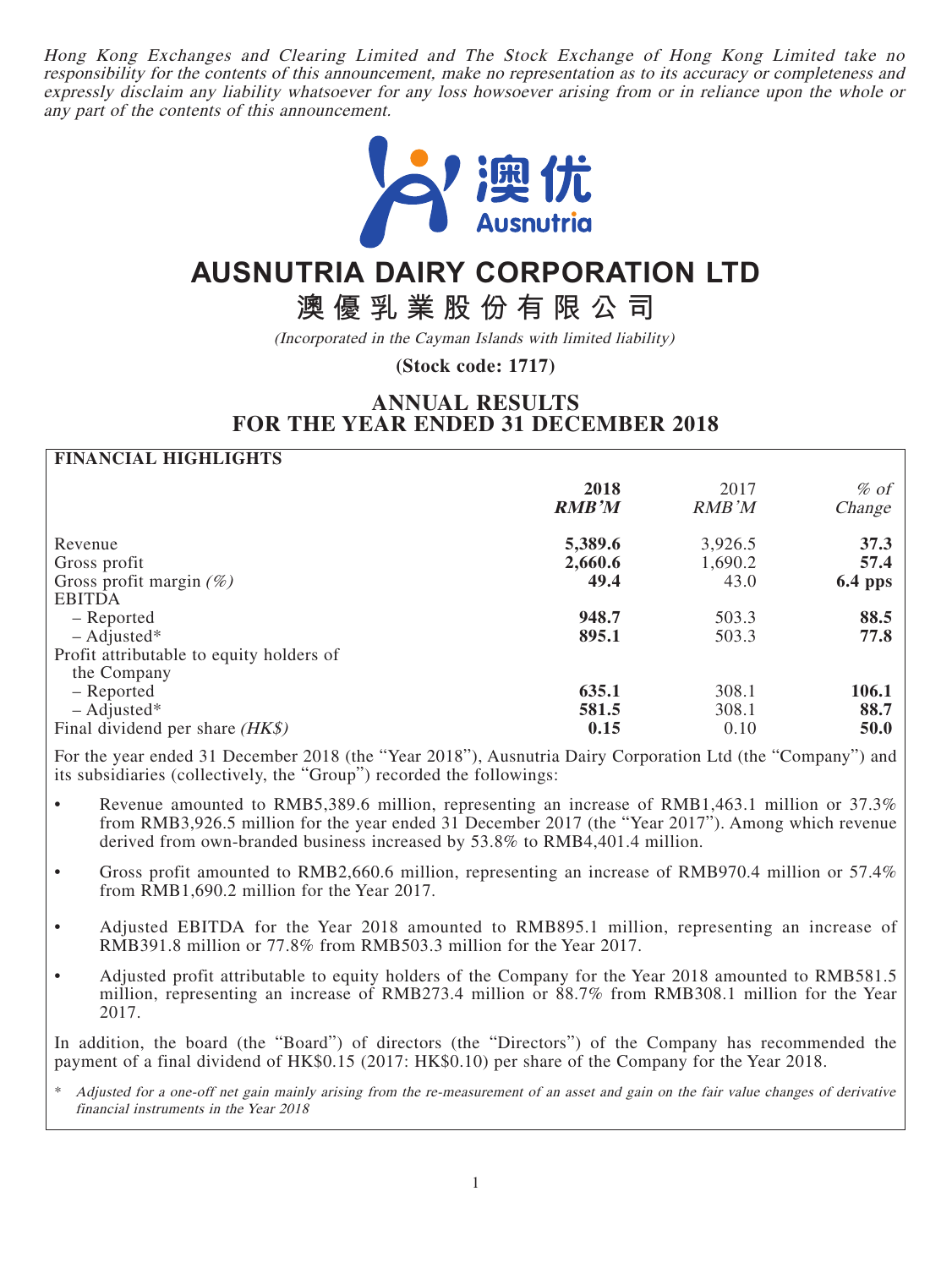The Board is pleased to announce the audited consolidated financial results of the Group for the Year 2018 together with the comparative figures for the Year 2017 as follows:

# **CONSOLIDATED STATEMENT OF PROFIT OR LOSS AND OTHER COMPREHENSIVE INCOME**

Year ended 31 December 2018

|                                                                                    | <b>Notes</b>     | 2018<br><b>RMB'000</b> | 2017<br><b>RMB'000</b> |
|------------------------------------------------------------------------------------|------------------|------------------------|------------------------|
|                                                                                    |                  |                        |                        |
| <b>REVENUE</b>                                                                     | $\mathfrak{I}$   | 5,389,568              | 3,926,466              |
| Cost of sales                                                                      |                  | (2,728,933)            | (2, 236, 267)          |
| Gross profit                                                                       |                  | 2,660,635              | 1,690,199              |
| Other income and gains                                                             | $\mathfrak{I}$   | 114,109                | 57,463                 |
| Selling and distribution expenses                                                  |                  | (1,444,237)            | (969, 127)             |
| Administrative expenses                                                            |                  | (461, 853)             | (298, 025)             |
| Other expenses                                                                     |                  | (59, 621)              | (28, 466)              |
| Finance costs                                                                      | $\boldsymbol{7}$ | (29, 753)              | (22, 110)              |
| Share of profits and losses of:                                                    |                  |                        |                        |
| A joint venture                                                                    |                  | 1,159                  | 940                    |
| Associates                                                                         |                  | 11,553                 | 7,671                  |
| Profit before tax                                                                  | 6                | 791,992                | 438,545                |
| Income tax expense                                                                 | $\mathcal S$     | (147, 440)             | (103, 765)             |
| PROFIT FOR THE YEAR                                                                |                  | 644,552                | 334,780                |
| Attributable to:                                                                   |                  |                        |                        |
| Owners of the parent                                                               |                  | 635,100                | 308,133                |
| Non-controlling interests                                                          |                  | 9,452                  | 26,647                 |
|                                                                                    |                  | 644,552                | 334,780                |
| <b>EARNINGS PER SHARE ATTRIBUTABLE TO</b><br>ORDINARY EQUITY HOLDERS OF THE PARENT |                  |                        |                        |
| - basic and diluted                                                                | 9                |                        |                        |
| <b>Basic</b>                                                                       |                  |                        |                        |
| $-$ For profit for the year (RMB cents)                                            |                  | 47.20                  | 24.61                  |
| Diluted                                                                            |                  |                        |                        |
| - For profit for the year (RMB cents)                                              |                  | 46.63                  | 24.37                  |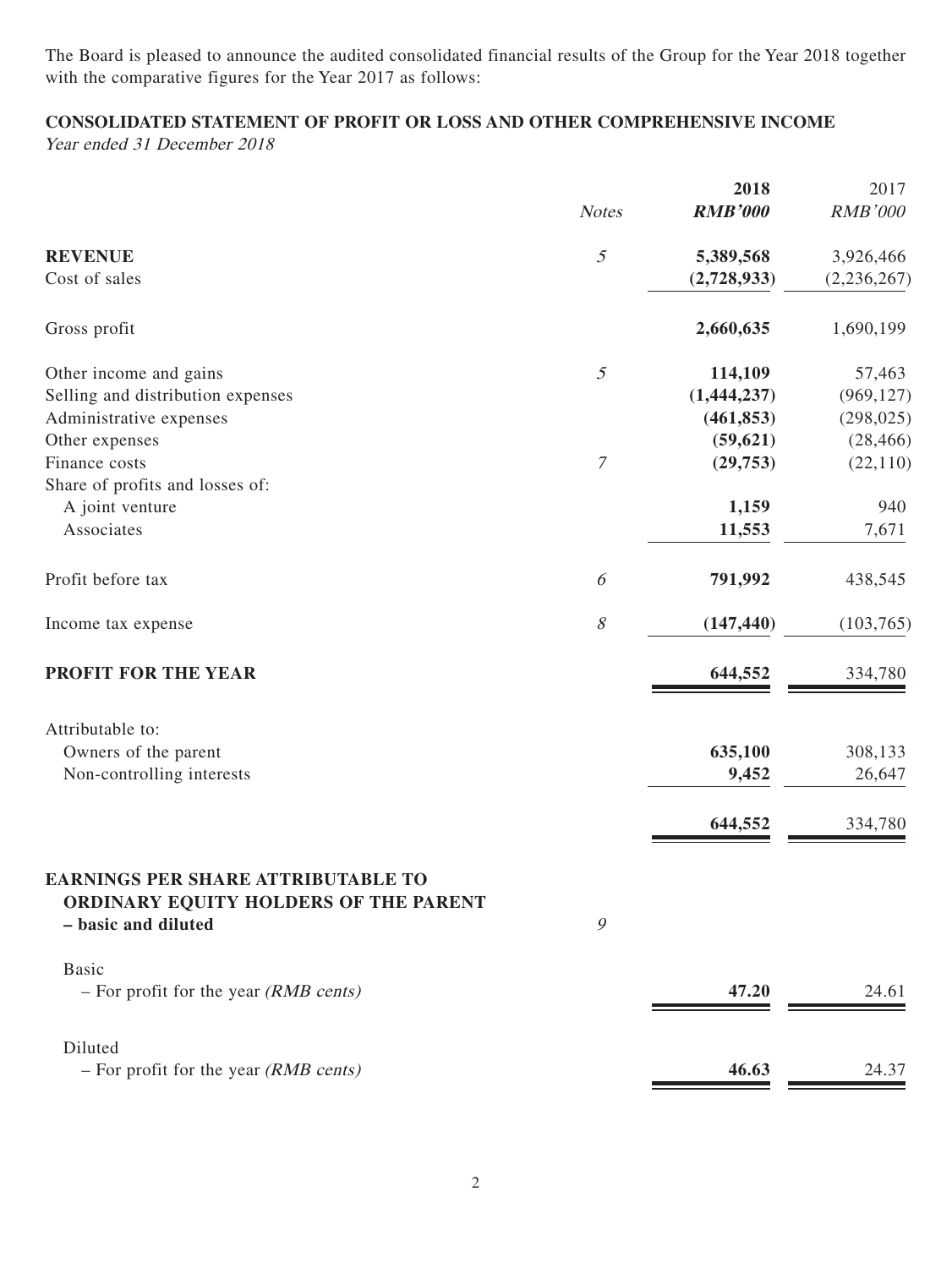|                                                                                               | 2018<br><b>RMB'000</b> | 2017<br><b>RMB'000</b> |
|-----------------------------------------------------------------------------------------------|------------------------|------------------------|
| <b>PROFIT FOR THE YEAR</b>                                                                    | 644,552                | 334,780                |
| <b>OTHER COMPREHENSIVE INCOME/(LOSS)</b>                                                      |                        |                        |
| Other comprehensive loss that may be reclassified to<br>profit or loss in subsequent periods: |                        |                        |
| Exchange differences:                                                                         |                        |                        |
| Exchange differences on translation of foreign operations                                     | (27, 976)              | (10, 495)              |
| Net other comprehensive loss that may be reclassified to                                      |                        |                        |
| profit or loss in subsequent periods                                                          | (27, 976)              | (10, 495)              |
|                                                                                               |                        |                        |
| Other comprehensive income that will not be reclassified to                                   |                        |                        |
| profit or loss in subsequent periods:                                                         |                        |                        |
| Remeasurement gains on the defined benefit plan, net of tax                                   | 137                    | 7                      |
| Net other comprehensive income that will not be reclassified to                               |                        |                        |
| profit or loss in subsequent periods                                                          | 137                    | 7                      |
|                                                                                               |                        |                        |
| OTHER COMPREHENSIVE LOSS FOR THE YEAR,                                                        |                        |                        |
| <b>NET OF TAX</b>                                                                             | (27, 839)              | (10, 488)              |
|                                                                                               |                        |                        |
| TOTAL COMPREHENSIVE INCOME FOR THE YEAR                                                       | 616,713                | 324,292                |
| Attributable to:                                                                              |                        |                        |
| Owners of the parent                                                                          | 607,839                | 301,365                |
| Non-controlling interests                                                                     | 8,874                  | 22,927                 |
|                                                                                               |                        |                        |
|                                                                                               | 616,713                | 324,292                |
|                                                                                               |                        |                        |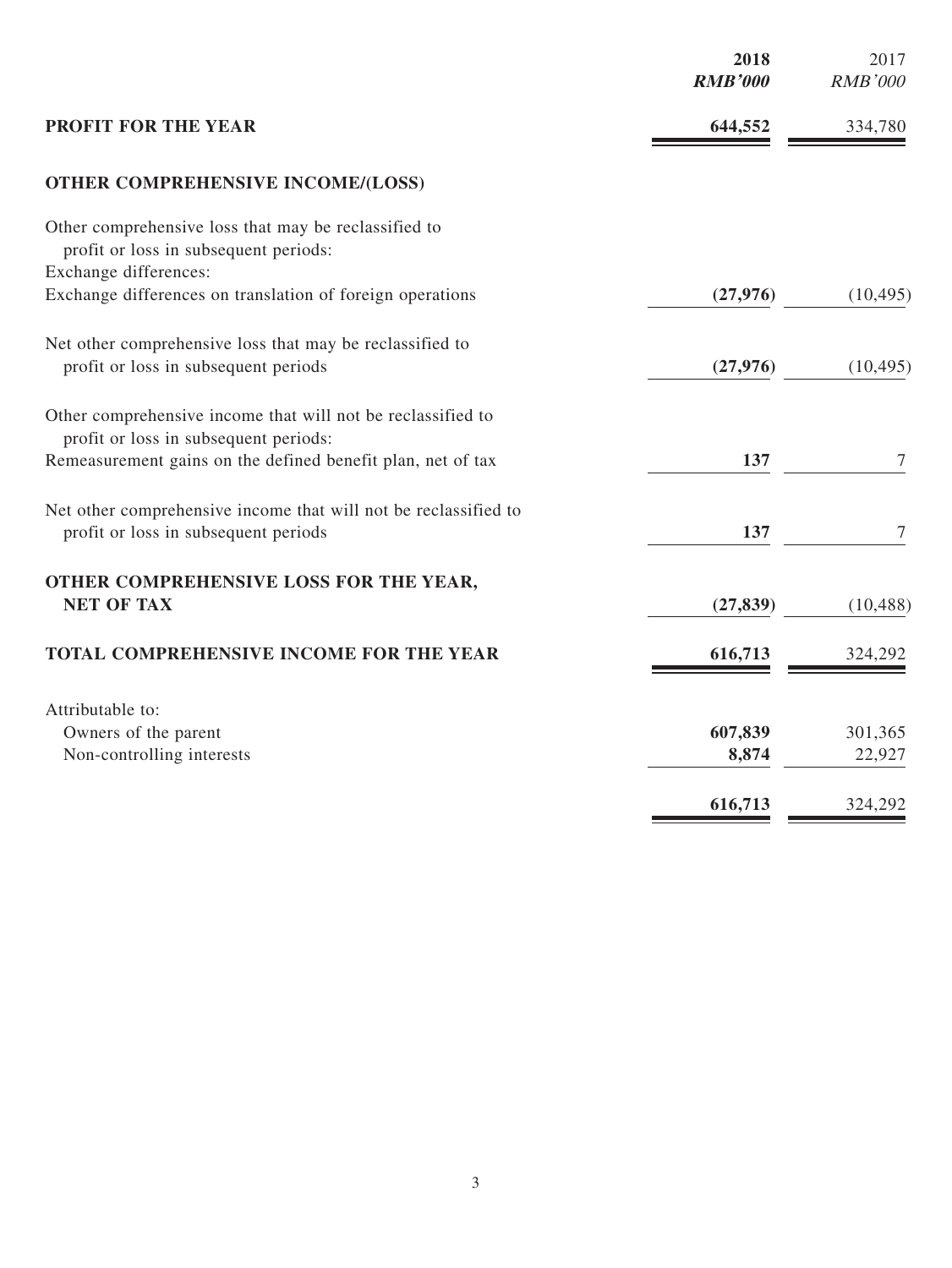# **CONSOLIDATED STATEMENT OF FINANCIAL POSITION**

31 December 2018

|                                                  |              | 2018           | 2017           |
|--------------------------------------------------|--------------|----------------|----------------|
|                                                  | <b>Notes</b> | <b>RMB'000</b> | <b>RMB'000</b> |
| <b>NON-CURRENT ASSETS</b>                        |              |                |                |
| Property, plant and equipment                    |              | 1,580,523      | 1,537,068      |
| Prepaid land lease payments                      |              | 27,112         | 27,960         |
| Goodwill                                         | 10           | 287,522        | 155,596        |
| Other intangible assets                          |              | 380,587        | 330,027        |
| Investment in a joint venture                    | 11           |                | 43,122         |
| Investments in associates                        | 12           | 262,203        | 65,183         |
| Deposit paid                                     | 13           |                | 58,543         |
| Derivative financial instruments                 |              |                | 13,856         |
| Deferred tax assets                              |              | 152,508        | 170,692        |
| Total non-current assets                         |              | 2,690,455      | 2,402,047      |
| <b>CURRENT ASSETS</b>                            |              |                |                |
| Inventories                                      | 14           | 1,544,321      | 1,083,385      |
| Trade and bills receivables                      | 15           | 352,617        | 225,412        |
| Prepayments, other receivables and other assets  |              | 363,961        | 305,206        |
| Derivative financial instruments                 |              |                | 729            |
| Pledged deposits                                 | 16           | 427,791        | 968,701        |
| Cash and cash equivalents                        | 16           | 1,449,861      | 635,650        |
| Total current assets                             |              | 4,138,551      | 3,219,083      |
| <b>CURRENT LIABILITIES</b>                       |              |                |                |
| Trade and bills payables                         | 17           | 283,584        | 271,925        |
| Other payables and accruals                      |              | 1,571,186      | 1,201,078      |
| Derivative financial instruments                 |              | 1,858          | 1,592          |
| Interest-bearing bank loans and other borrowings |              | 659,042        | 1,158,040      |
| Tax payable                                      |              | 137,485        | 130,605        |
| Total current liabilities                        |              | 2,653,155      | 2,763,240      |
| <b>NET CURRENT ASSETS</b>                        |              | 1,485,396      | 455,843        |
| TOTAL ASSETS LESS CURRENT LIABILITIES            |              | 4,175,851      | 2,857,890      |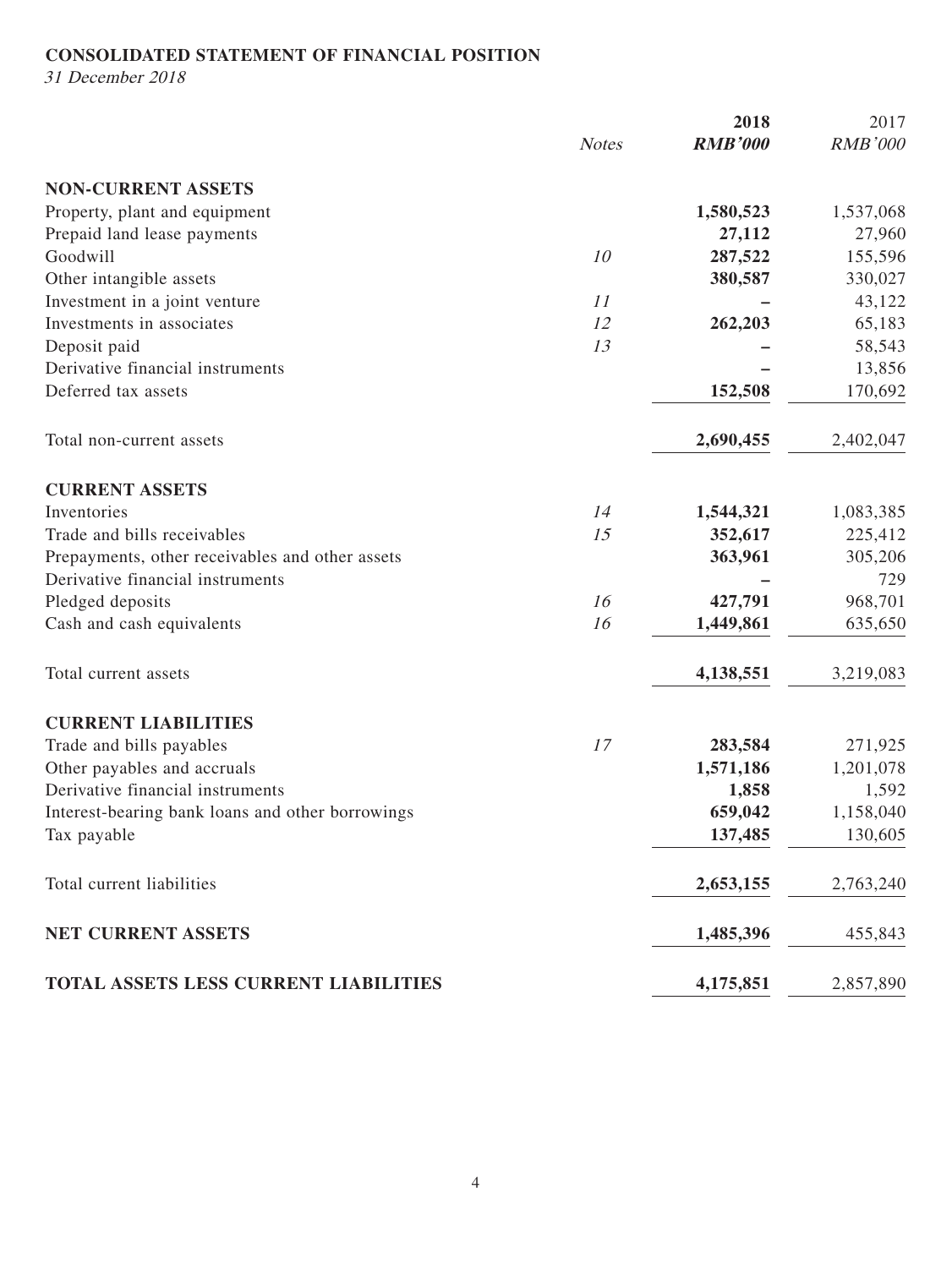|                                                  |              | 2018           | 2017           |
|--------------------------------------------------|--------------|----------------|----------------|
|                                                  | <b>Notes</b> | <b>RMB'000</b> | <b>RMB'000</b> |
| TOTAL ASSETS LESS CURRENT LIABILITIES            |              | 4,175,851      | 2,857,890      |
| <b>NON-CURRENT LIABILITIES</b>                   |              |                |                |
| Interest-bearing bank loans and other borrowings |              | 416,400        | 814,144        |
| Defined benefit plan                             |              | 5,940          | 6,374          |
| Derivative financial instruments                 | 18           | 236,227        |                |
| Deferred revenue                                 | 19           | 34,158         |                |
| Deferred tax liabilities                         |              | 88,578         | 90,366         |
| Total non-current liabilities                    |              | 781,303        | 910,884        |
| Net assets                                       |              | 3,394,548      | 1,947,006      |
| <b>EQUITY</b>                                    |              |                |                |
| Equity attributable to owners of the parent      |              |                |                |
| Share capital                                    | 20           | 137,421        | 109,172        |
| Reserves                                         |              | 3,116,317      | 1,631,319      |
|                                                  |              | 3,253,738      | 1,740,491      |
| Non-controlling interests                        |              | 140,810        | 206,515        |
| Total equity                                     |              | 3,394,548      | 1,947,006      |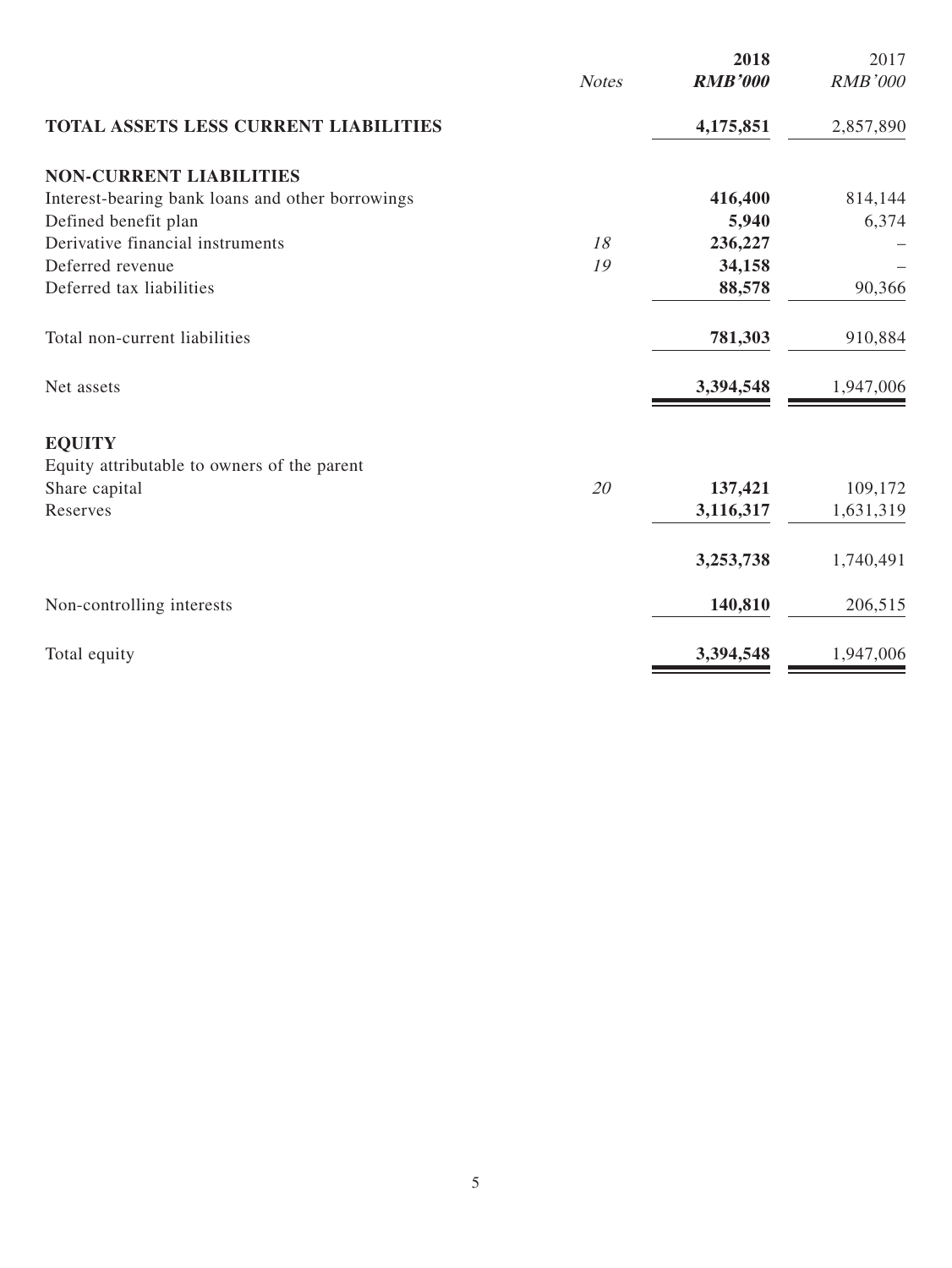### **NOTES TO THE FINANCIAL STATEMENTS**

31 December 2018

### **1. CORPORATE AND GROUP INFORMATION**

The Company was incorporated as an exempted company with limited liability in the Cayman Islands on 8 June 2009. The registered office of the Company is located at Cricket Square, Hutchins Drive, P.O. Box 2681, Grand Cayman KY1-1111, Cayman Islands. The principal offices of the Group are located at (i) Unit 16, 36/F., China Merchants Tower, Shun Tak Centre, 168-200 Connaught Road Central, Sheung Wan, Hong Kong; (ii) 8th Floor, XinDaXin Building A, No. 168, Huangxing Middle Road, Changsha City, Hunan Province, the People's Republic of China (the "PRC"); (iii) Dokter van Deenweg 150, 8025 BM Zwolle, the Netherlands; and (iv) 25-27 Keysborough Avenue, Keysborough VIC 3173, Australia. The shares of the Company (the "Shares") were listed on the Main Board of the Stock Exchange of Hong Kong Limited (the "Stock Exchange") on 8 October 2009. The Company and its subsidiaries are hereinafter collectively referred to as the Group.

The Company acts as an investment holding company of the Group. During the year, the Group is principally engaged in the research and development ("R&D"), production, marketing and distribution of dairy and related products and nutrition products to its worldwide customers, particularly in the PRC.

### **2. BASIS OF PREPARATION**

These financial statements have been prepared in accordance with International Financial Reporting Standards ("IFRSs") (which include all International Financial Reporting Standards, International Accounting Standards ("IASs") and Interpretations) issued by the International Accounting Standards Board and the disclosure requirements of the Hong Kong Companies Ordinance. They have been prepared under the historical cost convention, except for derivative financial instruments, which have been measured at fair value. These financial statements are presented in Renminbi ("RMB") and all values are rounded to the nearest thousand (RMB'000) except when otherwise indicated.

#### **Basis of consolidation**

The consolidated financial statements include the financial statements of the Company and its subsidiaries (collectively referred to as the "Group") for the year ended 31 December 2018. A subsidiary is an entity (including a structured entity), directly or indirectly, controlled by the Company. Control is achieved when the Group is exposed, or has rights, to variable returns from its involvement with the investee and has the ability to affect those returns through its power over the investee (i.e., existing rights that give the Group the current ability to direct the relevant activities of the investee).

When the Company has, directly or indirectly, less than a majority of the voting or similar rights of an investee, the Group considers all relevant facts and circumstances in assessing whether it has power over an investee, including:

- (a) the contractual arrangement with the other vote holders of the investee;
- (b) rights arising from other contractual arrangements; and
- (c) the Group's voting rights and potential voting rights.

The financial statements of the subsidiaries are prepared for the same reporting period as the Company, using consistent accounting policies. The results of subsidiaries are consolidated from the date on which the Group obtains control, and continue to be consolidated until the date that such control ceases.

Profit or loss and each component of other comprehensive income are attributed to the owners of the parent of the Group and to the non-controlling interests, even if this results in the non-controlling interests having a deficit balance. All intra-group assets and liabilities, equity, income, expenses and cash flows relating to transactions between members of the Group are eliminated in full on consolidation.

The Group reassesses whether or not it controls an investee if facts and circumstances indicate that there are changes to one or more of the three elements of control described above. A change in the ownership interest of a subsidiary, without a loss of control, is accounted for as an equity transaction.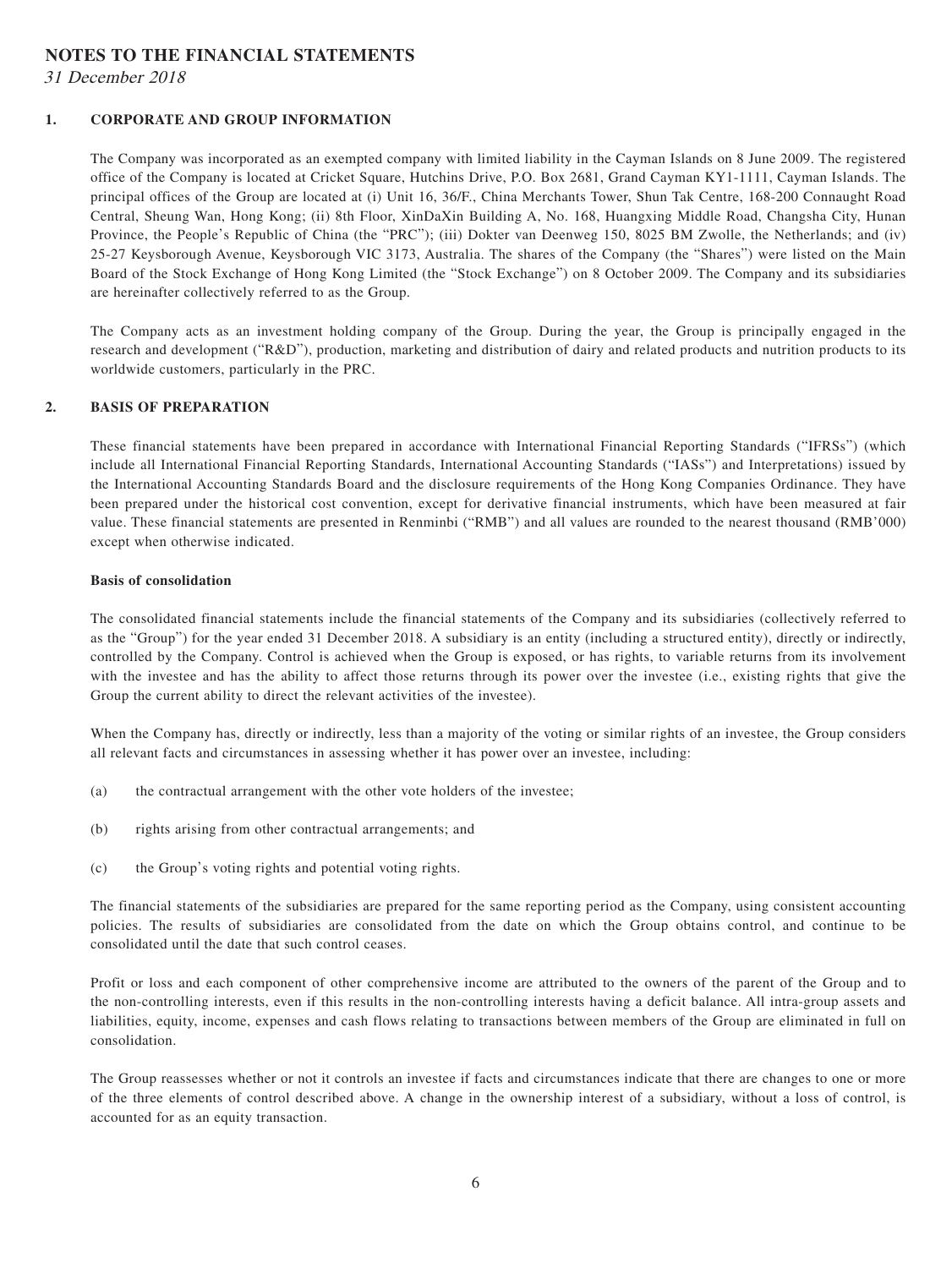If the Group loses control over a subsidiary, it derecognises (i) the assets (including goodwill) and liabilities of the subsidiary, (ii) the carrying amount of any non-controlling interest and (iii) the cumulative translation differences recorded in equity; and recognises (i) the fair value of the consideration received, (ii) the fair value of any investment retained and (iii) any resulting surplus or deficit in profit or loss. The Group's share of components previously recognised in other comprehensive income is reclassified to profit or loss or retained profits, as appropriate, on the same basis as would be required if the Group had directly disposed of the related assets or liabilities.

### **3. CHANGES IN ACCOUNTING POLICIES AND DISCLOSURES**

The Group has adopted the following new and revised IFRSs for the first time for the current year's financial statements.

| Amendments to IFRS 2  | Classification and Measurement of Share-based Payment Transaction     |
|-----------------------|-----------------------------------------------------------------------|
| Amendments to IFRS 4  | Applying IFRS 9 Financial Instruments with IFRS 4 Insurance Contracts |
| IFRS 9                | <b>Financial Instruments</b>                                          |
| IFRS 15               | Revenue from Contracts with Customers                                 |
| Amendments to IFRS 15 | Clarifications to IFRS 15 Revenue from Contracts with Customers       |
| Amendments to IAS 40  | Transfers of Investment Property                                      |
| IFRIC 22              | Foreign Currency Transactions and Advance Consideration               |
| Annual Improvements   | Amendments to IFRS 1 and IAS 28                                       |
| 2014-2016 Cycle       |                                                                       |

Except for the amendments to IFRS4 and IAS 40 and Annual Improvements to IFRSs 2014-2016 Cycle, which are not relevant to the preparation of the Group's financial statements, the nature and the impact of the new and revised IFRSs are described below:

- **(a)** Amendments to IFRS 2 address three main areas: the effects of vesting conditions on the measurement of a cash-settled share-based payment transaction; the classification of a share-based payment transaction with net settlement features for withholding a certain amount in order to meet an employee's tax obligation associated with the share-based payment; and accounting where a modification to the terms and conditions of a share-based payment transaction changes its classification from cash-settled to equity-settled. The amendments clarify that the approach used to account for vesting conditions when measuring equity-settled share-based payments also applies to cash-settled share-based payments. The amendments introduce an exception so that a share-based payment transaction with net share settlement features for withholding a certain amount in order to meet the employee's tax obligation is classified in its entirety as an equity-settled share-based payment transaction when certain conditions are met. Furthermore, the amendments clarify that if the terms and conditions of a cash-settled sharebased payment transaction are modified, with the result that it becomes an equity-settled share-based payment transaction, the transaction is accounted for as an equity-settled transaction from the date of the modification. The amendments have had no impact on the financial position or performance of the Group as the Group does not have any cash-settled share-based payment transactions and has no share-based payment transactions with net settlement features for withholding tax.
- **(b)** IFRS 9 Financial Instruments replaces IAS 39 Financial Instruments: Recognition and Measurement for annual periods beginning on or after 1 January 2018, bringing together all three aspects of the accounting for financial instruments: classification and measurement, impairment and hedge accounting. The Group adopted IFRS 9 from 1 January 2018. The Group has performed a detailed assessment of the impact of the adoption of IFRS 9, and concluded IFRS 9 does not have material impact on the Group's consolidated financial statements.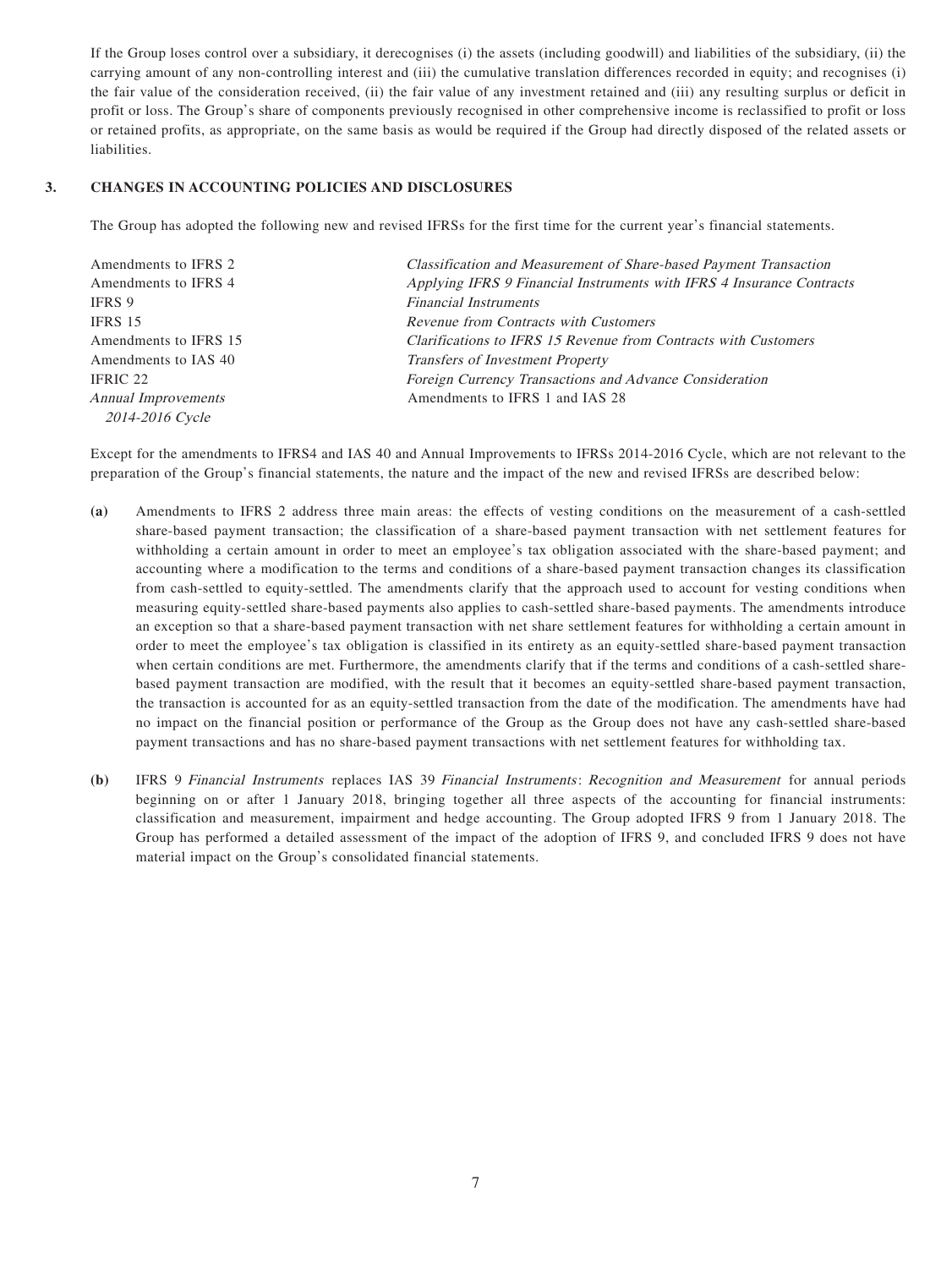**(c)** IFRS 15 and its amendments replace IAS 11 Construction Contracts, IAS 18 Revenue and related interpretations and it applies, with limited exceptions, to all revenue arising from contracts with customers. IFRS 15 establishes a new five-step model to account for revenue arising from contracts with customers. Under IFRS 15, revenue is recognised at an amount that reflects the consideration to which an entity expects to be entitled in exchange for transferring goods or services to a customer. The principles in IFRS 15 provide a more structured approach for measuring and recognising revenue. The standard also introduces extensive qualitative and quantitative disclosure requirements, including disaggregation of total revenue, information about performance obligations, changes in contract asset and liability account balances between periods and key judgements and estimates.

The Group adopted IFRS 15 using the full retrospective method of adoption. Under this method, the standard was applied to all contracts at the date of initial application and the comparative information was reclassified accordingly. The effect of adopting IFRS 15 is as follows:

The adoption of IFRS 15 has had no impact on the statement of profit or loss and other comprehensive income or on the Group's operating, investing and financing cash flows.

There is also no impact on the statement of financial position, but only reclassification impact within other payables and accruals (increase/(decrease)):

|                                                       | <b>Adjustments</b> | 31 December<br>2017<br><i>RMB'000</i> | 1 January<br>2017<br><i>RMB'000</i> |
|-------------------------------------------------------|--------------------|---------------------------------------|-------------------------------------|
|                                                       |                    |                                       |                                     |
|                                                       |                    |                                       |                                     |
| <b>Liabilities</b>                                    |                    |                                       |                                     |
| Other payables and accruals – contract liabilities    | (i), (ii)          | 629.284                               | 378,607                             |
| Other payables and accruals – advances from customers | (i), (ii)          | (346, 885)                            | (206,969)                           |
| Other payables and accruals – deferred revenue        | (i), (ii)          | (282, 399)                            | (171, 638)                          |
| <b>Total equity and liabilities</b>                   |                    |                                       |                                     |

The Group's principal activities consist of the production and distribution of dairy and related products and nutrition products to its worldwide customers.

#### **(i) Sale of goods**

The Group's contracts with customers for the sale of dairy and related products and nutrition products generally include one performance obligation. The Group has concluded that revenue from sale of dairy and related products and nutrition products should be recognised at the point in time when control of the asset is transferred to the customer, generally on delivery of the dairy and related products and nutrition products. Therefore, the adoption of IFRS 15 did not have an impact on the timing of revenue recognition.

#### Customer loyalty programs

The Group operates customer loyalty programs in Mainland China, which allows customers to accumulate award points when they purchase the Group's products. The award points can be redeemed for free products, subject to a minimum number of award points obtained. Prior to adoption of IFRS 15, the customer loyalty programs offered by the Group resulted in the allocation of a portion of the transaction price to the customer loyalty programs using the fair value of award points issued and recognition of the deferred revenue in relation to award points issued but not yet redeemed or expired. The Group concluded that under IFRS 15 the award points give rise to a separate performance obligation because they provide a material right to the customer and allocated a portion of the transaction price to the loyalty points awarded to customers based on the relative stand-alone selling price. The Group determined that, considering the relative stand-alone selling prices, the amount allocated to customer the loyalty programs under IFRS 15 should be the same as compared to the amount allocated under previous accounting policy. The deferred revenue related to these award points was reclassified to contract liabilities within other payables and accruals.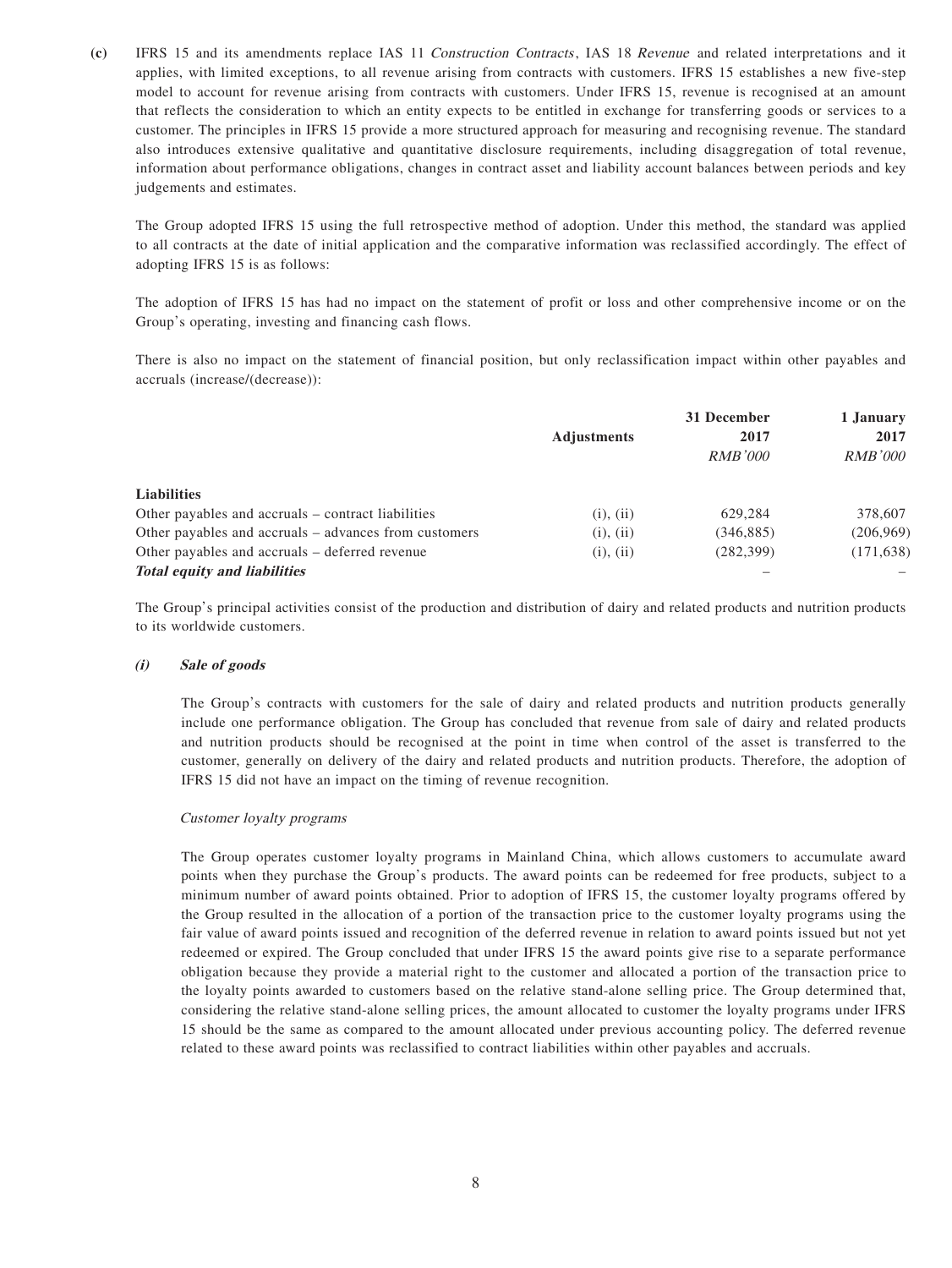#### Distributor incentive programs

The Group operates distributor incentive programs in Mainland China, which grants distributors free goods who have fulfilled the target of purchase amount. Prior to adoption of IFRS 15, the distributor incentive programs offered by the Group resulted in the allocation of a portion of the transaction price to the distributor incentive programs using the fair value of free goods granted and recognition of the deferred revenue in relation to free goods granted but not yet redeemed. The Group concluded that under IFRS 15 the free goods granted gives rise to a separate performance obligation because they provide a material right to the distributor and allocated a portion of the transaction price to the free goods granted to distributors based on the relative stand-alone selling price. The Group determined that, considering the relative stand-alone selling prices, the amount allocated to the distributor incentive programs under IFRS 15 should be the same as compared to the amount allocated under previous accounting policy. The deferred revenue related to these free goods granted was reclassified to contract liabilities within other payables and accruals.

There is no impact on the statement of profit or loss for the year ended 31 December 2017. The statement of financial position as at 31 December 2017 was reclassified, resulting in an increase in contract liabilities within other payables and accruals of RMB282,399,000 and a decrease in deferred revenue within other payables and accruals of RMB282,399,000.

#### **(ii) Consideration received from customers in advance**

Prior to the adoption of IFRS 15, the Group recognised consideration received from customers in advance as advance from customers included in other payables and accruals. Under IFRS 15, the amount is classified as contract liabilities which is also included in other payables and accruals.

There is no impact on the statement of profit or loss for the year ended 31 December 2017. The statement of financial position as at 31 December 2017 was reclassified, resulting in an increase in contract liabilities within other payables and accruals of RMB346,885,000 and a decrease in advance from customers within other payables and accruals of RMB346,885,000.

**(d)** IFRIC 22 provides guidance on how to determine the date of the transaction when applying IAS 21 to the situation where an entity receives or pays advance consideration in a foreign currency and recognises a non-monetary asset or liability. The interpretation clarifies that the date of the transaction for the purpose of determining the exchange rate to use on initial recognition of the related asset, expense or income (or part of it) is the date on which an entity initially recognises the nonmonetary asset (such as a prepayment) or non-monetary liability (such as deferred revenue) arising from the payment or receipt of the advance consideration. If there are multiple payments or receipts in advance of recognising the related item, the entity must determine the transaction date for each payment or receipt of the advance consideration. The interpretation has had no impact on the Group's financial statements as the Group's accounting policy for the determination of the exchange rate applied for initial recognition of non-monetary assets or non-monetary liabilities is consistent with the guidance provided in the interpretation.

#### **4. OPERATING SEGMENT INFORMATION**

For management purposes, the Group is organised into business units based on their products and services and had two reportable operating segments in 2018 as follows:

- (a) the dairy and related products segment comprises the manufacturing and sale of dairy and related products, particularly on formula milk powder products, to its worldwide customers; and
- (b) the nutrition products segment comprises the manufacturing and sale of nutrition products (other than dairy related) to its customers principally in the PRC and Australia.

Management monitors the results of the Group's operating segments separately for the purpose of making decisions about resource allocation and performance assessment. Segment performance is evaluated based on the reportable segment profit which is a measure of adjusted profit before tax. The adjusted profit before tax is measured consistently with the Group's profit before tax except that interest income, finance costs as well as unallocated head office and corporate expenses are excluded from such measurement.

Segment assets exclude cash and cash equivalents and pledged deposits as these assets are managed on a group basis.

Segment liabilities exclude interest-bearing bank loans and other borrowings as these liabilities are managed on a group basis.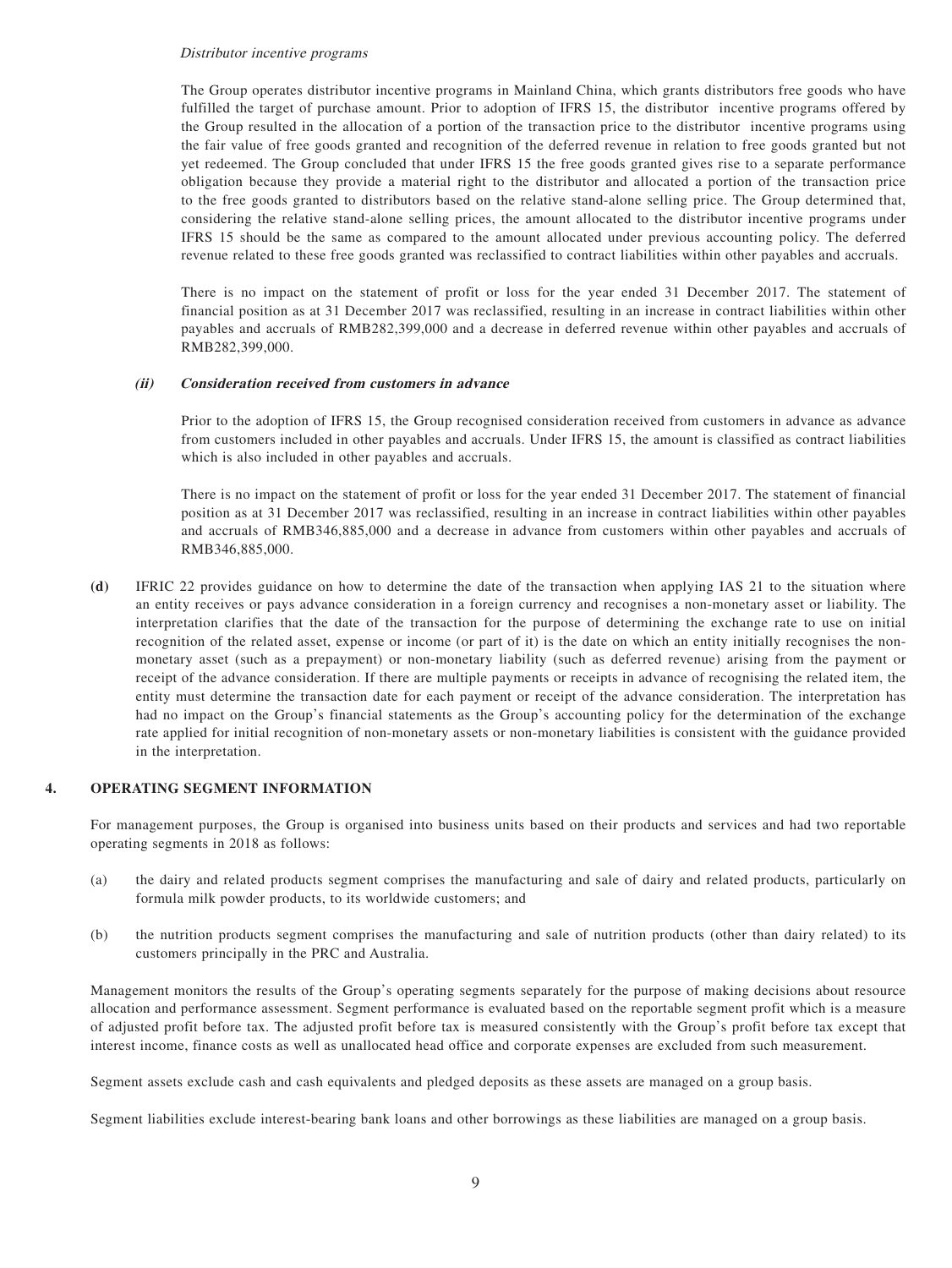|                                                                                                                                                                                                                                                                                   | Dairy and<br>related<br>products<br><b>RMB'000</b>         | <b>Nutrition</b><br>products<br><b>RMB'000</b> | Total<br><b>RMB'000</b>                                    |
|-----------------------------------------------------------------------------------------------------------------------------------------------------------------------------------------------------------------------------------------------------------------------------------|------------------------------------------------------------|------------------------------------------------|------------------------------------------------------------|
| <b>Segment revenue</b><br>Sales to external customers<br>Intersegment sales                                                                                                                                                                                                       | 5,253,460                                                  | 136,108                                        | 5,389,568                                                  |
| Reconciliation:<br>Elimination of intersegment sales                                                                                                                                                                                                                              | 5,253,460                                                  | 136,108                                        | 5,389,568                                                  |
| Revenue from operations                                                                                                                                                                                                                                                           |                                                            |                                                | 5,389,568                                                  |
| <b>Segment results</b><br>Reconciliation:<br>Interest income<br>Finance costs<br>Corporate and other unallocated expenses                                                                                                                                                         | 838,271                                                    | (15, 593)                                      | 822,678<br>26,318<br>(29, 753)<br>(27, 251)                |
| Profit before tax                                                                                                                                                                                                                                                                 |                                                            |                                                | 791,992                                                    |
| <b>Segment assets</b><br>Reconciliation:<br>Elimination of intersegment receivables<br>Corporate and other unallocated assets                                                                                                                                                     | 4,852,709                                                  | 261,426                                        | 5,114,135<br>(162, 781)<br>1,877,652                       |
| Total assets                                                                                                                                                                                                                                                                      |                                                            |                                                | 6,829,006                                                  |
| <b>Segment liabilities</b><br>Reconciliation:<br>Elimination of intersegment payables<br>Corporate and other unallocated liabilities<br><b>Total liabilities</b>                                                                                                                  | 2,374,302                                                  | 147,495                                        | 2,521,797<br>(162, 781)<br>1,075,442<br>3,434,458          |
|                                                                                                                                                                                                                                                                                   |                                                            |                                                |                                                            |
| Other segment information<br>Impairment losses recognised in the statement of profit or loss<br>Share of profits and losses of a joint venture<br>Share of profits and losses of associates<br>Investments in associates<br>Depreciation and amortisation<br>Capital expenditure* | 52,591<br>1,159<br>11,553<br>262,203<br>142,603<br>354,741 | 10,689<br>6,525                                | 52,591<br>1,159<br>11,553<br>262,203<br>153,292<br>361,266 |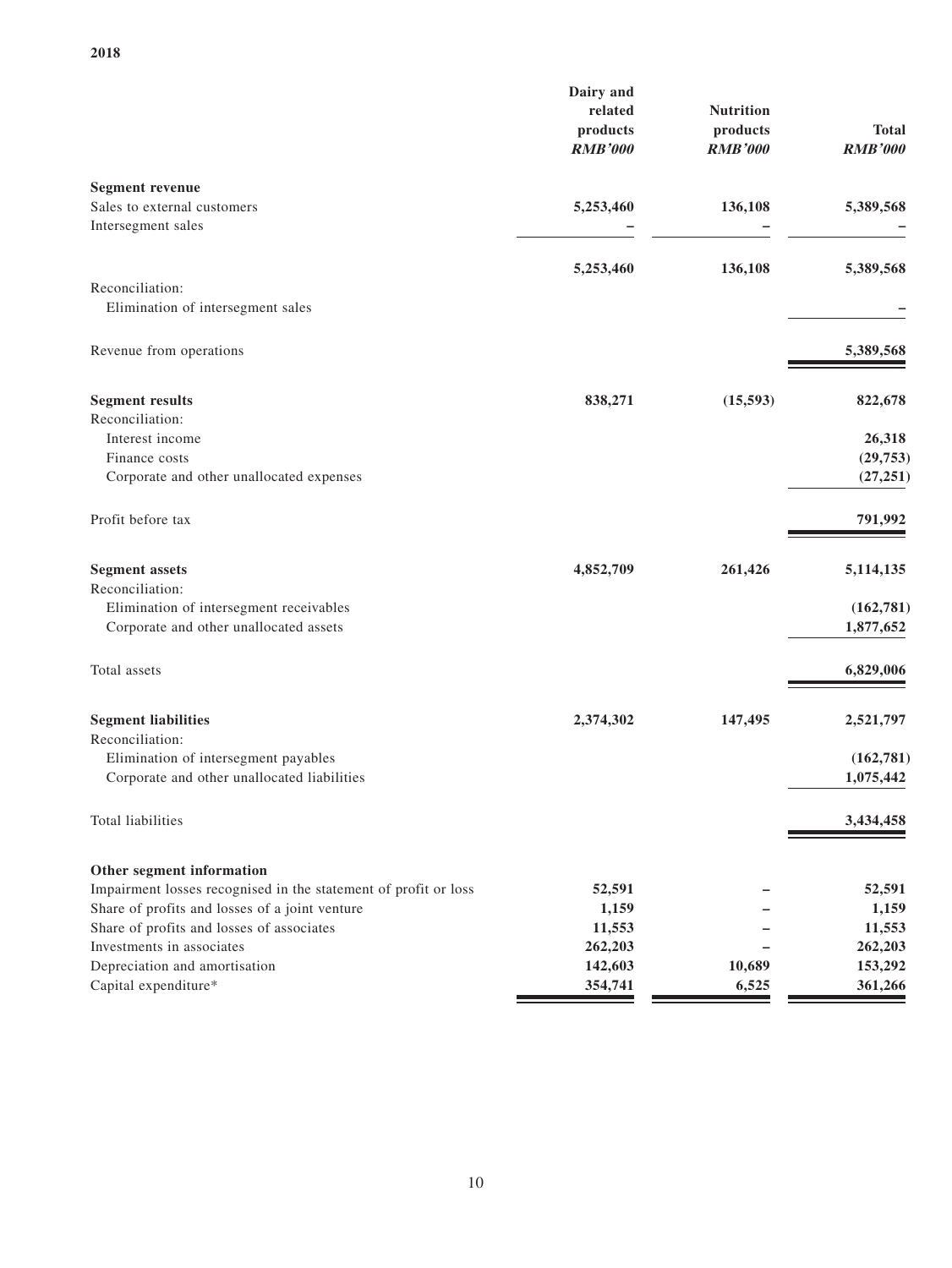|                                                                 | Dairy and<br>related<br>products<br><b>RMB'000</b> | Nutrition<br>products<br><b>RMB'000</b> | Total<br><b>RMB'000</b> |
|-----------------------------------------------------------------|----------------------------------------------------|-----------------------------------------|-------------------------|
| <b>Segment revenue</b>                                          |                                                    |                                         |                         |
| Sales to external customers<br>Intersegment sales               | 3,851,131                                          | 75,335<br>2,841                         | 3,926,466<br>2,841      |
|                                                                 | 3,851,131                                          | 78,176                                  | 3,929,307               |
| Reconciliation:<br>Elimination of intersegment sales            |                                                    |                                         | (2,841)                 |
| Revenue from operations                                         |                                                    |                                         | 3,926,466               |
| <b>Segment results</b>                                          | 483,333                                            | (31, 448)                               | 451,885                 |
| Reconciliation:                                                 |                                                    |                                         |                         |
| Interest income                                                 |                                                    |                                         | 33,863                  |
| Finance costs<br>Corporate and other unallocated expenses       |                                                    |                                         | (22, 110)<br>(25,093)   |
|                                                                 |                                                    |                                         |                         |
| Profit before tax                                               |                                                    |                                         | 438,545                 |
| <b>Segment assets</b>                                           | 3,873,877                                          | 217,485                                 | 4,091,362               |
| Reconciliation:                                                 |                                                    |                                         |                         |
| Elimination of intersegment receivables                         |                                                    |                                         | (74, 583)               |
| Corporate and other unallocated assets                          |                                                    |                                         | 1,604,351               |
| Total assets                                                    |                                                    |                                         | 5,621,130               |
| <b>Segment liabilities</b>                                      | 1,683,882                                          | 92,641                                  | 1,776,523               |
| Reconciliation:                                                 |                                                    |                                         |                         |
| Elimination of intersegment payables                            |                                                    |                                         | (74, 583)               |
| Corporate and other unallocated liabilities                     |                                                    |                                         | 1,972,184               |
| Total liabilities                                               |                                                    |                                         | 3,674,124               |
| Other segment information                                       |                                                    |                                         |                         |
| Impairment losses recognised in the statement of profit or loss | 83,719                                             |                                         | 83,719                  |
| Share of profits and losses of a joint venture                  | 940                                                |                                         | 940                     |
| Share of profits and losses of associates                       | 7,671                                              |                                         | 7,671                   |
| Investment in a joint venture                                   | 43,122                                             |                                         | 43,122                  |
| Investments in associates                                       | 65,183                                             |                                         | 65,183                  |
| Depreciation and amortisation                                   | 65,235                                             | 11,251                                  | 76,486                  |
| Capital expenditure*                                            | 515,973                                            | 3,062                                   | 519,035                 |

\* Capital expenditure consists of additions to property, plant and equipment and intangible assets.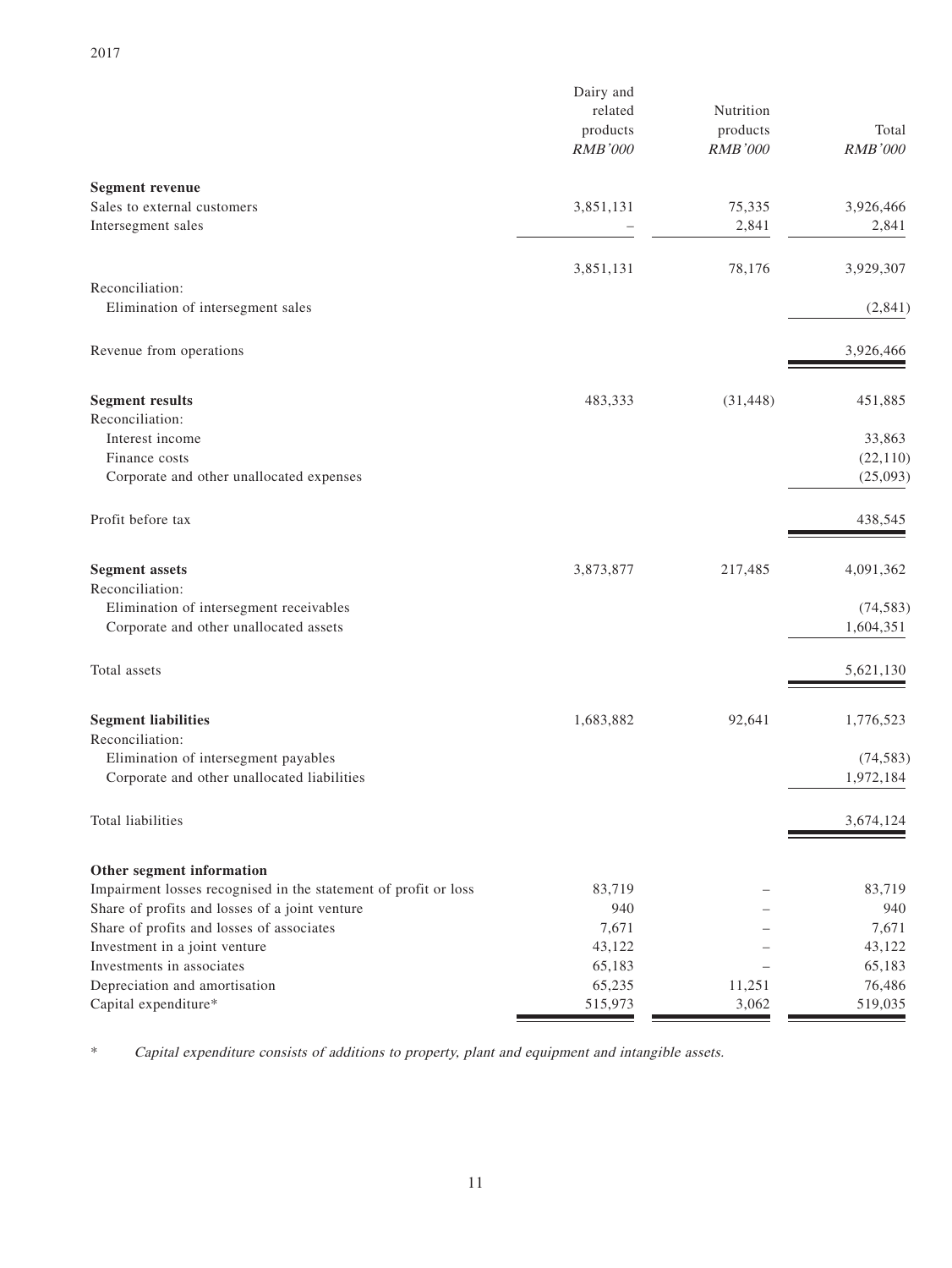### **Geographical information**

#### **(a) Revenue from external customers**

|                         | 2018           | 2017           |
|-------------------------|----------------|----------------|
|                         | <b>RMB'000</b> | <b>RMB'000</b> |
| The PRC                 | 4,299,028      | 2,763,413      |
| European Union          | 530,422        | 701,248        |
| Middle East             | 111,465        | 117,253        |
| North and South America | 137,075        | 95,218         |
| Australia               | 135,349        | 114,384        |
| New Zealand             | 22,486         | 13,544         |
| Others                  | 153,743        | 121,406        |
|                         | 5,389,568      | 3,926,466      |

The revenue information is based on the locations of the customers.

### **(b) Non-current assets**

|                 | 2018<br><b>RMB'000</b> | 2017<br><b>RMB'000</b> |
|-----------------|------------------------|------------------------|
| The PRC         | 468,551                | 343,055                |
| The Netherlands | 1,390,705              | 1,352,371              |
| Australia       | 506,025                | 365,646                |
| New Zealand     | 172,666                | 170,283                |
|                 | 2,537,947              | 2,231,355              |

The non-current assets information above is based on the locations of the assets and excludes deferred tax assets.

#### **Information about a major customer**

During the year, there was no revenue from a single external customer accounting for 10% or more of the Group's total revenue (2017: Nil).

### **5. REVENUE, OTHER INCOME AND GAINS**

An analysis of revenue is as follows:

|                                       | 2018           | 2017           |
|---------------------------------------|----------------|----------------|
|                                       | <b>RMB'000</b> | <i>RMB'000</i> |
|                                       |                |                |
| Revenue from contracts with customers | 5,389,568      | 3,926,466      |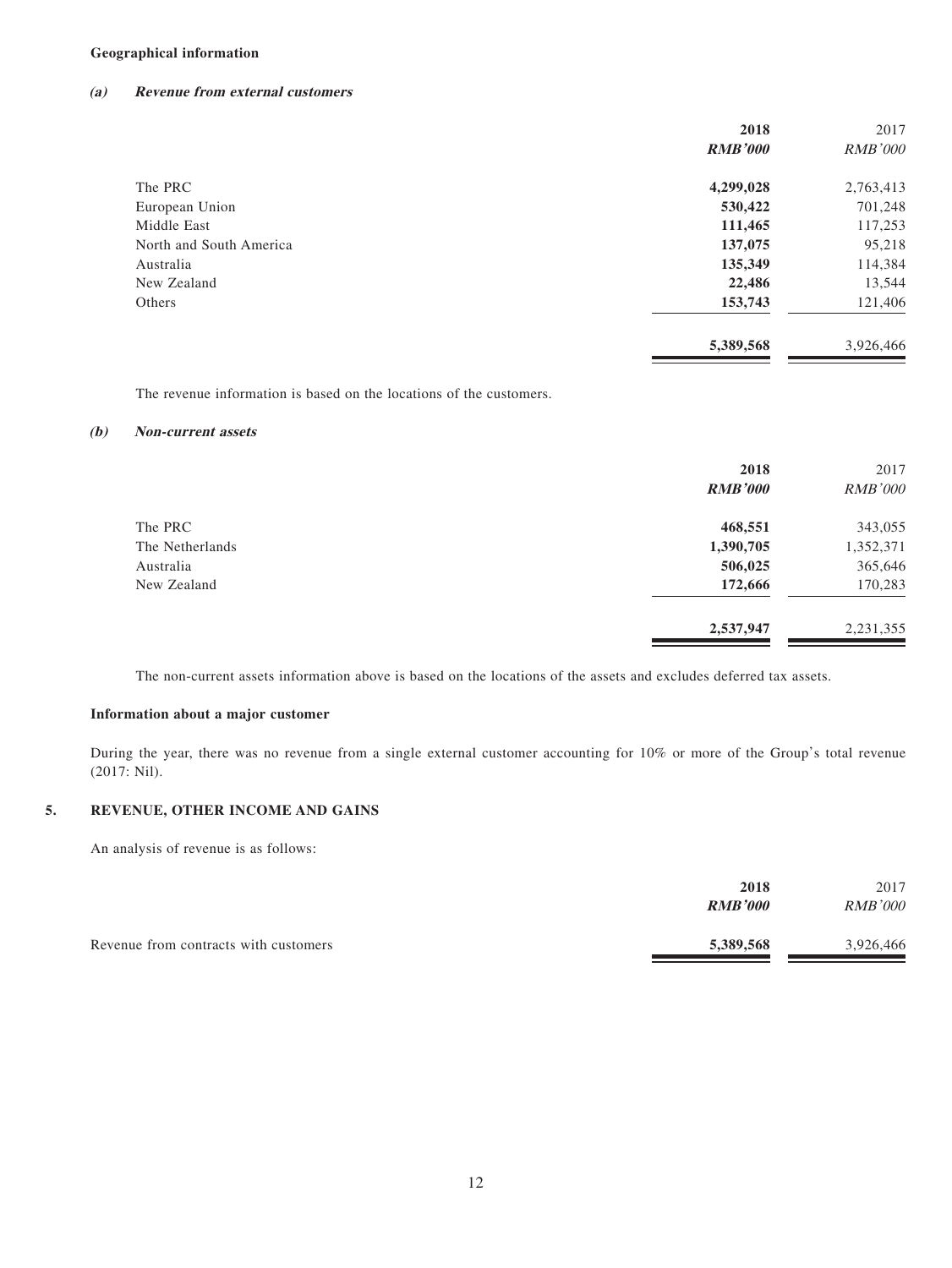|                                                                       |              | 2018           | 2017           |
|-----------------------------------------------------------------------|--------------|----------------|----------------|
|                                                                       | <b>Notes</b> | <b>RMB'000</b> | <i>RMB'000</i> |
| Other income and gains                                                |              |                |                |
| Interest income                                                       |              | 26,318         | 33,863         |
| Government grants                                                     | (i)          | 15,984         | 10.675         |
| Gain on re-measurement of previously held interest in a joint venture | (ii)         | 35,060         |                |
| Gain on fair value changes of derivative financial instrument         | 18(i)        | 22,256         |                |
| Management fees income from an associate                              |              | 162            | 1,833          |
| <b>Others</b>                                                         |              | 14,329         | 11,092         |
| Total other income and gains                                          |              | 114,109        | 57,463         |

(i) Various government grants have been received for investments in Hunan province, the PRC, where the Company's subsidiaries operate. All these grants are related to expenses and there were no unfulfilled conditions or contingencies relating to these grants.

(ii) On 29 June 2018, the Group completed the acquisition of the remaining 50% equity interest in Ozfarm Royal Pty Ltd ("Ozfarm") (the "Second Ozfarm Acquisition") which was accounted for as a joint venture of the Company prior to the acquisition (note 21). Balance represented gain on re-measurement of previously held 50% equity interest in Ozfarm as a result of the above acquisition (the "Ozfarm Re-measurement Gain").

### **6. PROFIT BEFORE TAX**

The Group's profit before tax is arrived at after charging/(crediting):

|                                                                | 2018           | 2017           |
|----------------------------------------------------------------|----------------|----------------|
|                                                                | <b>RMB'000</b> | <b>RMB'000</b> |
| Cost of inventories sold                                       | 2,676,342      | 2,152,548      |
| Write-down of inventories to net realisable value              | 52,591         | 83,719         |
| Cost of sales                                                  | 2,728,933      | 2,236,267      |
| Depreciation                                                   | 107,200        | 56,136         |
| Amortisation of prepaid land lease payments                    | 848            | 848            |
| Amortisation of other intangible assets                        | 45,244         | 19,502         |
| Research and development costs                                 | 100,092        | 37,908         |
| Minimum lease payments under operating leases                  | 12,025         | 11,436         |
| Loss on disposal of items of property, plant and equipment     | 3,696          |                |
| Loss on disposal of items of other intangible assets           | 101            |                |
| Foreign exchange differences, net                              | 30,822         | 3,488          |
| Fair value losses/(gains), net:                                |                |                |
| Derivative instruments                                         |                |                |
| - transactions not qualifying as hedges                        | 2,620          | (715)          |
| Auditor's remuneration                                         | 8,080          | 7,220          |
| Advertising and promotion expenses                             | 731,220        | 408,358        |
| Employee benefit expenses (including directors' remuneration): |                |                |
| Wages, salaries and staff welfare                              | 619,819        | 445,092        |
| Equity share option expense                                    | 2,934          | 7,585          |
| Pension scheme contributions*                                  | 48,223         | 31,707         |
|                                                                | 670,976        | 484,384        |

\* At 31 December 2018, the Group had no forfeited contributions available to reduce its contributions to the pension schemes in future years (2017: Nil).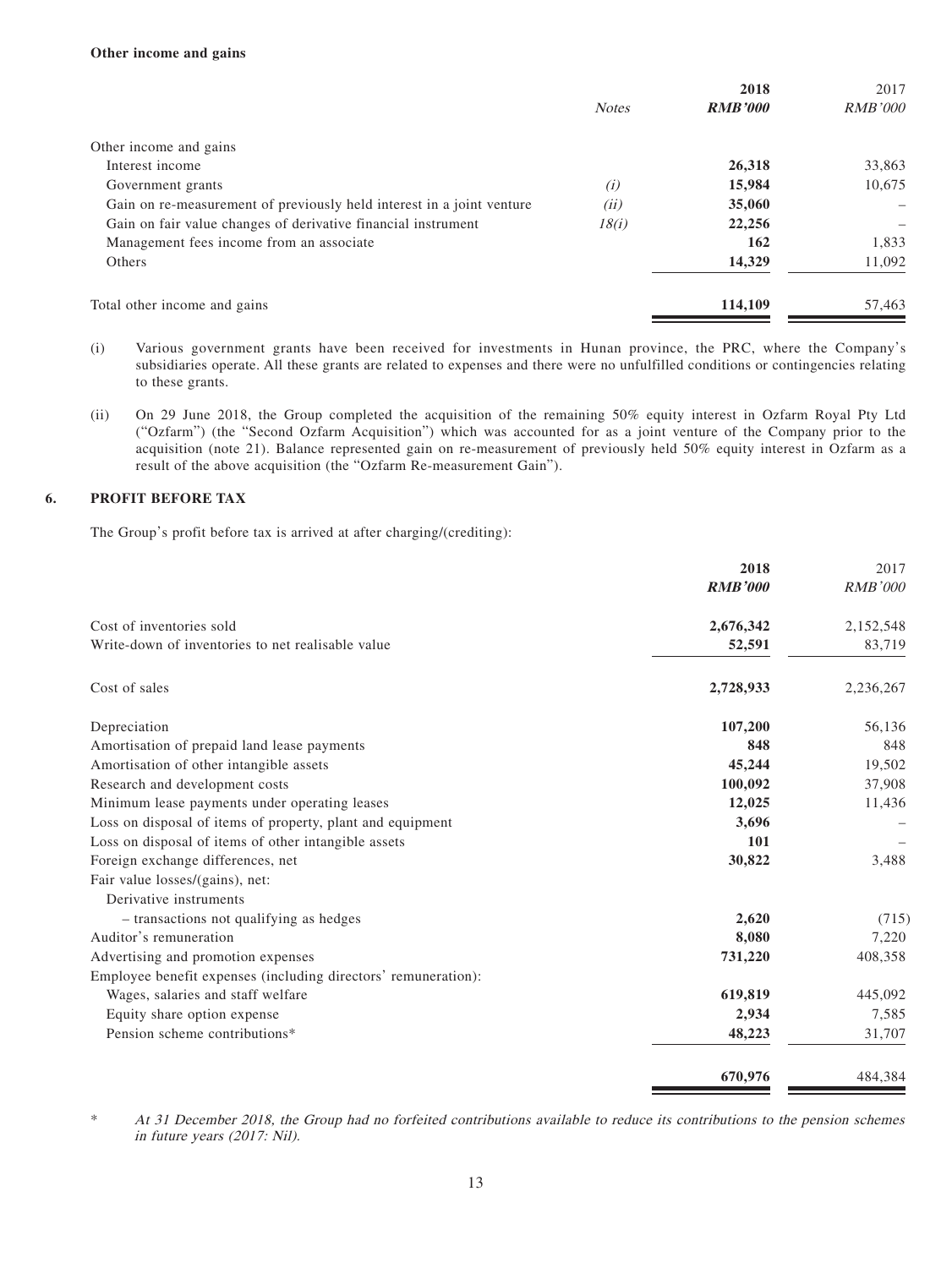### **7. FINANCE COSTS**

An analysis of finance costs is as follows:

|                                                                                          | 2018           | 2017           |
|------------------------------------------------------------------------------------------|----------------|----------------|
|                                                                                          | <b>RMB'000</b> | <i>RMB'000</i> |
| Interest on bank loans, overdrafts and other loans                                       | 25,175         | 26,185         |
| Interest on finance leases                                                               | 6,721          | 530            |
| Total interest expense on financial liabilities not at fair value through profit or loss | 31,896         | 26,715         |
| Less: Interest capitalised                                                               | (1,616)        | (3,567)        |
|                                                                                          | 30,280         | 23,148         |
| Other finance costs:                                                                     |                |                |
| Unrealised gain on an interest rate swap                                                 | (527)          | (1,038)        |
|                                                                                          | 29,753         | 22,110         |
|                                                                                          |                |                |

#### **8. INCOME TAX**

Hong Kong profits tax has been provided at the rate of 16.5% on the assessable profits arising in Hong Kong during the year.

Taxes on profits assessable elsewhere have been calculated at the rates of tax prevailing in the jurisdictions in which the Group operates. Under the PRC income tax laws, enterprises are subject to corporate income tax ("CIT") at a rate of 25%. Under the Netherlands income tax laws, enterprises are subject to the Netherlands CIT rate of 20% for the first EUR200,000 taxable profits and 25% for taxable profits exceeding EUR200,000. Under the United States tax laws, enterprises are subject to the United States CIT rate of 21%. Under the Canada tax laws, enterprises are subject to the Canada CIT rate of 26.5%. Under the Australia tax laws, enterprises are subject to the Australia CIT rate of 30%. Under the New Zealand tax laws, enterprises are subject to the New Zealand CIT rate of 28%. Under the Taiwan tax laws, enterprises are subject to the Taiwan CIT rate of 17%.

Ausnutria Dairy (China) Co., Ltd. ("Ausnutria China") and Hyproca Nutrition Co., Ltd ("HNC") were designated as High-tech Enterprises and were granted a preferential CIT rate of 15% for the three years ending 31 December 2019 and the three years ending 31 December 2020, respectively.

|                                               | 2018           | 2017           |
|-----------------------------------------------|----------------|----------------|
|                                               | <b>RMB'000</b> | <i>RMB'000</i> |
| Current charge for the year – Mainland China  |                |                |
| Charge for the year                           | 130,122        | 114,428        |
| Current charge for the year – The Netherlands |                |                |
| Charge for the year                           |                | 3,004          |
| Underprovision in prior years                 |                | 1,034          |
| Current charge for the year - Hong Kong       |                |                |
| Charge for the year                           | 8,609          | 1,022          |
| Underprovision in prior years                 |                | 653            |
| Current charge for the year – Taiwan          |                |                |
| Charge for the year                           | 486            | 464            |
| Current charge for the year - Australia       |                |                |
| Charge for the year                           | 8,887          |                |
| Overprovision in prior years                  | (2,793)        |                |
| Deferred income tax                           | 2,129          | (16, 840)      |
| Total tax charge for the year                 | 147,440        | 103,765        |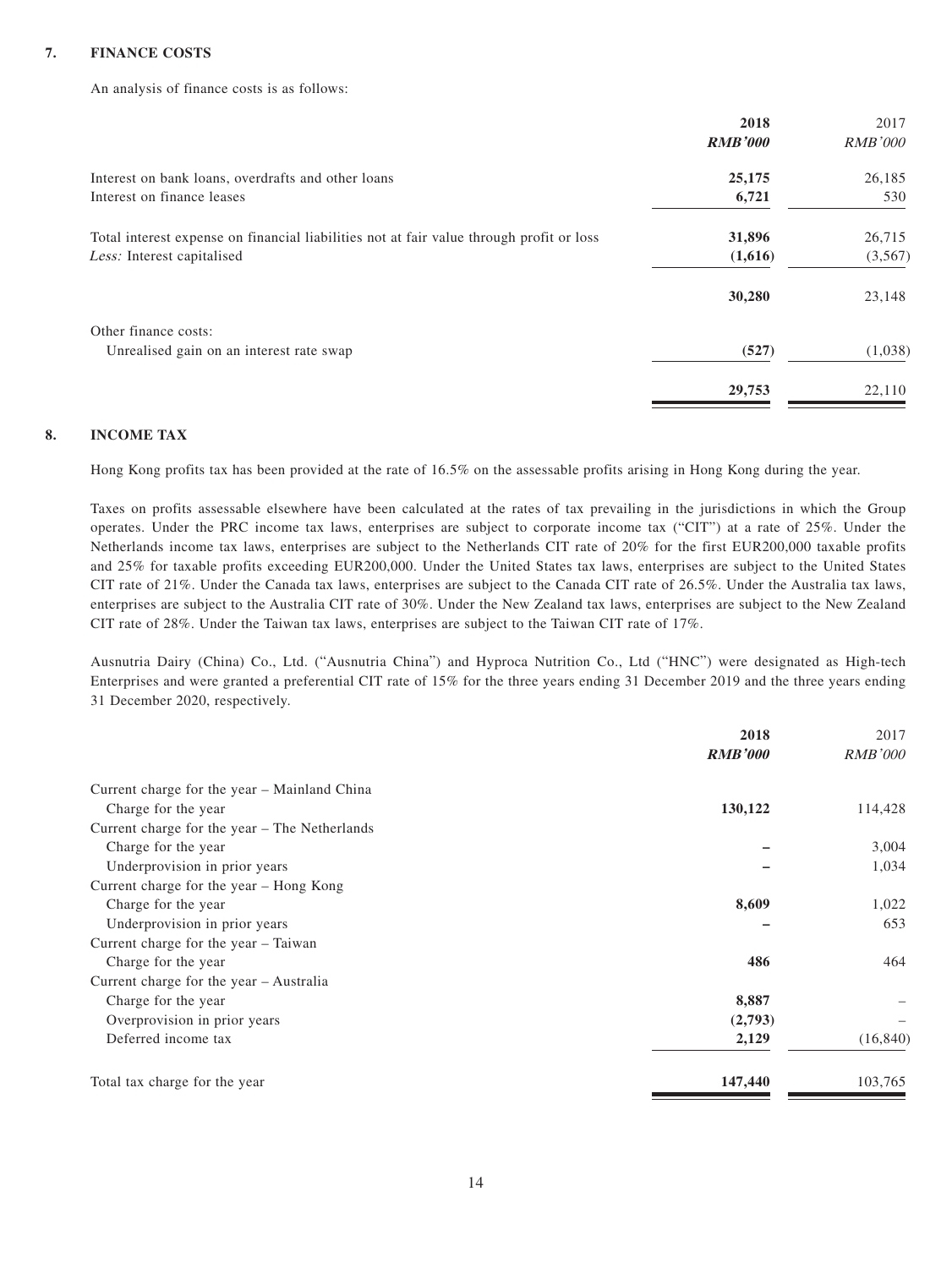### **9. EARNINGS PER SHARE ATTRIBUTABLE TO ORDINARY EQUITY HOLDERS OF THE PARENT**

The calculation of the basic earnings per share amount is based on the profit for the year attributable to ordinary equity holders of the parent and the weighted average number of ordinary shares of 1,345,608,016 (2017: 1,251,839,982) in issue during the year.

The calculation of the diluted earnings per share amounts is based on the profit for the year attributable to ordinary equity holders of the parent, adjusted to reflect the share option issued. The weighted average number of ordinary shares used in the calculation is the number of ordinary shares in issue during the year, as used in the basic earnings per share calculation, and the weighted average number of ordinary shares assumed to have been issued at no consideration on the deemed exercise or conversion of all dilutive potential ordinary shares into ordinary shares.

#### **Earnings**

|                                                                                                                               | 2018<br><b>RMB'000</b> | 2017<br><b>RMB'000</b> |
|-------------------------------------------------------------------------------------------------------------------------------|------------------------|------------------------|
| Profit attributable to ordinary equity holders of the parent,<br>used in the basic and diluted earnings per share calculation | 635,100                | 308,133                |
| <b>Shares</b>                                                                                                                 |                        |                        |
|                                                                                                                               | Number of shares       |                        |
|                                                                                                                               | 2018                   | 2017                   |
| Weighted average number of ordinary shares in issue during the year                                                           |                        |                        |
| used in the basic earnings per share calculation                                                                              | 1,345,608,016          | 1,251,839,982          |
| Effect of dilution – weighted average number of ordinary shares:                                                              |                        |                        |
| Share options                                                                                                                 | 16,307,286             | 12,748,442             |
|                                                                                                                               | 1,361,915,302          | 1,264,588,424          |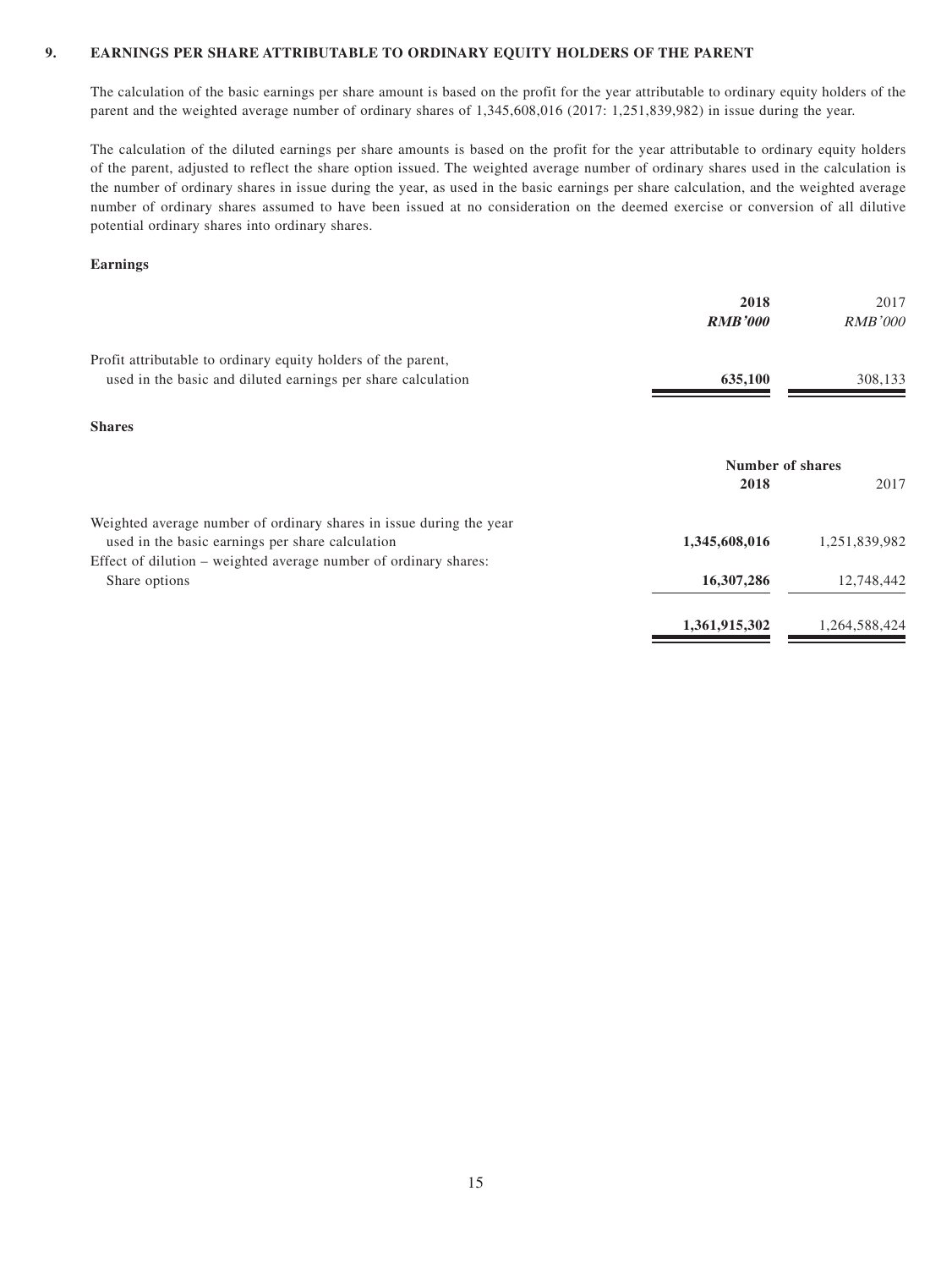| At 1 January 2017:                                    |          |
|-------------------------------------------------------|----------|
| Cost                                                  | 135,069  |
| Accumulated impairment                                |          |
| Net carrying amount                                   | 135,069  |
| Cost at 1 January 2017, net of accumulated impairment | 135,069  |
| Acquisition of subsidiaries                           | 14,856   |
| Exchange realignment                                  | 5,671    |
| Cost and net carrying amount at 31 December 2017      | 155,596  |
| At 31 December 2017:                                  |          |
| Cost                                                  | 155,596  |
| Accumulated impairment                                |          |
| Net carrying amount                                   | 155,596  |
| Cost at 1 January 2018, net of accumulated impairment | 155,596  |
| Acquisition of Ozfarm (note 21)                       | 136,352  |
| Exchange realignment                                  | (4, 426) |
| Cost and net carrying amount at 31 December 2018      | 287,522  |
| At 31 December 2018:                                  |          |
| Cost                                                  | 287,522  |
| Accumulated impairment                                |          |
| Net carrying amount                                   | 287,522  |
|                                                       |          |

RMB'000

#### **11. INVESTMENT IN A JOINT VENTURE**

Balance as at 31 December 2017 represented the Group's 50% equity interest in Ozfarm. During the year, the Group acquired the remaining 50% equity interest in Ozfarm and Ozfarm is accounted for as a wholly-owned subsidiary of the Company thereafter.

### **12. INVESTMENTS IN ASSOCIATES**

During the year, the Group's interest in a wholly-owned subsidiary (the "HQ Development Company") was diluted to 51% subsequent to the subscription of 49% interest in the HQ Development Company by an independent property developer (the "HQ Land Development Partner"). The HQ Development Company is principally engaged in the development of two plots of land (the "HQ Land") for the future PRC headquarter of the Group. As the management and daily operations of the HQ Development Company are vested with the HQ Land Development Partner, the HQ Development Company was then accounted for as an associate of the Company. The increase in balance was mainly due to the inclusion of the interest in the HQ Development Company with the carrying value of RMB153,948,000 (2017: Nil) as at 31 December 2018.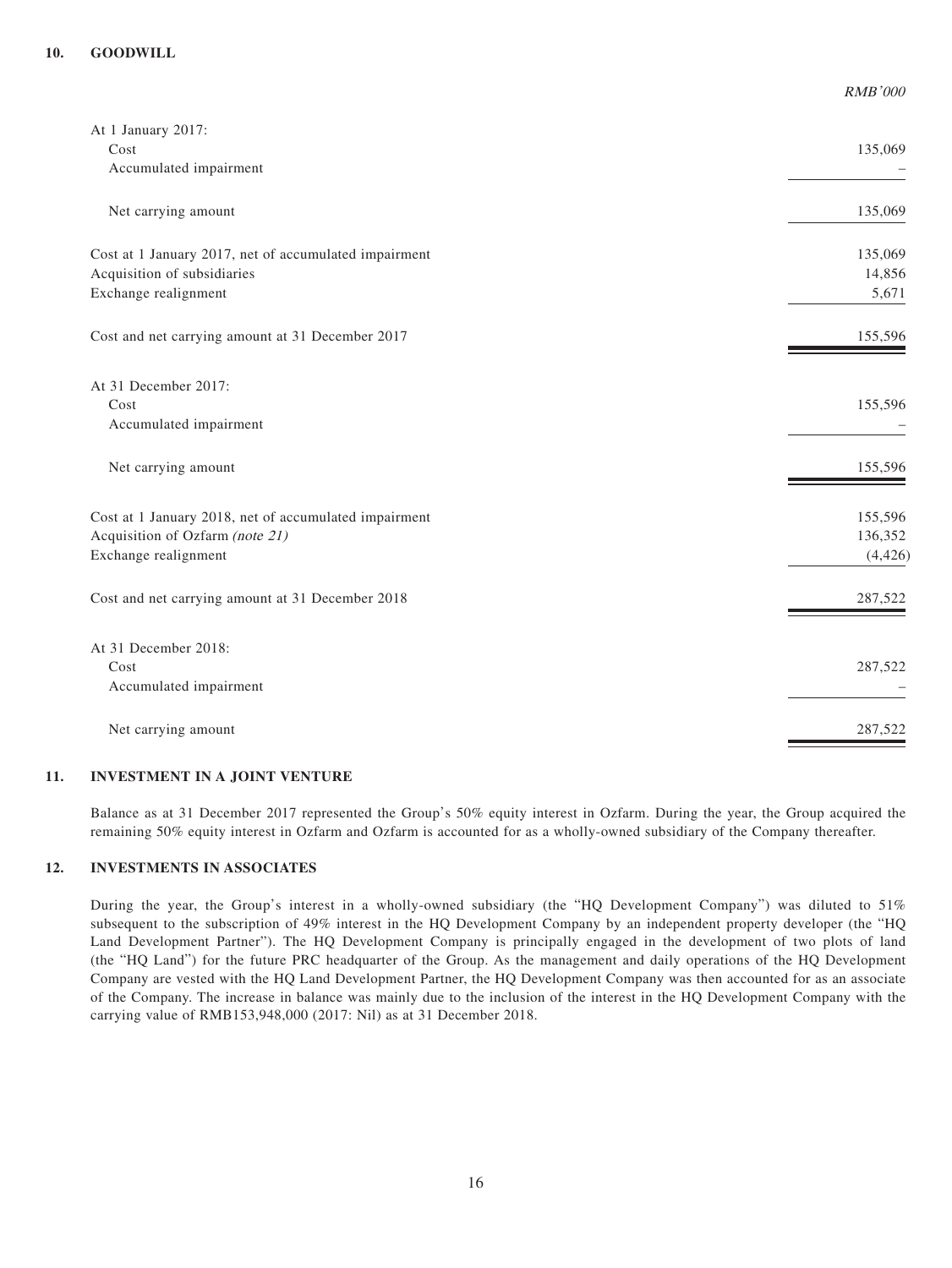### **13. DEPOSIT PAID**

Balance as at 31 December 2017 represented deposit paid by the HQ Development Company for the purchase of the HQ Land. During the year, the Group entered into an agreement with the HQ Land Development Partner for the development of the HQ Land. Following the subscription of 49% interest in the HQ Development Company by the HQ Land Development Partner, the Group's interest in the HQ Development Company was diluted to 51% and the deposit paid was transferred to "Investments in associates" account during the year accordingly (note 12).

### **14. INVENTORIES**

|                  | 2018           | 2017           |
|------------------|----------------|----------------|
|                  | <b>RMB'000</b> | <b>RMB'000</b> |
| Raw materials    | 517,525        | 325,145        |
| Finished goods   | 858,927        | 662,764        |
| Goods in transit | 140,952        | 84,935         |
| Others           | 26,917         | 10,541         |
| Total            | 1,544,321      | 1,083,385      |
|                  |                |                |

### **15. TRADE AND BILLS RECEIVABLES**

|                                       | 2018<br><b>RMB'000</b> | 2017<br><b>RMB'000</b> |
|---------------------------------------|------------------------|------------------------|
| Trade receivables<br>Bills receivable | 329,444<br>23,173      | 200,855<br>24,557      |
| Total                                 | 352,617                | 225,412                |

The Group normally allows a credit period from 1 to 12 months (2017: from 1 to 12 months) to certain customers. The Group seeks to maintain strict control over its outstanding receivables. Overdue balances are reviewed regularly by senior management. In view of the aforementioned and the fact that the Group's trade receivables relate to a large number of diversified customers, there is no significant concentration of credit risk. Trade receivables are non-interest-bearing.

An ageing analysis of the trade receivables as at the end of the reporting period, based on the invoice date and net of loss allowance, is as follows:

| 2018           | 2017           |
|----------------|----------------|
| <b>RMB'000</b> | <b>RMB'000</b> |
| 317,179        | 187,246        |
| 7,807          | 7,413          |
| 4,320          | 3,298          |
| 138            | 2,898          |
| 329,444        | 200,855        |
|                |                |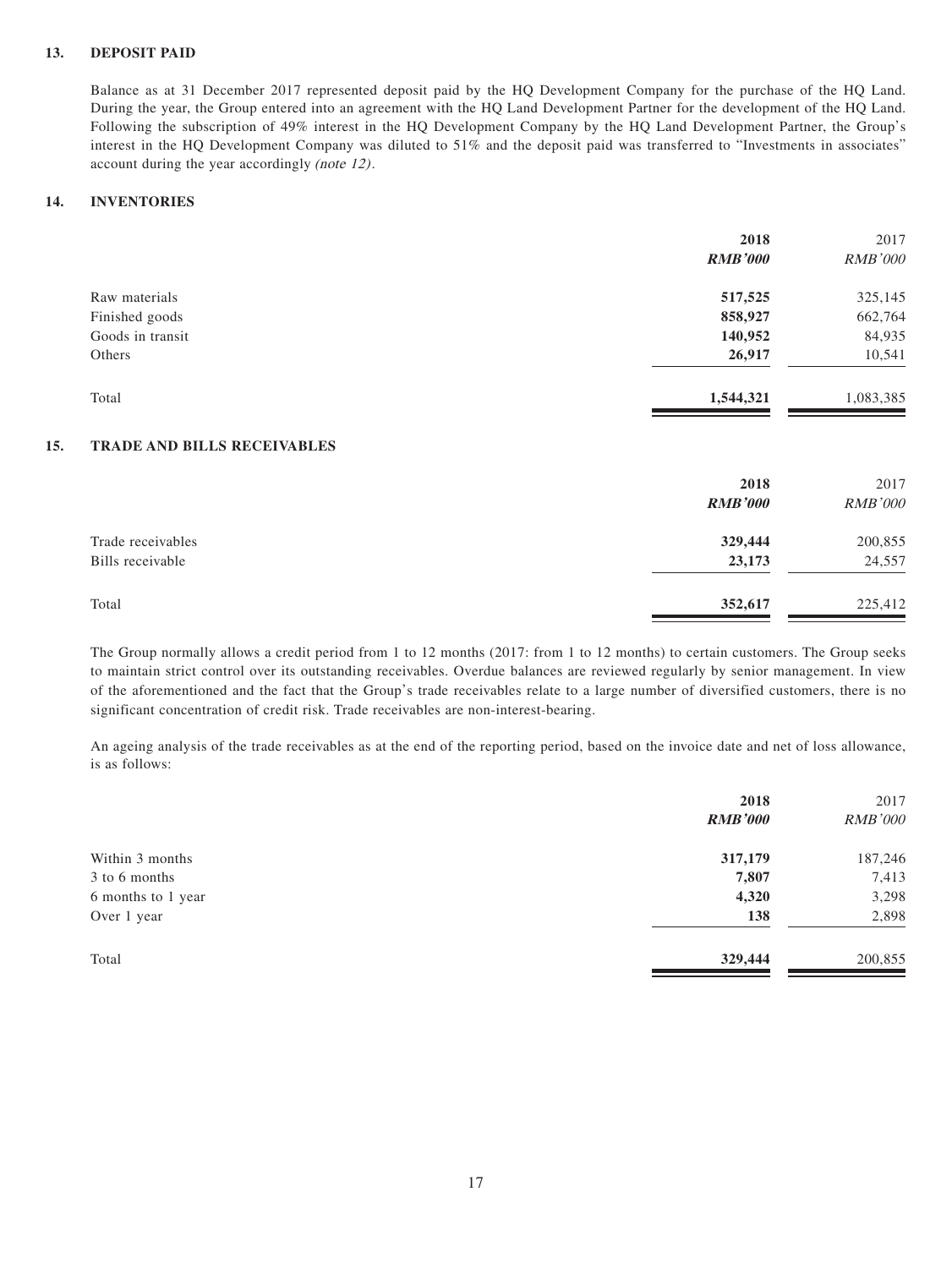#### **16. CASH AND CASH EQUIVALENTS AND PLEDGED DEPOSITS**

|                           | 2018           | 2017           |
|---------------------------|----------------|----------------|
|                           | <b>RMB'000</b> | <i>RMB'000</i> |
| Cash and bank balances    | 1,115,828      | 398,361        |
| Time deposits             | 761,824        | 1,205,990      |
|                           | 1,877,652      | 1,604,351      |
| Less: Pledged deposits    | (427,791)      | (968, 701)     |
| Cash and cash equivalents | 1,449,861      | 635,650        |

### **17. TRADE AND BILLS PAYABLES**

An ageing analysis of the trade and bills payables of the Group as at the end of the reporting period, based on the invoice date, is as follows:

|                  | 2018<br><b>RMB'000</b> | 2017<br><b>RMB'000</b> |
|------------------|------------------------|------------------------|
| Within 12 months | 282,400                | 271,326                |
| Over 12 months   | 1,184                  | 599                    |
|                  | 283,584                | 271,925                |

Trade payables are interest-free and are normally settled within 12 months.

### **18. DERIVATIVE FINANCIAL INSTRUMENTS**

|                                                 |              | 2018           | 2017           |
|-------------------------------------------------|--------------|----------------|----------------|
|                                                 | <b>Notes</b> | <b>RMB'000</b> | <i>RMB'000</i> |
| Subsequent HNC Consideration (as defined below) | (i)          | 230,391        |                |
| Subsequent Ozfarm Consideration                 | 21           | 5,836          |                |
|                                                 |              | 236,227        |                |
|                                                 |              |                |                |

Note:

(i) On 30 May 2018, the Group completed the acquisition of the remaining 15% equity interest in Hyproca Nutrition (Hong Kong) Company Limited and HNC (the "HNC Group") (the "HNC Group Acquisition"). The consideration is subject to certain adjustments, based on the financial performance of the HNC Group for the three years ending 31 December 2018, 2019, and 2020 which is to be settled by the issue and allotment of the Shares at an issue price of HK\$5.00 per Share in 2021 (the "Subsequent HNC Consideration"). Balance as at 31 December 2018 represented the fair value of the Subsequent HNC Consideration which was derived with reference to management's estimation of the future financial performance of the HNC Group for the three years as mentioned in the above and the closing market price of the Shares at 31 December 2018. The Subsequent HNC Consideration is classified as derivative financial instrument and is measured at fair value through profit or loss. The gain arising from the change in fair value between the date of completion of the HNC Group Acquisition and 31 December 2018 amounted to RMB22.3 million.

### **19. DEFERRED REVENUE**

Balance represented government grants received by the Group as subsidies for the HQ Land. Government grants are recognised as income over the weighted average of the expected useful life of the relevant property, plant and equipment on the HQ Land.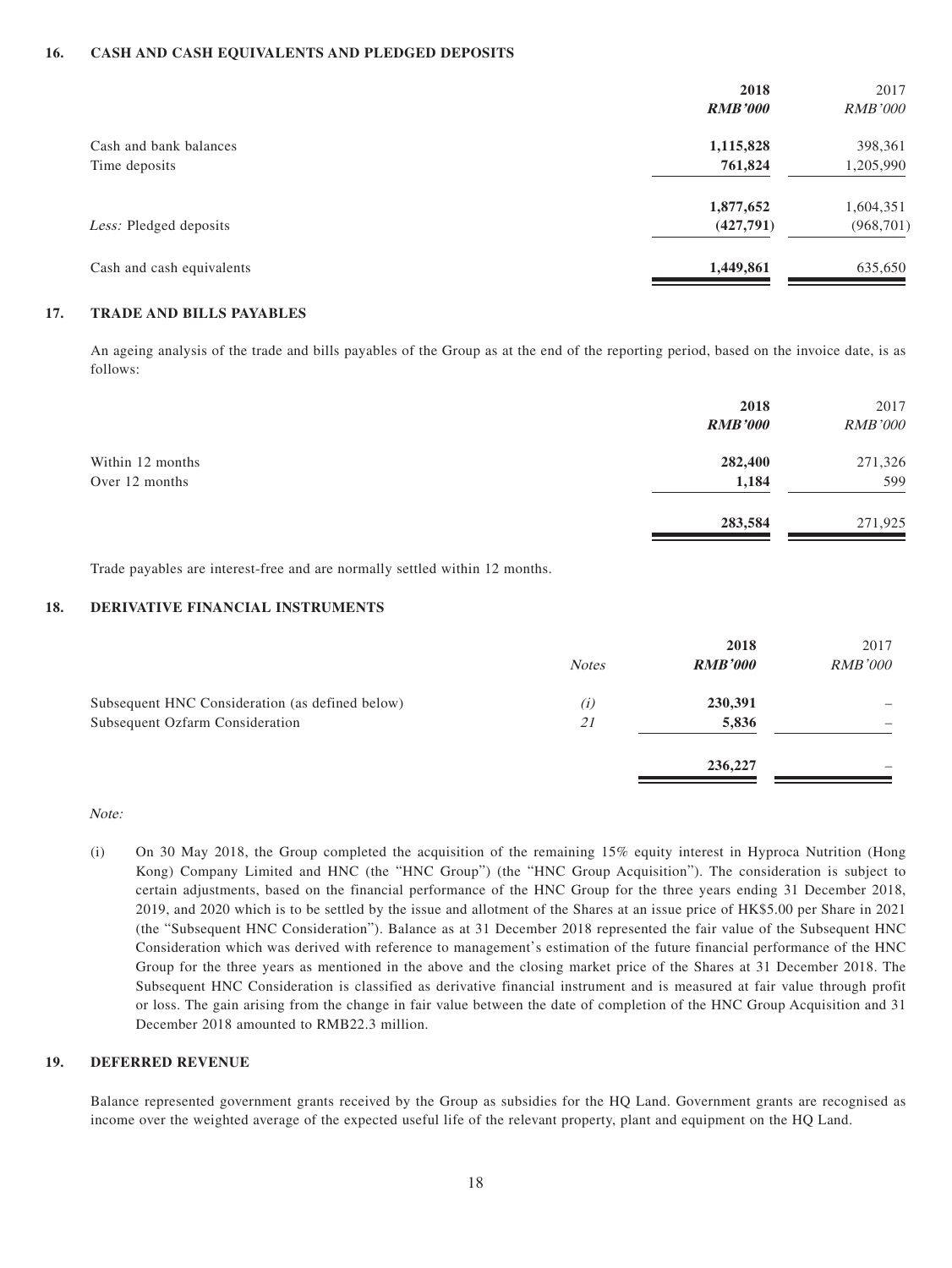### **20. SHARE CAPITAL**

#### **Shares**

|                                                                                                | 2018<br><b>HK\$'000</b> | 2017<br><b>HK\$'000</b> |
|------------------------------------------------------------------------------------------------|-------------------------|-------------------------|
| Issued and fully paid:<br>1,582,150,653 (2017: 1,256,061,530) ordinary shares of HK\$0.10 each | 158,215                 | 125.606                 |

A summary of movements in the Company's share capital is as follows:

|                                                                            |              | Number of        | Share          |
|----------------------------------------------------------------------------|--------------|------------------|----------------|
|                                                                            | <b>Notes</b> | shares in issue  | capital        |
|                                                                            |              | $\boldsymbol{v}$ | <b>RMB'000</b> |
| At 1 January 2017                                                          |              | 1,247,733        | 108,455        |
| Share options exercised                                                    |              | 8,329            | 717            |
| At 31 December 2017 and 1 January 2018                                     |              | 1,256,062        | 109,172        |
| Share options exercised                                                    |              | 13,815           | 1,131          |
| Consideration shares issued for an acquisition of non-controlling interest | (i)          | 50,294           | 4,116          |
| Consideration shares issued for an acquisition of a subsidiary             | (ii)         | 12,980           | 1,094          |
| Issue of subscription shares                                               | (iii)        | 249,000          | 21,908         |
| At 31 December 2018                                                        |              | 1,582,151        | 137,421        |
|                                                                            |              |                  |                |

Notes:

- (i) On 30 May 2018, 50,294,123 Shares were allotted and issued to satisfy the consideration of the HNC Group Acquisition, at fair value of HK\$9.68 per Share, representing an amount of HK\$486.8 million (equivalent to approximately RMB398.4 million).
- (ii) On 26 June 2018, 12,980,000 Shares were allotted and issued to satisfy consideration of the Second Ozfarm Acquisition, at fair value of HK\$8.58 per Share, representing an amount of HK\$111.4 million (equivalent to approximately RMB93.9 million).
- (iii) On 26 October 2018, 249,000,000 Shares were allotted and issued to satisfy the subscription agreement entered into between the Company and CITIC Agri-Fund Management Co., Ltd., at a subscription price of HK\$5.18 per Share, amounting to HK\$1,289.8 million (equivalent to approximately RMB1,144.8 million).

### **21. BUSINESS COMBINATION**

Pursuant to a share purchase deed entered into between the Group and two independent parties (the "Ozfarm Vendors") on 1 June 2018 (the "Ozfarm Deed"), the Group agreed to purchase and the Ozfarm Vendors agreed to sell (i) the remaining 50% equity interest in Ozfarm at a consideration of HK\$129.8 million (equivalent to approximately RMB93.9 million) (the "Upfront Ozfarm Consideration") which was settled by the issue and allotment of 12,980,000 Shares to the Ozfarm Vendors; and (ii) an aggregate of 42.5% equity interest in Ozfarm Royal (HK) Limited ("Ozfarm HK") at a cash consideration of AUD1. According to the Ozfarm Deed, the consideration is subject to an adjustment, to be determined based on the financial performance of Ozfarm for the two years ending 31 December 2020 and 2021 (the "Subsequent Ozfarm Consideration"). The Subsequent Ozfarm Consideration, if any, will be settled by cash or by the issue and allotment of the Shares (or any combination) at the discretion of the Group.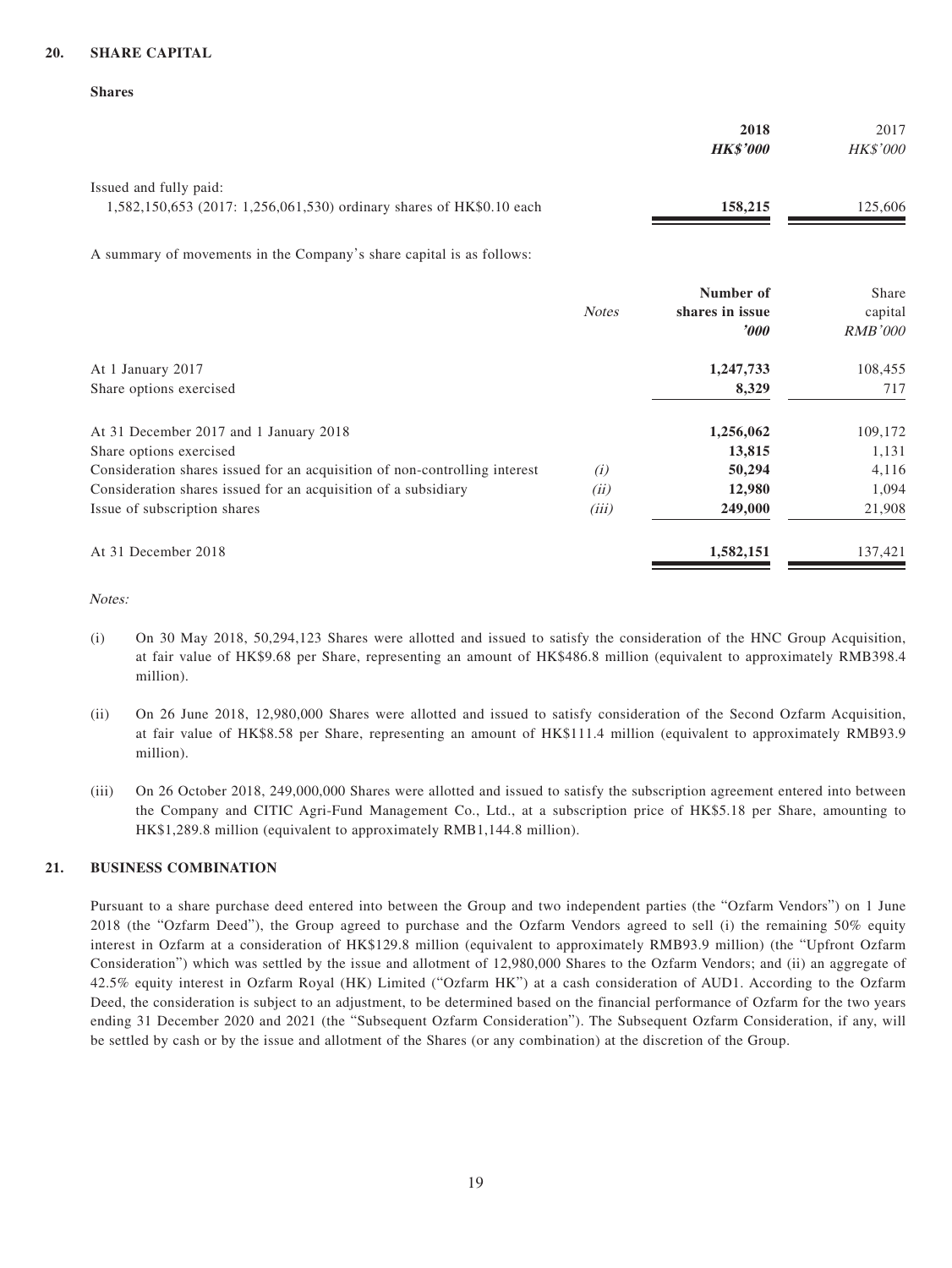Ozfarm is principally engaged in the infant formula milk products and nutrition business, operates on formula milk products for infant, children, pregnant mother and elderlies under its own brand name Oz Farm®. Ozfarm HK is principally engaged in investment holding and holds the entire interest in Ozfarm Nutrition (Changsha) Co., Ltd., which is a company established in the PRC and principally engaged in the marketing and distribution of Ozfarm branded formula milk products in the PRC. Ozfarm and Ozfarm HK were accounted for as a joint venture and an associate of the Company previously, respectively. Upon completion of the above acquisitions on 29 June 2018, Ozfarm became a wholly-owned subsidiary of the Group and Ozfarm HK became a 85% owned subsidiary of the Group thereafter.

In accordance with IFRS 3, other than fair values of the Upfront Ozfarm Consideration and the Subsequent Ozfarm Consideration, the fair values of the Group's previously held 50% equity interest in Ozfarm and the call option granted pursuant to the share purchase deed of the Group's acquisition of previously held 50% equity interest in Ozfarm (the "Ozfarm Call Option") at the completion date were also considered as consideration in the calculation of goodwill. The fair values of the identifiable assets and liabilities of Ozfarm and Ozfarm HK as at the respective dates of acquisitions were as follows:

|                                                                       | <b>Fair value</b> |
|-----------------------------------------------------------------------|-------------------|
|                                                                       | recognised        |
|                                                                       | on acquisition    |
|                                                                       | <b>RMB'000</b>    |
| Property, plant and equipment                                         | 972               |
| Intangible assets                                                     | 48,037            |
| Inventories                                                           | 1,307             |
| Trade receivables                                                     | 10,735            |
| Prepayments, other receivables and other assets                       | 1,916             |
| Cash and cash equivalents                                             | 48,146            |
| Trade payables                                                        | (14, 348)         |
| Accruals and other payables                                           | (6,663)           |
| Provision for tax                                                     | (8, 357)          |
| Deferred tax liabilities                                              | (13, 945)         |
| Total identifiable net assets at fair value                           | 67,800            |
| Non-controlling interests                                             | (10, 559)         |
| Goodwill on acquisition                                               | 136,352           |
| Total consideration                                                   | 193,593           |
| Satisfied by:                                                         |                   |
| Issue of Shares                                                       | 93,894            |
| Subsequent Ozfarm Consideration                                       | 5,836             |
| Previously held interest in Ozfarm at its acquisition-date fair value | 82,676            |
| Ozfarm Call Option                                                    | 11,187            |
| Total consideration                                                   | 193,593           |

The Group incurred transaction costs of RMB251,000 for the above acquisitions. These transaction costs have been expensed and are included in other expenses in the consolidated statement of profit or loss.

Pursuant to the Ozfarm Deed, contingent consideration is payable, which is dependent on the future financial performance of the Ozfarm Group (namely, Ozfarm, Ozfarm HK and its subsidiary) for the two years ending 31 December 2020 and 2021. The initial amount recognised for the Subsequent Ozfarm Consideration was RMB5.8 million, which was determined using the discounted cash flow model and is within Level 3 fair value measurement. The Subsequent Ozfarm Consideration, if any, is due for payment to the Ozfarm Vendors in 2022. As at the date of approval of these financial statements, no further significant changes to the consideration are expected.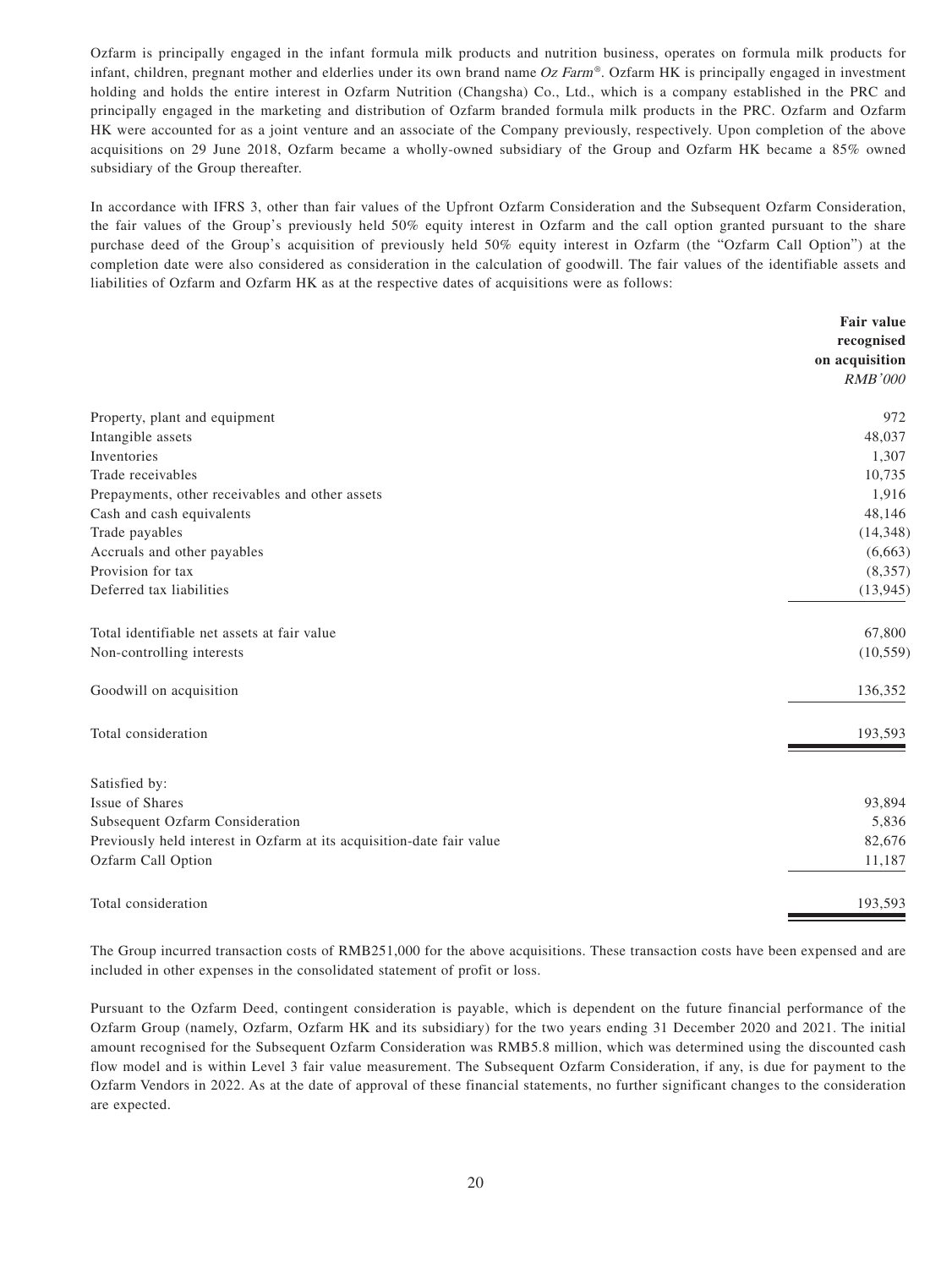An analysis of the cash flows in respect of the Second Ozfarm Acquisition is as follows:

|                                                                                          | <i>RMB'000</i> |
|------------------------------------------------------------------------------------------|----------------|
| Cash consideration                                                                       |                |
| Cash and bank balances acquired                                                          | 48,146         |
| Net inflow of cash and cash equivalents included in cash flows from investing activities | 48,146         |
| Transaction costs of the acquisitions included in cash flows from operating activities   | (251)          |
|                                                                                          | 47,895         |

Since the acquisition, the Ozfarm Group contributed RMB30,047,000 to the Group's revenue and RMB1,506,000 to the consolidated profit for the year ended 31 December 2018.

Assuming combination took place at the beginning of the year, the revenue of the Group and the profit of the Group for the year would have been RMB5,423,624,000 and RMB652,423,000, respectively.

### **22. DIVIDENDS**

|                                                                             | 2018<br><b>RMB'000</b> | 2017<br><i>RMB'000</i> |
|-----------------------------------------------------------------------------|------------------------|------------------------|
| Proposed final dividend $-HK15$ cents (2017: HK10 cents) per ordinary share | 207,942                | 104,995                |

The proposed final dividend for the year is subject to the approval of the Company's shareholders (the "Shareholders") at the forthcoming annual general meeting.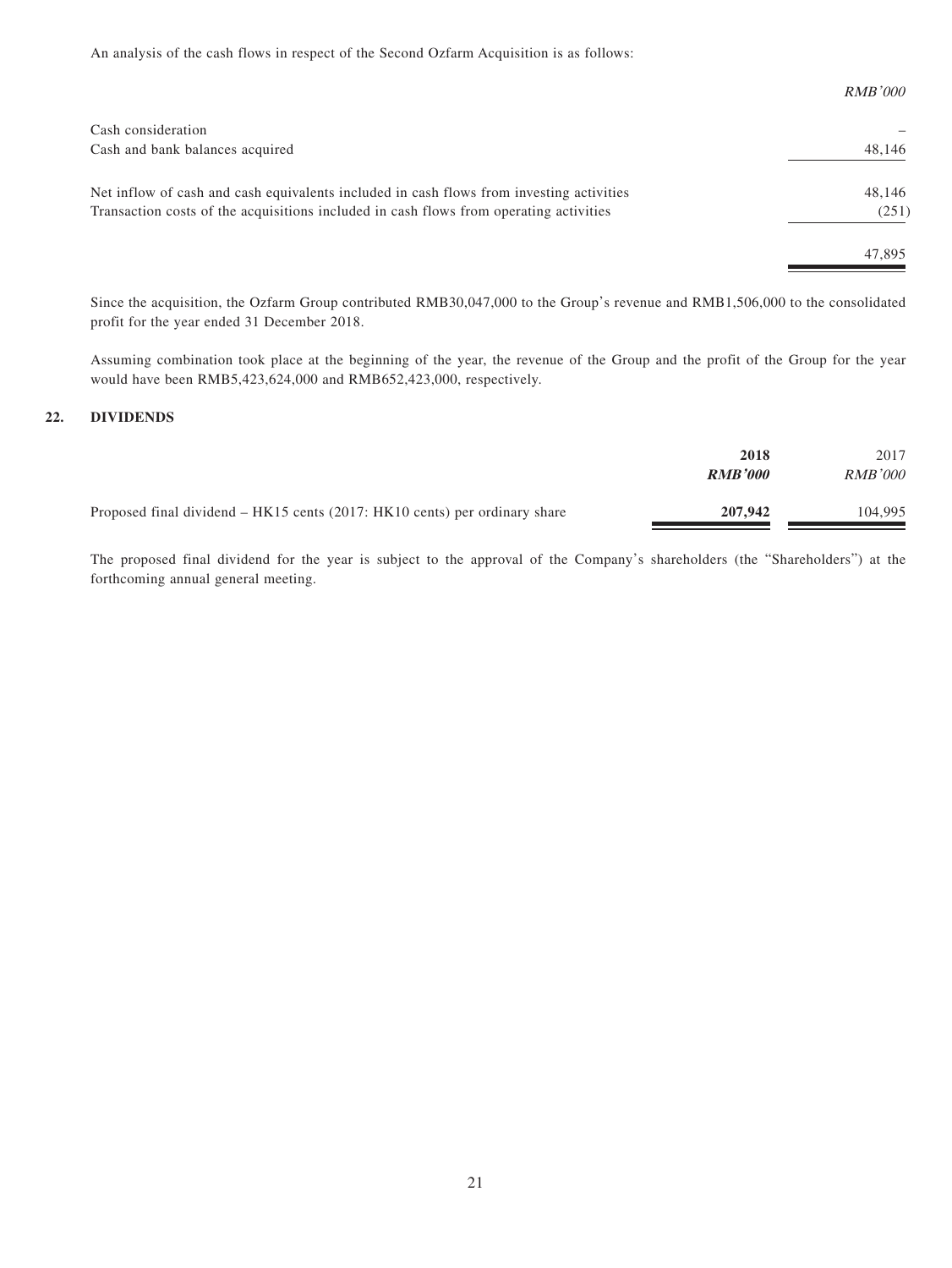### **BUSINESS OVERVIEW**

The Year 2018 was the third year of the "Golden Decade" strategic plan. The Company continued to implement its strategic plans, including (i) increasing its effort to streamline the supply chain for formula milk powder products with its overseas factories located in the Netherlands, Australia, and New Zealand; (ii) strengthening its global sales network, particularly in the PRC for its own-branded cow and goat milk infant formula products and overseas for its own-branded goat milk formula products; (iii) streamlining the operations of the overseas nutritional business to cater to the development in the PRC market; and (iv) increasing investment in R&D, team building, and human resources, in order to accommodate the long-term vision of the Group. The above steps continue paying off in terms of operation performance, improved product quality and diversification, and a strengthened business chain for the Group. In addition, the Group has achieved satisfactory results in expanding its global sourcing capability, developing its global market network and enhancing consumer services during the year.

For the Year 2018, the Group recorded a revenue of RMB5,389.6 million, representing an increase of RMB1,463.1 million, or 37.3%, when compared with the Year 2017. The performance of the own-branded formula milk powder business, one of the Group's core operations, was particularly outstanding, with a recorded revenue of RMB4,401.4 million, representing an increase of RMB1,538.8 million, or 53.8% when compared with the Year 2017 and accounted for 81.6% (Year 2017: 72.9%) of the total revenue of the Group. The Group's profit attributable to ordinary equity holders of the Company increased by 106.1% to RMB635.1 million for the Year 2018. Excluding the Ozfarm One-Off Net Gain (as defined below) and the HNC FV Gain (as defined below) totaling RMB53.6 million, the adjusted profit attributable to ordinary equity holders of the Company amounted to RMB581.5 million, representing an increase of RMB273.4 million, or 88.7% when compared with the Year 2017.

The dairy industry continued to be challenging during the Year 2018, in the form of tightened rules and regulations from governments, and the lower-than-expected birth rate in the PRC, the Group's principal market. Nevertheless, the Group achieved a continuous growth in both revenue and operating results for the Year 2018. The growth was mainly driven by:

- (i) the growing market recognition of the Group's own-branded formula milk powder products as a result of their quality, the persistent effort in building distribution channels and strong customer service;
- (ii) the growing recognition for the high quality and nutritional value of the Group's own-branded goat milk formula products, *Kabrita*, from the consumers worldwide;
- (iii) the effective "precise-marketing" strategies contributed by the "big data" and sophisticated information technology systems that have been built up over the years;
- (iv) the increase in the Group's production capacity, following the commencement of production in the two new factories in the Netherlands, namely Ausnutria Hector and Ausnutria Pluto (collectively the "Hector and Pluto Factories") and the acquisition of a factory in Australia;
- (v) the improvement in overall operation efficiency, such as improved production yield and factory efficiency in both the Netherlands and the PRC; and
- (vi) the progressive enhancement of the Group's planning in global logistics management.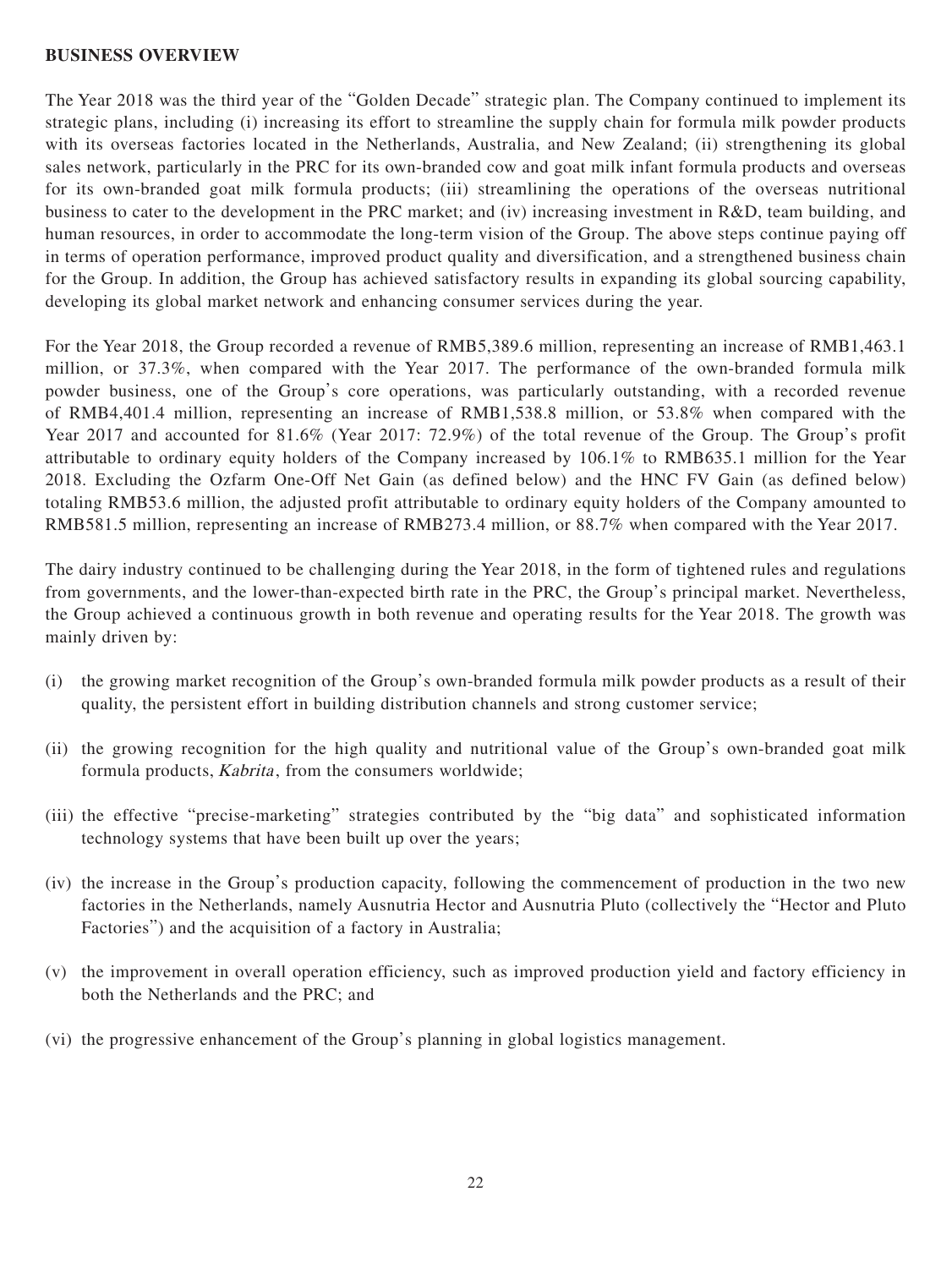Additionally, because of the increasingly high industry entry barriers that result from the PRC's new regulations, and the increasing high quality and service demands of the customers, the Company believes that the Group will continue to grow by leveraging the above strategies, and because of the stringent quality controls that has established and implemented over the years.

### **Formula Milk Powder Business**

# **(A) Own-branded Cow Milk Formula**

Since 2014, the Group has adopted multi-branding strategies by establishing a number of business units (the "BUs") for the marketing and distribution of formula milk powder products. They are produced with different formulas and milk sources, and hence vary in price, in order to meet the wide range of demands from the consumers in the PRC. Each of the BUs has its own unique vision and marketing strategy to effectively penetrate different market segments in the PRC. The Board believes that the above strategies will facilitate the steady, long-term growth of the Group.

Over the years, the Group invested significant amount of time and resources for the building of its global upstream production facilities. The Company believes that the Group is one of the few players in the PRC market that possesses an entire business chain: milk supply, R&D, overseas production facilities, and an extensive, firmly-established distribution network in the PRC. For the Year 2018, the formula milk powder products distributed by the Group in the PRC are mainly produced by the Group's factories located in the Netherlands, Australia and the PRC. The Group has evolved gradually from an asset-light enterprise to an organisation that owns over RMB1.6 billion in property, plant and equipment as at 31 December 2018, and with ten factories around the globe. The Company believes such strategic moves are important as they enable the Group to control the entire production process and hence to implement controls on the quality of its products. The Company believes effective internal quality control is crucial for its long-term success.

For the Year 2018, sales of own-branded cow milk formula products amounted to RMB2,368.0 million, representing an increase of RMB785.2 million, or 49.6% as compared with the Year 2017. Among which, sales of the Group's two organic cow milk formula products, which is marketed under the brand names of Neolac and Extrapure, amounted to a total of RMB298.6 million (Year 2017: RMB158.9 million).

# **(B) Own-branded Goat Milk Formula**

The Group's goat milk formula products are marketed under the brand name of *Kabrita*. During the Year 2018, sales of Kabrita continued to be promising. In particular, it continues to be ranked as the number one imported goat milk infant formula in the PRC, accounting for 62.5% (Year 2017: 50.1%) of total imported volume of approximately 14,844 tons (Year 2017: 11,412 tons).

All *Kabrita* products have been manufactured by the production facilities of the Group in the Netherlands since their launch in 2011. The continuous success in Kabrita is mainly attributable to (i) its effective and innovative marketing strategy (such as the precise-membership marketing system(會員精準行銷體系)) launched by the Group; (ii) excellent R&D, which are joint efforts of the Group and some renowned scientific institutions; (iii) the well-established distribution network built up by the Group over the years, in particular the increasing market penetration into first and second-tier cities; (iv) increasing market recognition of the higher nutritional value of goat milk formula and it is considered to be more easily digested than cow milk formula; (v) the well-established supply network, which enables the Group to secure all the major ingredients (particularly goat whey) for the production of *Kabrita*; and (vi) the geographical location of the Group's manufacturing plants in the Netherlands, which enables ample supply of quality goat milk to support the unceasing growth of Kabrita.

For the Year 2018, sales of Kabrita in the PRC and overseas amounted to RMB1,772.5 million and RMB260.9 million, representing an increase of RMB694.1 million, or 64.4% and RMB59.5 million, or 29.5%, respectively, when compared with the Year 2017.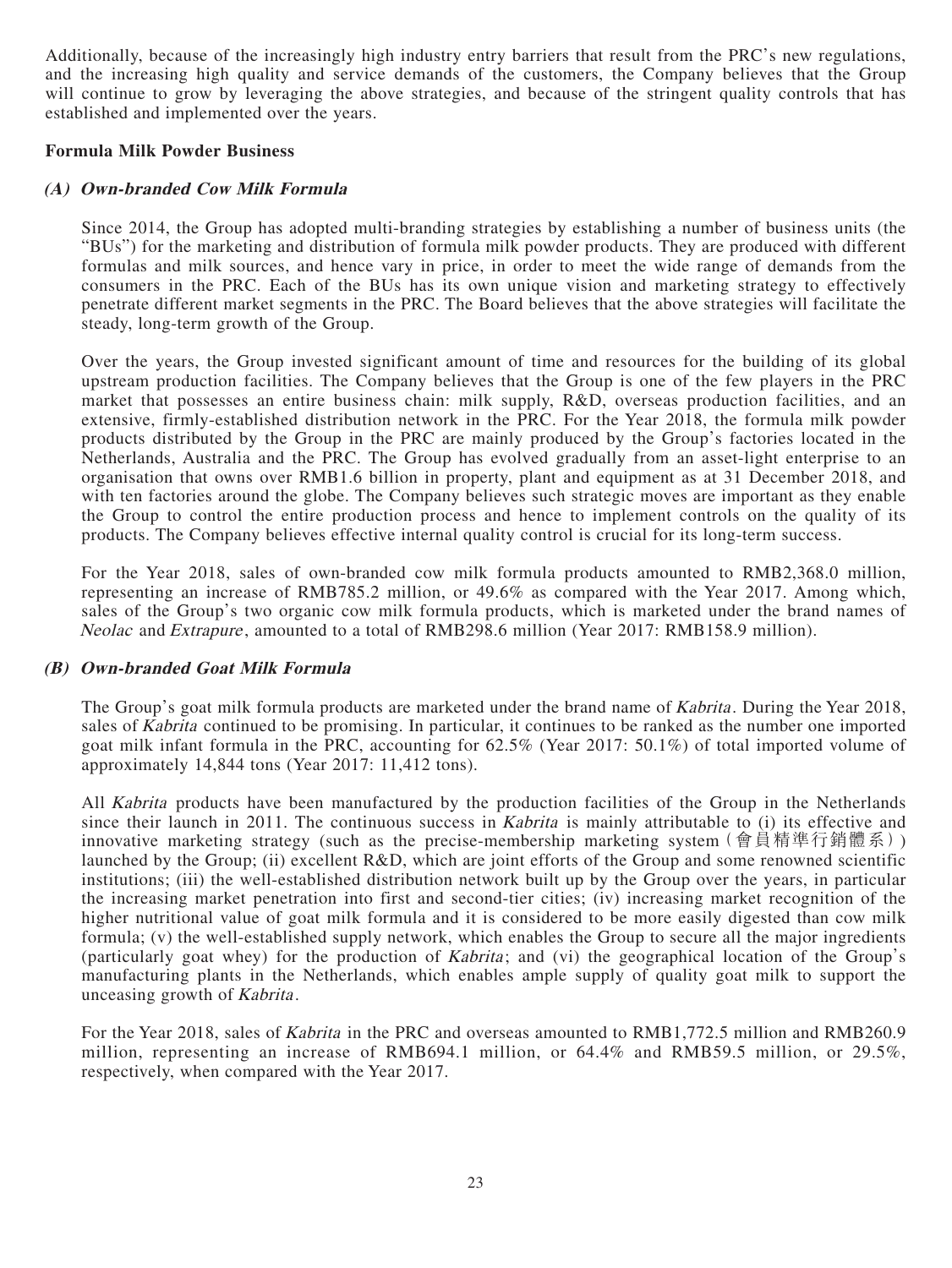The presence of Kabrita has expanded to sixty-six countries and regions during the Year 2018. The Group will continue to launch *Kabrita* in other countries and aim to become a global leader in goat milk infant nutrition products. This ambition will be facilitated by (i) studies and clinical trials conducted by the medical school of Peking University and Jiangnan University; (ii) clinical studies in Europe; (iii) in-house R&D in the Netherlands and North America, per the application for US Food and Drug Administration (the "US FDA") approval; (iv) the continuous development and launch of upgraded new goat-milk-related nutrition products; and (v) participating in worldwide scientific board comprising top-notch industry experts. As it is anticipated that more markets will recognise the nutritional value and superior quality of Kabrita, the business of the Group is expected to expand.

In order to sustain the long-term growth and development of goat-milk-related nutrition products, in particular Kabrita, on 28 February 2018, the Group acquired the remaining 44% equity interest in Holland Goat Milk B.V. (formerly known as Hyproca Goat Milk B.V.) ("HGM") from Farmel Holding B.V. ("Farmel"), an associate of the Company, along with an independent third party, at a total consideration of EUR7.0 million (equivalent to approximately RMB53.9 million). The purpose of the acquisition is to further strengthen the control and strategic position of the Group on the supply of quality goat milk in the Netherlands. HGM was established in the Netherlands and was beneficially owned by the Group, Farmel, and an independent third party as to 56%, 22% and 22% respectively. The principal activity of HGM is souring goat milk, and all the goat milk consumed by the Group is provided by HGM. The above acquisition was completed on 28 February 2018 and since then, HGM became a wholly-owned subsidiary of the Company.

As at the end of the reporting period, HGM has entered into long-term supply contracts with fifty-three goat milk farmers in the Netherlands. The total goat milk delivered by these farmers was approximately sixty-five million kilograms, representing approximately 20% of the total goat milk produced in the Netherlands, for the Year 2018. The Group has also entered into sole distribution agreements with a number of reputable dairy or food factories in the Netherlands for the stable supply of certain key ingredients for the production of goatmilk-related nutrition products. The Company will continue to strive for a leading worldwide position on the development of goat-milk-related nutrition products.

# **(C) Private Label**

Alongside the development of its own-branded formula milk powder business, the Group also produces formula milk powder products for other worldwide customers on an original equipment manufacturing basis (the "Private Label"). For the Year 2018, sales of the Private Label business, which represented 6.3% (Year 2017: 10.7%) of the total revenue of the Group, decreased by 19.9% to RMB337.9 million. The decrease in sales of the Private Label business was due mainly to a higher proportion of the production capacity and resources being allocated to serve the Group's own-branded formula milk powder business, which recorded an increase in sales by 53.8% in the Year 2018.

Nevertheless, the Company believes that the Private Label business will continue to play an important role in the Group's growth. In particular, with the continuous ramping up of the output and efficiency of the Hector and Pluto Factories, which commenced operations in the beginning of 2018 and the anticipated start of production in the new factories in New Zealand (the "PNL Factory"), the Private Label business can help maximising the operation efficiency of production facilities, achieving economies of scale while simultaneously providing a reasonable return to the Group.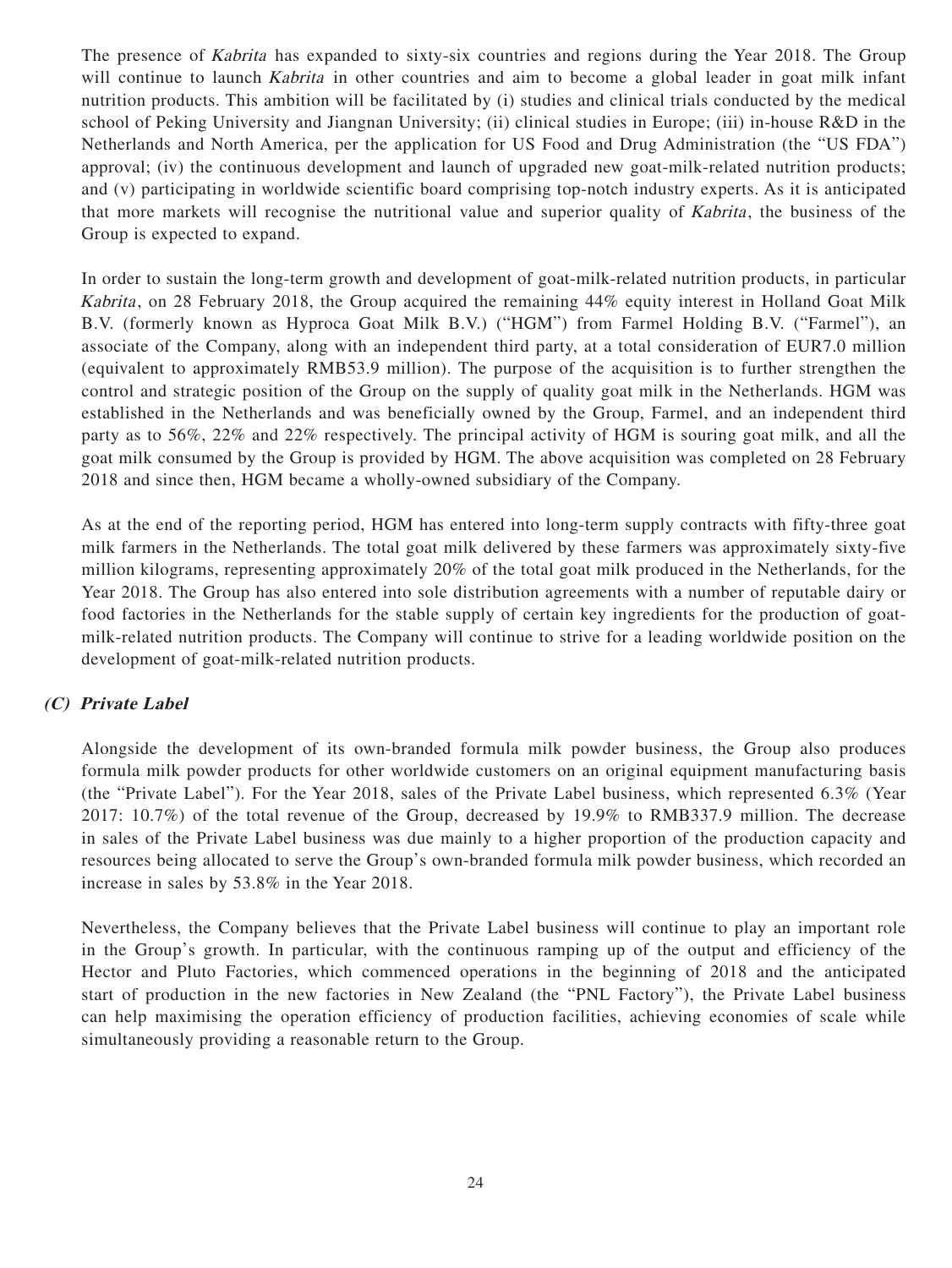On 13 July 2018, the Group entered into a sale and purchase agreement with an independent third party (the "AJM Vendor") for the acquisition of a 50% equity interest in Ausnutria Joannusmolen B.V. (formerly Joannusmolen Nutirtion B.V.) ("AJM") at a consideration of EUR4.4 million (equivalent to approximately RMB33.9 million) (the "AJM Acquisition"). The AJM Vendor and its associates (the "AJM Group") were established in 1982 and have been one of the Private Label customers since 2011. The principal activities of the AJM Group are the sale and marketing of nutrition products, particularly formula milk powder products and cereals under the brand names of Ekobaby and Biobim, with principal markets in Europe and the PRC. The purpose of the AJM Acquisition is to facilitate the extension of the Group's sales and distribution network in Europe. The Company believes that it also provides an immediate and well-established platform for the Group to launch *Kabrita* and its other products, such as *Neolac*, the organic cow infant formula, in Europe.

The AJM Acquisition was completed on 13 July 2018. Since then, AJM is equally owned by the Group and the AJM Vendor, and became an associate of the Company.

# **Nutrition Business**

The Group commenced its manufacturing, marketing and distribution of nutrition products through the acquisition of a nutrition business in Australia in October 2016. It includes the development, manufacturing, packaging, and distribution of complementary medicine, nutritional, and health products, under the brand names of Nutrition Care and Brighthope. It also includes the provision of contract manufacturing services in its facilities, which are certified by the Therapeutic Goods Administration (TGA) and located in Australia (the "Nutrition Business"). For the Year 2018, revenue and operating performance derived from this sector amounted to RMB136.1 million (Year 2017: RMB75.3 million) and the relevant loss attributable to the Company was RMB3.9 million (Year 2017: RMB16.4 million).

The Group has been actively streamlining the operations of the Nutrition Business and identifying the key and potential products to be launched in overseas markets, particularly the PRC. The Group has launched a number of nutrition products including Gut Relief, which has a beneficial effect on the gatrointestinal tract, in the PRC in late 2016 and in Hong Kong in late 2018 (Nutrition Care brand). Also launched Soforla in late 2017, a supplement that resolves lactose intolerance in infants. Gut Relief is distributed mainly in the PRC through e-commerce platforms such as JD and Tmall, along with Daigou. Soforla is distributed mainly through the Group's existing channels of formula milk powder products. Total sales of Gut Relief and Soforla during the year amounted to RMB100.7 million (Year 2017: RMB30.7 million).

In the fourth quarter of 2018, the Group launched a series of supplements for children and pregnant women under the brand name of *Kidsbon* including Seaweed Powder (海藻鈣), DHA Algal Oli (藻油 DHA) and Mushroom Powder (兒童蘑菇粉VD). These products are now available for sale in the PRC through e-commerce platforms such as JD and Tmall.

As consumers in the PRC are becoming more health-conscious over time, the Group believes that the Nutrition Business will benefit from the increasing market demand of nutrition products by leveraging on its infrastructure and wide distribution network.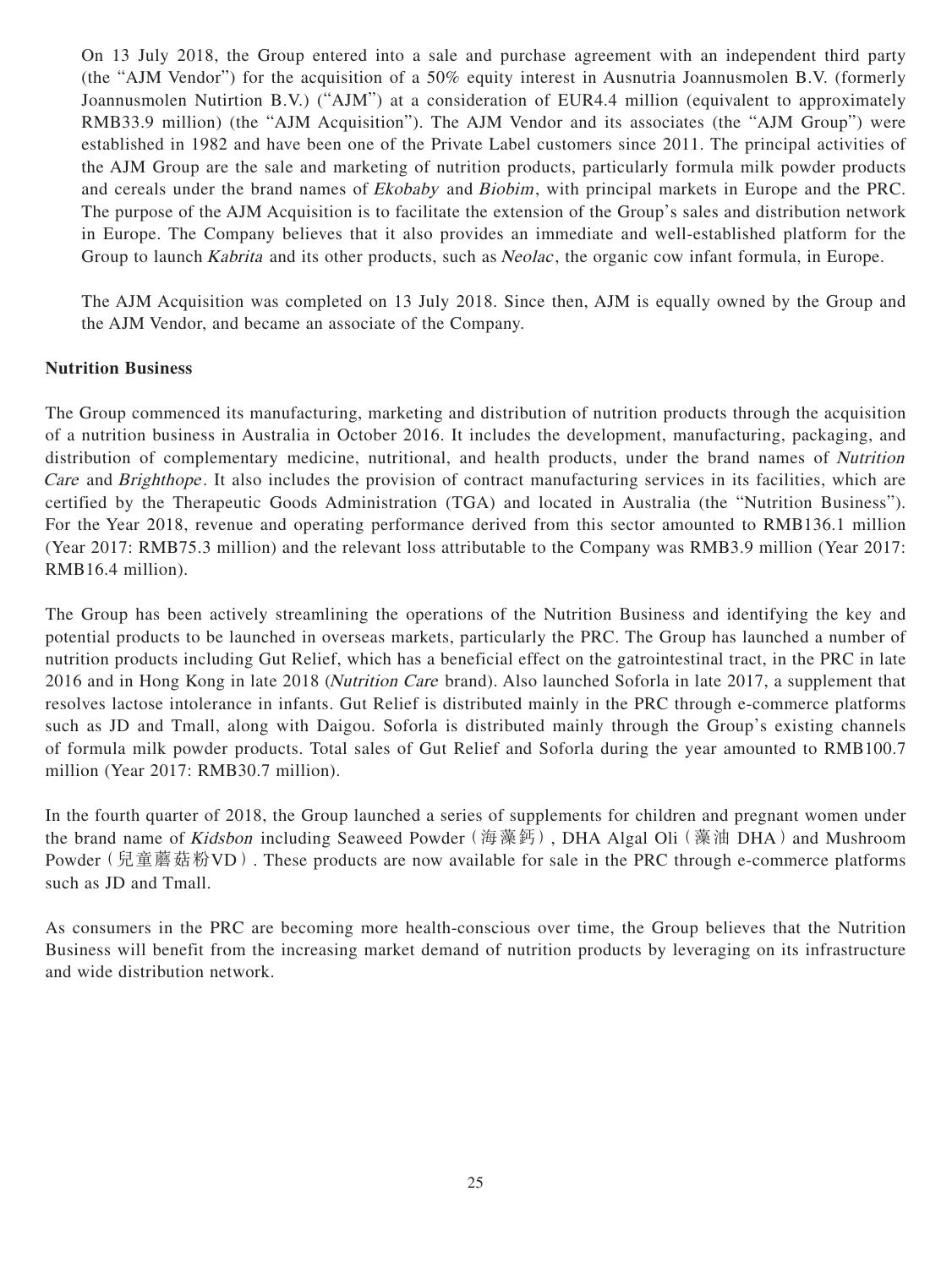# **STRATEGIC STEPS TAKEN**

In order to accommodate the Company's vision, the Group has executed the following strategic steps during the Year 2018:

- Completed the HNC Group Acquisition on 30 May 2018, to create better synergy for the Group. Since then, they became wholly-owned subsidiaries of the Company. Further details regarding this acquisition are set out in the announcement and circular of the Company dated 14 February 2018 and 12 April 2018 respectively.
- Completed the Second Ozfarm Acquisition on 29 June 2018, to further expand the markets of the Group. Since then, Ozfarm became a wholly-owned subsidiary of the Company. Further details regarding this acquisition are set out in the announcement of the Company dated 1 June 2018.
- Entered into a share purchase deed for the acquisition of the remaining 25% equity interest in Nutrition Care Pharmaceuticals Pty Ltd on 17 December 2018 (the "NCP Acquisition"), to expand the Nutrition Business. As at the date of this announcement, such acquisition is still subject to the fulfillment of several conditions precedent. Further details regarding this acquisition are set out in the announcement of the Company dated 17 December 2018.
- Entered into a share purchase deed for the acquisition of the remaining 30% equity interest in Ausnutrition Care Pty Ltd on 17 December 2018 (the "ANC Acquisition"), to optimise the integration with production of infant milk formula for the Group. As at the date of this announcement, such acquisition is still subject to the fulfillment of several conditions precedent. Further details regarding this acquisition are set out in the announcement of the Company dated 17 December 2018.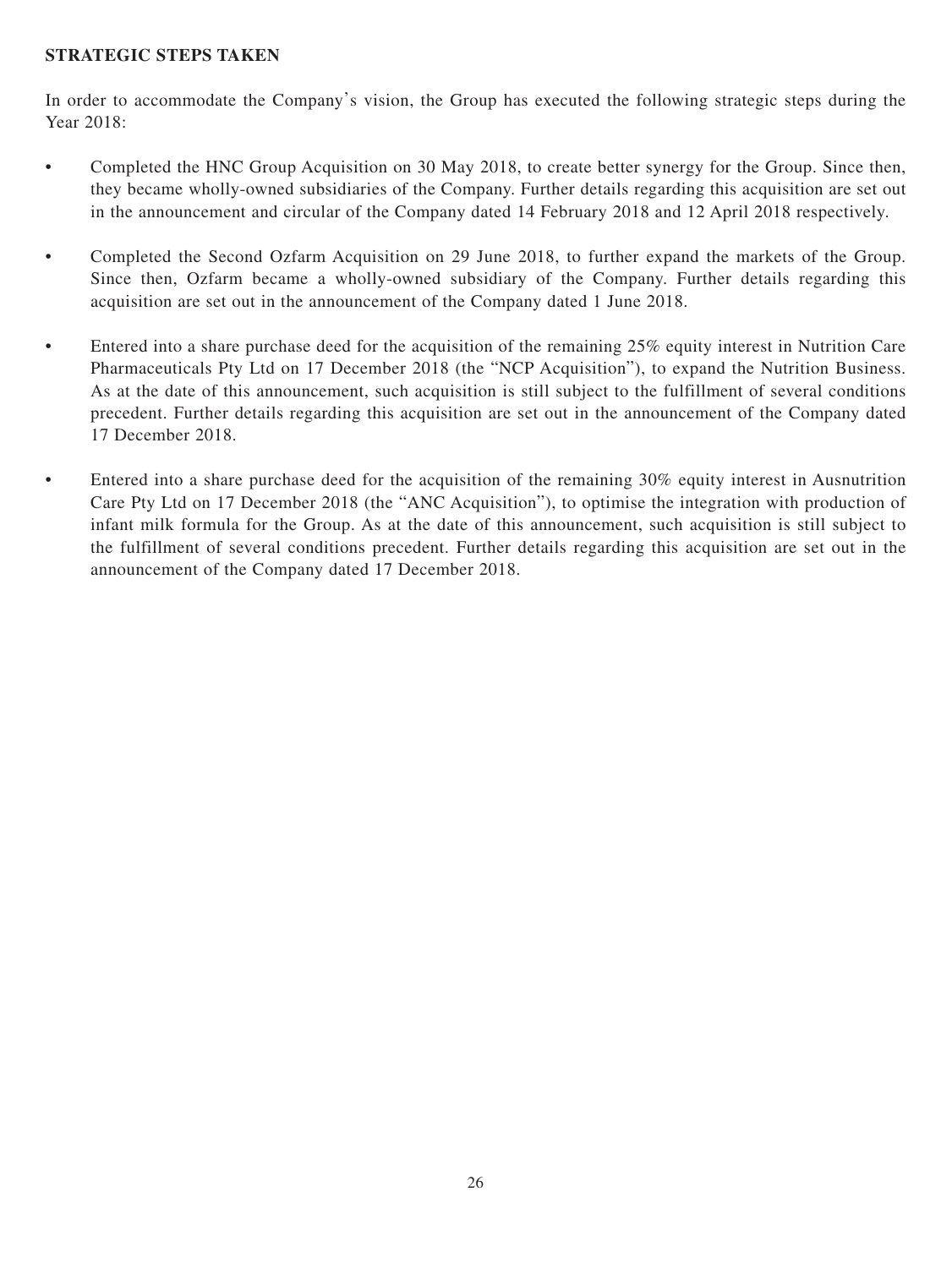# **OUTLOOK**

### **Completion of the Factories and Brand Registration**

The compound annual growth rate on the sales of the Group's own-branded formula milk powder products for the past three years ended 31 December 2018 was approximately 40.2%. In order to sustain the long-term growth of the Group and to realise the "Golden Decade" strategic plan, the Company has since 2014 approved a number of investment plans to increase the dry blending and packaging capacities of the Group. Such investments were made in various "golden milk zones" of the globe. The investments in the two dry blending and packaging facilities in the Netherlands, which were completed in 2017 and commenced production, succeeded in fulfilling the registration requirements of the Certification and Accreditation Administration of the PRC (the "CNCA") in November 2017. The three existing dry blending and packaging factories that are located in the Netherlands, the PRC, and Australia (their respective registrations with CNCA granted in 2014) have already been granted an extension pursuant to Announcement No. 220 (2018) of the General Administration of Customs of the PRC – Announcement on Issuing the List of Overseas Enterprises Producing Imported Infant Formula Dairy Products of which Renewal of Registration is Granted.

However, registration process for the PNL Factory (construction completed in mid-2018) and the new factory in the PRC (the "Smart Factory"), for which the construction has now substantially been completed, is a bit behind schedule. This is due to more stringent procedures being adopted by respective regulators. The Company will endeavor to complete the factory registrations and thereafter the respective formulas registrations with the State Administration for Market Regulation of the PRC (the "SAMR"), by leveraging on its strong R&D capabilities, the experience that it has accumulated, and the stringent quality control systems that it has built over the years.

As of the date of this announcement, the Company has a total of five factories duly registered with the CNCA and a total of twelve series registered with the SAMR. The Company regards completion of the above registrations to be an important milestone for the Group in the coming year.

# **Secure of Upstream Resources**

Upon completion of the PNL Factory and the Smart Factory, the annual dry blending and packaging capacities of the Group is expected to reach approximately 150,000 tons by 2022. Additionally, with the growth in demand of Kabrita following the anticipated successful registration of the US FDA, the ability to secure upstream resources is becoming more crucial to the Company. During the year, the global infant formula market experienced shortages on some of its key ingredients, such as Lactoferrin.

Other than the investments in upstream facilities, the Company has also from time to time reviewed its strategies to secure its raw materials resources, in order to ensure that the Company will meet the ongoing growth in demand. For examples, the acquisition of Farmel in 2014 to secure a stable supply of cow milk, the entering into longterm contracts with goat milk farmers via HGM to secure quality goat milk, the entering into long-term contracts and partnership with Westland Co-operative Dairy Company Limited for base powder, and some international goat cheese players for the securing of goat whey.

The Company will continue to formulate its long-term plan and strategies, including cooperation with industry pioneers and further investments in CAPEX, to ensure that there are sufficient raw materials and resources to support its long-term growth.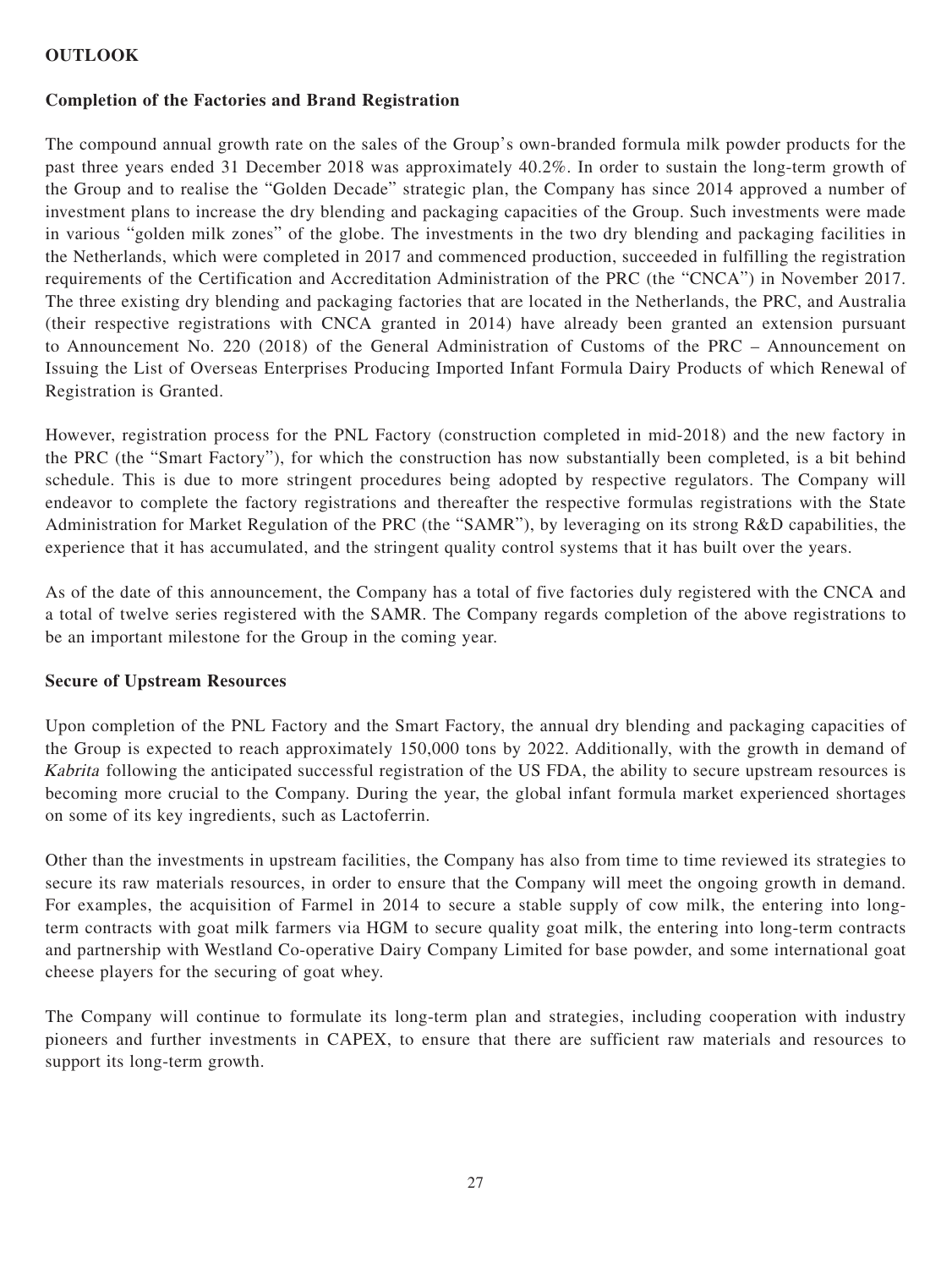# **Expansion of Formula Milk Powder Market Share**

# **The PRC**

The Group's sale of formula milk powder products can be broadly categorised into two sectors, the "own-brand" and the "Private Label". The sale of own-branded formula milk powder products can then be further categorised into "cow" and "goat". Since 2014, the Group has established a number of BUs, namely the Kabrita BU for goat milk powder products, and the Hyproca 1897 BU, the Allnutria BU, the Puredo BU, the Augood BU, and the Eurlate BU for cow milk powder products. Each BU has its own unique vision and marketing strategy in promoting its products in the PRC, to fulfill the different needs of millions of newborns every year.

The Group will continue to implement its innovative marketing strategies and launch new formula milk powder products, including goat-based adult formula, organic goat- and A2-based formula milk powder products, to meet the different demands in the market. It will leverage on its strong customer database, sophisticated membership IT platform, strong R&D and procurement capabilities, and well-established distribution networks. This will increase its market share in the PRC and hence maintain the growth momentum of the Group.

# **Global markets (except the PRC)**

In past years, the Group experienced limits in production capacity and maintains a strategy to serve the ownbranded sector in the PRC with priority. With the commencement of operation of the two factories in the Netherlands, namely Ausnutria Hector and Ausnutria Pluto, the Group will increase its efforts to promote Kabrita and the Private Label businesses outside the PRC in the coming years. According to the global marketing plan, the Group intends to launch Kabrita in Mexico, India, Thailand, and the United States (as soon as the US FDA license has been granted). Meanwhile, It will continue to extend its coverage in existing markets, particularly the Middle East, Russia, the Commonwealth of Independent States (the "CIS") and Brazil in 2019.

As at the date of this announcement, the Group has over RMB800.0 million net cash (2017: net debt of RMB367.8 million). The Company will continue to explore potential investment opportunities with an aim to realise its "Golden Decade" strategic plan and its vision "To Become the Most Trustworthy Milk Formula, Nutrition and Health-care Enterprise in the World."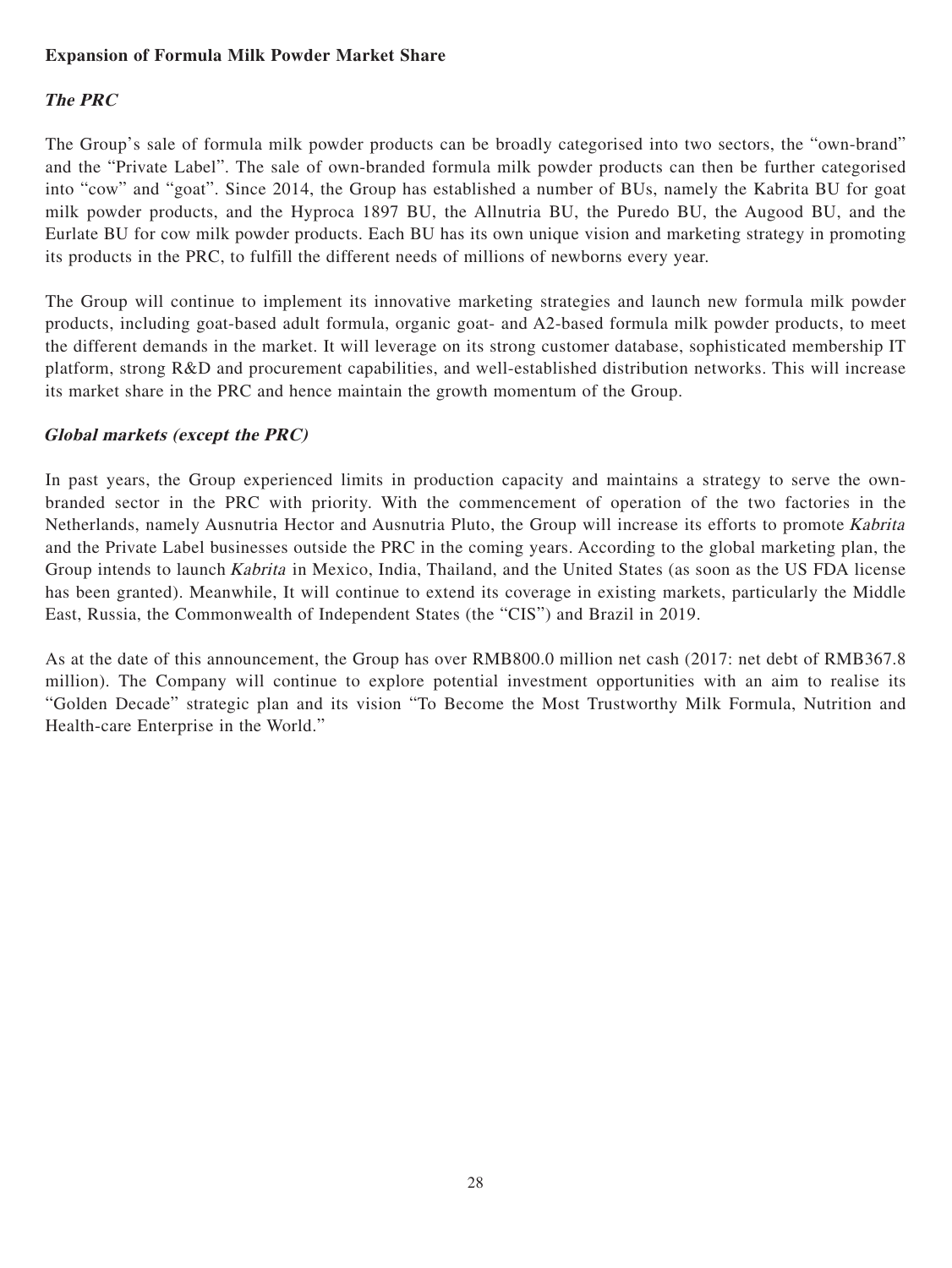### **MANAGEMENT DISCUSSION AND ANALYSIS**

# **FINANCIAL REVIEW**

### **Analysis on Consolidated Statement of Profit or Loss and Other Comprehensive Income**

# **Revenue**

|                            |              |              |         |        | Proportion to<br>total revenue                                                                                                  |       |
|----------------------------|--------------|--------------|---------|--------|---------------------------------------------------------------------------------------------------------------------------------|-------|
|                            |              | 2018         | 2017    | Change | 2018                                                                                                                            | 2017  |
|                            | <b>Notes</b> | <b>RMB'M</b> | RMB'M   | $\%$   | $% \mathcal{P}_{\mathcal{A}}^{\mathcal{A}}\!\left( \mathcal{A} \right) = \mathcal{A}^{\mathcal{A}}\!\left( \mathcal{A} \right)$ | $\%$  |
| Own-branded formula        |              |              |         |        |                                                                                                                                 |       |
| milk powder products:      |              |              |         |        |                                                                                                                                 |       |
| Cow milk (in the PRC)      | (i)          | 2,368.0      | 1,582.8 | 49.6   | 43.9                                                                                                                            | 40.3  |
| Goat milk (in the PRC)     | (i)          | 1,772.5      | 1,078.4 | 64.4   | 32.9                                                                                                                            | 27.5  |
| Goat milk (elsewhere)      | (i)          | 260.9        | 201.4   | 29.5   | 4.8                                                                                                                             | 5.1   |
| Goat milk total            |              | 2,033.4      | 1,279.8 | 58.9   | 37.7                                                                                                                            | 32.6  |
|                            |              | 4,401.4      | 2,862.6 | 53.8   | 81.6                                                                                                                            | 72.9  |
| Private Label              | (ii)         | 337.9        | 422.0   | (19.9) | 6.3                                                                                                                             | 10.7  |
| Milk powder                | (iii)        | 198.7        | 252.5   | (21.3) | 3.7                                                                                                                             | 6.4   |
| <b>Butter</b>              | (iv)         | 160.7        | 172.0   | (6.6)  | 3.0                                                                                                                             | 4.4   |
| Others                     | (V)          | 154.8        | 142.1   | 8.9    | 2.9                                                                                                                             | 3.7   |
| Dairy and related products |              | 5,253.5      | 3,851.2 | 36.4   | 97.5                                                                                                                            | 98.1  |
| Nutrition products         | (vi)         | 136.1        | 75.3    | 80.7   | 2.5                                                                                                                             | 1.9   |
| Total                      |              | 5,389.6      | 3,926.5 | 37.3   | 100.0                                                                                                                           | 100.0 |

#### Notes:

- (i) Representing the sale of own-branded cow milk formula products in the PRC and Kabrita in the PRC, Europe, Russia and the CIS, the United States, Canada, the Middle East countries, South Africa, etc.
- (ii) Representing the sale of formula milk powder products (including infant formula) under the customers' own brands in the Netherlands and other overseas countries, such as the PRC, other European countries, the United States, the Middle East countries and other Asian countries.
- (iii) Representing the sale of semi-finished and finished cow and goat milk powder to the worldwide customers.
- (iv) Representing the sale of butter which is a by-product produced during the milk treatment process.
- (v) Representing mainly the processing of condensed milk and the trading of fresh, liquid milk and other formula milk products ingredients, etc.
- (vi) Representing the sale of nutrition products in the PRC and Australia which are mainly produced in Australia.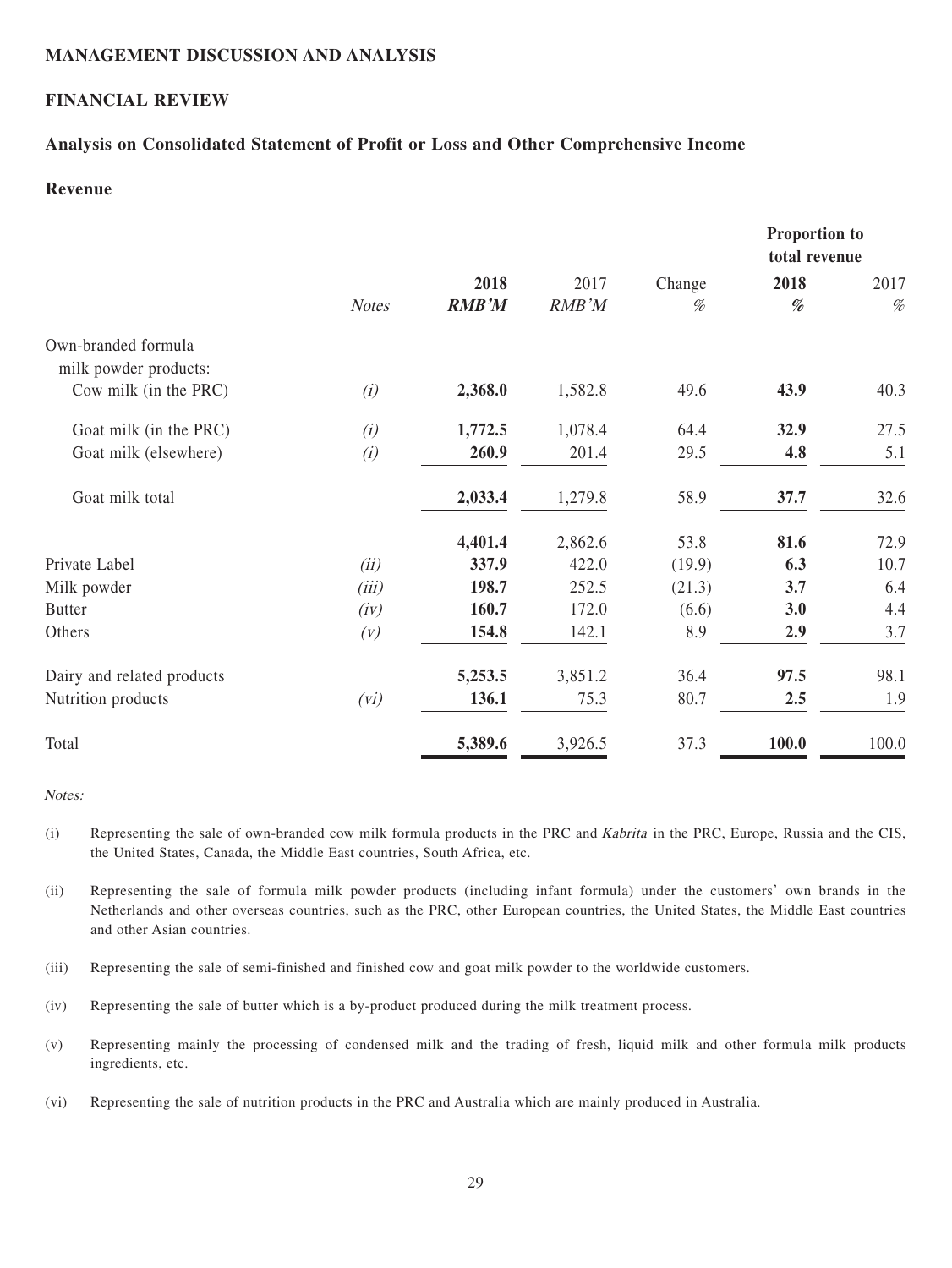For the Year 2018, the Group recorded revenue of RMB5,389.6 million, representing an increase of RMB1,463.1 million, or 37.3%, from RMB3,926.5 million for the Year 2017. Despite the competition of the formula milk powder products market in the PRC continued to be intense during the Year 2018, revenue of the Group continued to increase and this was mainly attributable to the continuous increase in the sales of own-branded formula milk powder products which has been driven by the clear brand positioning and the effective marketing strategies adopted by the Group.

During the year, as higher portion of the Group's production capacity and resources in the Netherlands have been allocated to the own-branded formula milk powder products, the sale of the Private Label business dropped when compared with the Year 2017. With the completion of the Hector and Pluto Factories at the end of the Year 2017, the production capacity limitation issue is expected to be gradually relieved in the coming years. Besides, as more milk powder was consumed for the production of own-branded formula milk powder products, sale derived from the trading of milk powder for the year decreased accordingly.

# **Gross profit and gross profit margin**

|                                           | Gross profit |         | Gross profit margin |      |
|-------------------------------------------|--------------|---------|---------------------|------|
|                                           | 2018         | 2017    | 2018                | 2017 |
|                                           | <b>RMB'M</b> | RMB'M   | %                   | $\%$ |
| Own-branded formula milk powder products: |              |         |                     |      |
| Cow milk                                  | 1,296.7      | 863.5   | 54.8                | 54.6 |
| Goat milk                                 | 1,104.8      | 703.3   | 54.3                | 55.0 |
|                                           | 2,401.5      | 1,566.8 | 54.6                | 54.7 |
| Others                                    | 233.0        | 162.2   | 27.3                | 16.4 |
| Dairy and related products                | 2,634.5      | 1,729.0 | 50.1                | 44.9 |
| Nutrition products                        | 78.7         | 44.9    | 57.8                | 59.6 |
|                                           | 2,713.2      | 1,773.9 | 50.4                | 45.1 |
| Less: provision for inventories           | (52.6)       | (83.7)  |                     |      |
| Total                                     | 2,660.6      | 1,690.2 | 49.4                | 43.0 |

The Group's gross profit for the Year 2018 was RMB2,660.6 million, representing an increase of RMB970.4 million, or 57.4%, when compared with the Year 2017. The increase in the gross profit margin of the Group from 43.0% for the Year 2017 to 49.4% for the Year 2018 was mainly attributable to the proportionate increase in the sales of the higher profit margin own-branded formula milk powder products business, particularly those products that are in the super premium segment, as compared with the other business sectors. Overall contribution to revenue by the own-branded formula milk powder products increased to 81.6% for the Year 2018 (Year 2017: 72.9%). The decrease in provision for inventories for the year also contributed an increase in gross profit margin by 1.1 percentage points.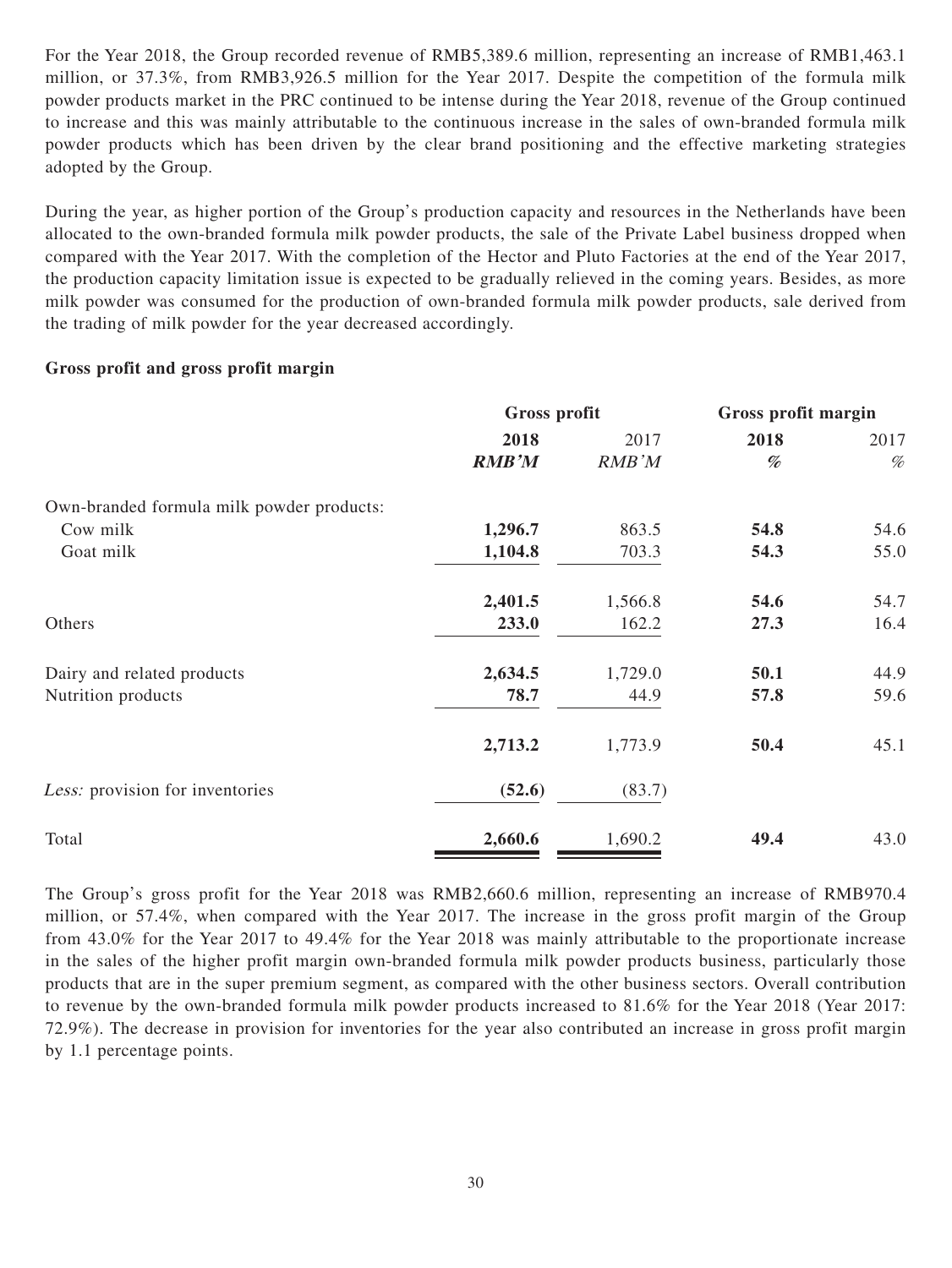# **Other income and gains**

An analysis of other income and gains is as follows:

|                                            |              | 2018         | 2017  |
|--------------------------------------------|--------------|--------------|-------|
|                                            | <b>Notes</b> | <b>RMB'M</b> | RMB'M |
| Interest income on bank and other deposits | (i)          | 26.3         | 33.9  |
| Government grants                          | (ii)         | 16.0         | 10.7  |
| The HNC FV Gain                            | (iii)        | 22.3         |       |
| The Ozfarm Re-measurement Gain             | (iv)         | 35.0         |       |
| Management fees income from an associate   |              | 0.2          | 1.8   |
| Others                                     |              | 14.3         | 11.1  |
|                                            |              | 114.1        | 57.5  |

Notes:

- (i) Balance mainly represented the interest income derived from the bank deposits that were placed with banks in the PRC. The decrease in interest income was mainly due to the decrease in the average bank balances and average bank deposit rate during the Year 2018.
- (ii) Balance mainly represented incentive income received from the government of the Hunan province, the PRC for the contribution made by Ausnutria China in the Hunan province, the PRC during the Year 2018.
- (iii) On 30 May 2018, the Group completed the HNC Group Acquisition. The consideration for the HNC Group Acquisition included an upfront consideration and a subsequent consideration (which will be settled by issue and allotment of Shares in 2022 pursuant to the share purchase agreement). The subsequent consideration is classified as financial instrument and is measured at fair value through profit or loss. Balance represented the gain arising from the change in fair value between the date of completion of the HNC Group Acquisition and the reporting date (the "HNC FV Gain"). Further details regarding the HNC Group Acquisition are set out in the "Strategic steps taken" section of this announcement.
- (iv) On 29 June 2018, the Group completed the Second Ozfarm Acquisition, before which Ozfarm was accounted for as a joint venture of the Company. Balance represented the gain on re-measurement of previously held 50% equity interest in Ozfarm as a result of the Second Ozfarm Acquisition. Further details regarding the Second Ozfarm Acquisition are set out in the "Strategic steps taken" section of this announcement.

# **Selling and distribution expenses**

Selling and distribution expenses, which mainly comprised advertising and promotion expenses, rebates to distributors and customers, exhibition and trade show expenses, salaries and travelling costs of the sales and marketing staff and delivery costs, represented 26.8% (Year 2017: 24.7%) of the revenue for the Year 2018. The increase in the selling and distribution expenses to revenue ratio was mainly due to the proportionate increase in the sales of the higher profit margin own-branded formula milk powder business which incurred on average a higher selling and distribution expenses to revenue ratio when compared with the other sectors.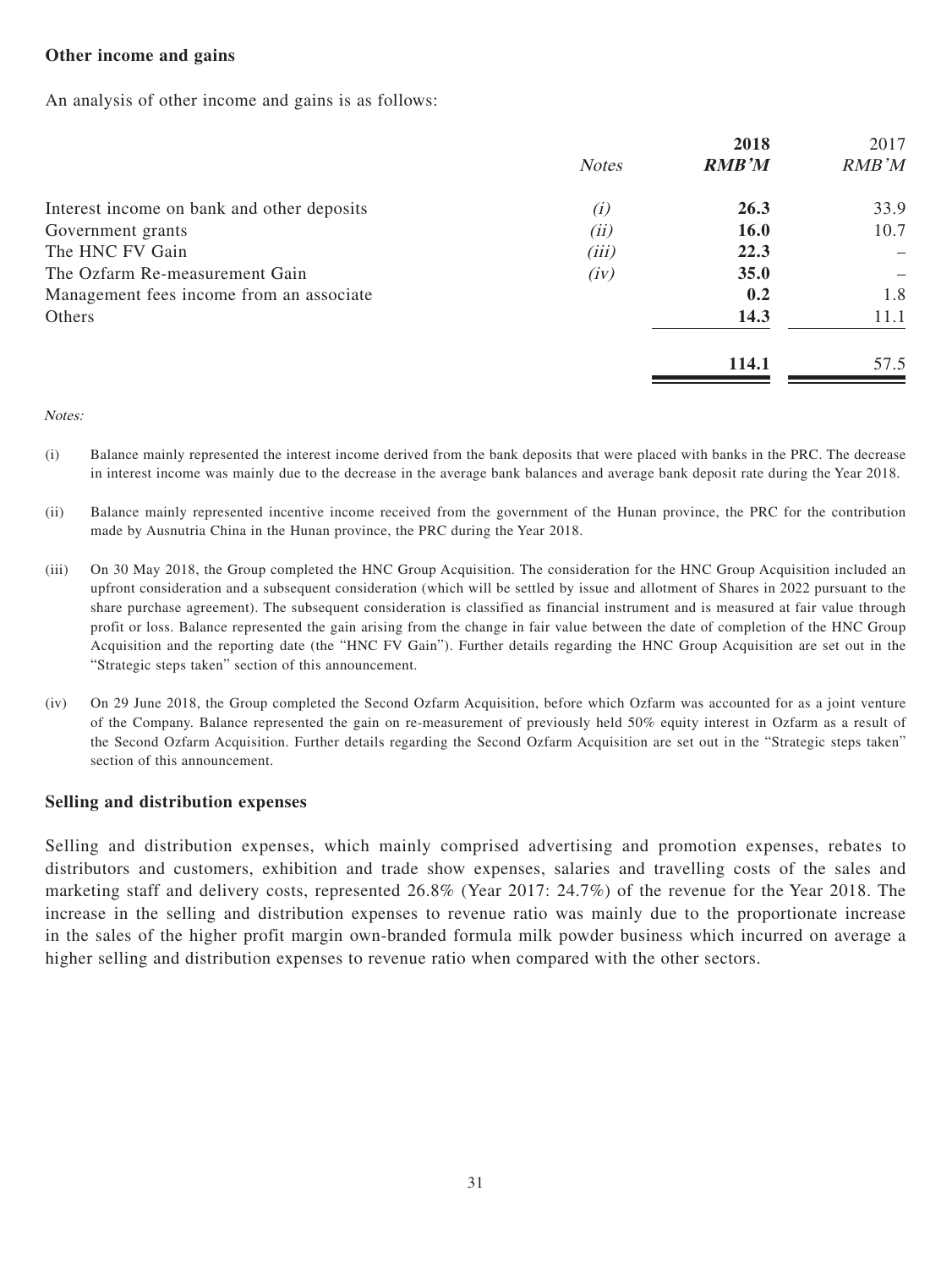# **Administrative expenses**

The administrative expenses accounted for 8.6% (Year 2017: 7.6%) of the revenue of the Group for the Year 2018.

Administrative expenses mainly comprised staff costs (including the non-cash equity-settled share option expense of RMB2.9 million (Year 2017: RMB7.6 million)), travelling expenses, auditors' remuneration, professional fees, depreciation and R&D costs. The increase in administrative expenses was primarily attributed to the continuous increase in the scale of operations of the Group and the increase in R&D costs of RMB62.2 million, from RMB37.9 million for the Year 2017 to RMB100.1 million for the Year 2018, for the research and development of new products etc.

# **Other expenses**

Other expenses mainly comprised (i) net foreign currency exchange losses of RMB30.8 million (Year 2017: RMB3.5 million) arising from the foreign currency transactions, mainly between EUR and RMB, and revaluation of year end foreign currency balances; (ii) compensation to a customer in relation to the termination of a sales contract of RMB8.6 million (Year 2017: Nil); and (iii) loss on fair value change of derivative financial instrument in relation to a call option granted by the Ozfarm Vendors upon completion of the acquisition of the 50% equity interest in Ozfarm in Year 2017 of RMB3.7 million (the "Ozfarm FV Loss") (Year 2017: Nil) and such call option is lapsed upon completion of the Second Ozfarm Acquisition.

# **Finance costs**

The finance costs of the Group for the Year 2018 amounted to RMB29.8 million (Year 2017: RMB22.1 million), representing mainly interest on bank loans and other borrowings raised principally for the financing of the upstream capital expenditures of the Group, particularly in the Netherlands.

The increase in finance costs was mainly attributable to (i) the increase in average bank loans as a result of additional bank loans drawdown during the year; and (ii) the cessation of capitalisation of loan interest upon completion of the construction of the Hector and Pluto Factories at the end of 2017. On 26 October 2018, the Company completed the issue of 249,000,000 Shares at the issue price of HK\$5.18 per Share to CITIC Agri Fund Management Co., Ltd (the "CITIC Subscription") and part of the proceeds raised was used to repay bank loans in the fourth quarter of 2018. The Group has turned from a net debt position of RMB367.8 million as at 31 December 2017 to a net cash position of RMB802.3 million as at 31 December 2018 following the completion of the CITIC Subscription.

# **Income tax expenses**

The profits generated by the Group for the Year 2018 were mainly derived from operations in the PRC and the Netherlands. Under the PRC income tax laws, enterprises are subject to the CIT at a rate of 25%. Ausnutria China and HNC, wholly-owned subsidiaries of the Company, were designated as High-tech Enterprises and were granted a preferential CIT rate of 15% for the Year 2018. All other subsidiaries established in the PRC are subject to the standard CIT rate of 25%. The standard CIT rate in the Netherlands was applied at 20% for the first EUR200,000 taxable profits and 25% for the taxable profits exceeding EUR200,000. The standard CIT rates in Australia, New Zealand, the United States, Canada and Taiwan are 30%, 28%, 21%, 26.5% and 17%, respectively.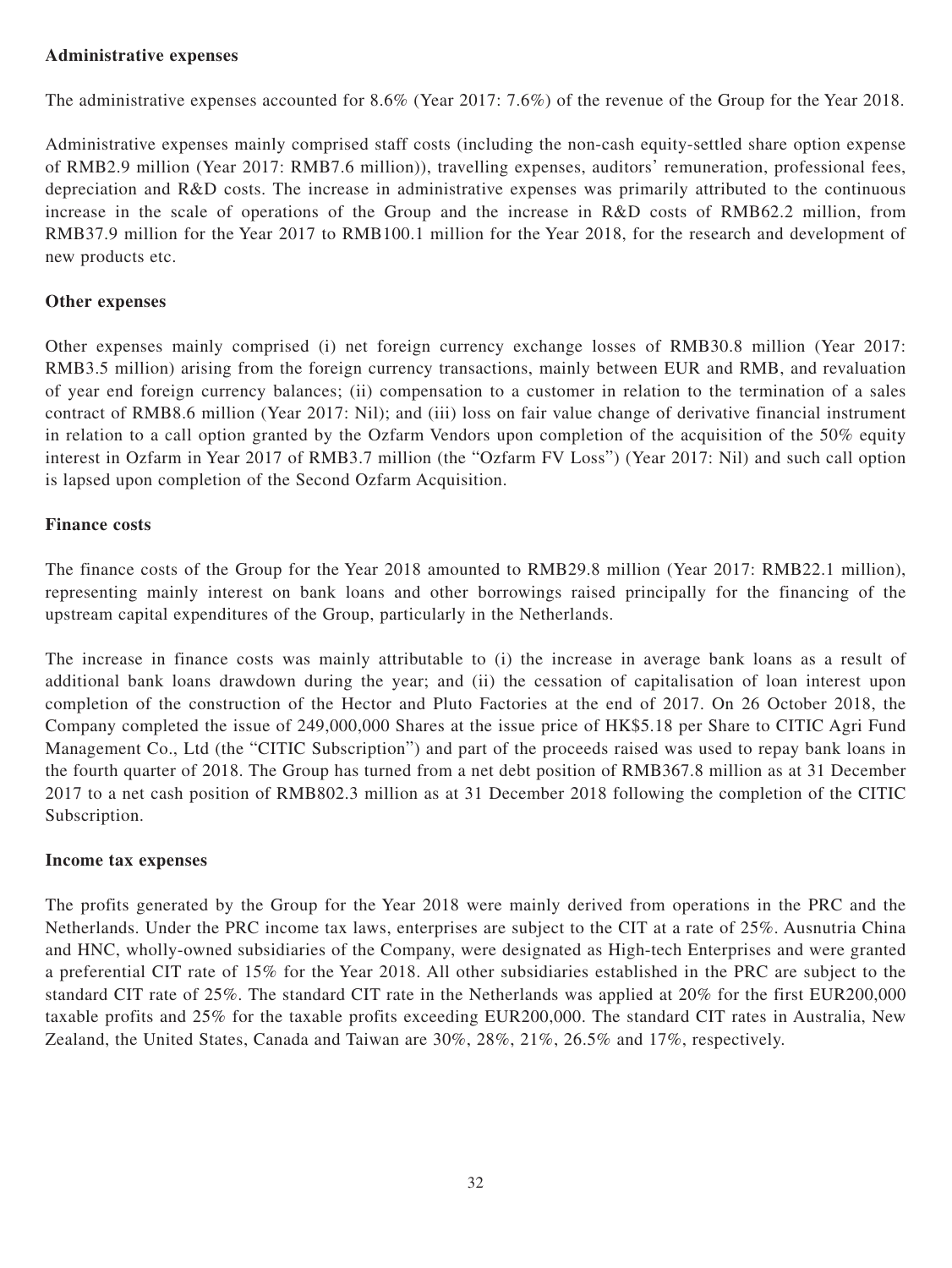The decrease in the Group's effective tax rate from 23.7% for the Year 2017 to 20.0% (excluding the Ozfarm Remeasurement Gain and the Ozfarm FV Loss (together the "Ozfarm One-Off Net Gain") and the HNC FV Gain of a total of RMB53.6 million) for the Year 2018 was mainly due to the granting of a preferential CIT rate to HNC of 15% (Year 2017: 25%) as HNC is designated as a High-tech Enterprise during the year. The profit before tax derived from HNC has accounted for 45.2% (Year 2017: 49.2%) of the Group's adjusted profit before tax for the Year 2018.

# **Profit attributable to ordinary equity holders of the Company**

The Group's profit attributable to ordinary equity holders of the Company for the Year 2018 amounted to RMB635.1 million, representing an increase of RMB327.0 million, or 106.1% when compared with the Year 2017.

Excluding the Ozfarm One-Off Net Gain and the HNC FV Gain of a total of RMB53.6 million, the adjusted profit attributable to ordinary equity holders of the Company amounted to RMB581.5 million, representing an increase of RMB273.4 million, or 88.7% when compared with the Year 2017.

The continuous improvement in the Group's financial performance which results from the continuous growth in the sales of own-branded cow and goat milk formula products was mainly driven by the clear brand positioning, the effective business strategies implemented by the Group as well as the increasing market demands for the products of the Group.

# **Analysis on Consolidated Statement of Financial Position**

As at 31 December 2018, the total assets and net asset value of the Group amounted to RMB6,829.0 million (2017: RMB5,621.1 million) and RMB3,394.5 million (2017: RMB1,947.0 million), respectively.

The increase in total assets of the Group as at 31 December 2018 was mainly contributed by:

- (i) the Second Ozfarm Acquisition which resulted in a net increase in total assets (mainly goodwill and other intangible assets) of RMB204.3 million;
- (ii) the increase in interest in the HQ Development Company with the carrying value of RMB153.9 million included in investments in associates (2017: included in deposit paid of RMB58.5 million) as at 31 December 2018. During the year, the Group's interest in the HQ Development Company was diluted from 100% to 51% subsequent to the subscription of 49% interest in the HQ Development Company by an independent property developer. As the management and daily operations of the HQ Development Company are vested with the independent property developer, the HQ Development Company was then accounted for as an associate of the Company;
- (iii) the increase in inventories of RMB460.9 million as a result of the scale up of operations of the Group following completion of the Hector and Pluto Factories; and
- (iv) the net increase in cash and cash equivalent and pledged deposits of a total of RMB273.3 million derived mainly from the CITIC Subscription and cash generated from operating activities.

The increase in total assets of the Group as at 31 December 2018 was mainly financed by the issue of new Shares for the CITIC Subscription, internal working capital and the cash flows generated from operating activities of the Group of totalling RMB531.8 million (Year 2017: RMB512.5 million) during the year.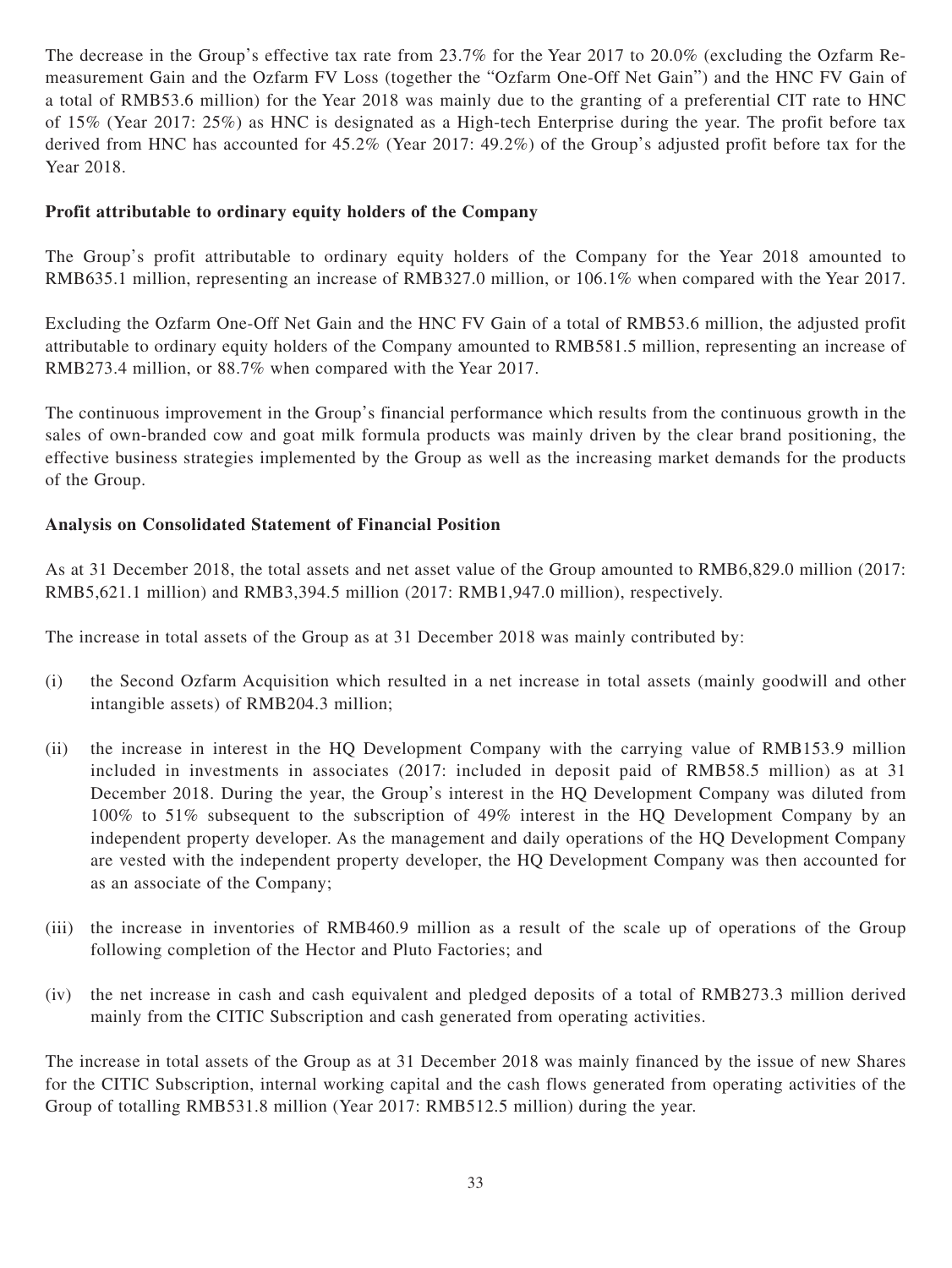The increase in net assets of the Group as at 31 December 2018 was mainly a result of the net effect of (i) the net profit of the Group generated for the year of RMB644.6 million; (ii) the increase in the share capital and share premium of the Company of a total of RMB1,565.1 million mainly derived from as a result of the CITIC Subscription; and (iii) the decrease in capital reserve arising from the elimination of the goodwill for the acquisition of the minority interests in the HNC Group and HGM during the year of a total of RMB655.6 million.

# **Working Capital Cycle**

As at 31 December 2018, the current assets to current liabilities ratio of the Group was 1.6 times (2017: 1.2 times). The improvement in current assets to current liabilities ratio when compared with the prior year was mainly due to the cash inflows contributed by the CITIC Subscription as well as from the operating activities.

An analysis of key working capital cycle is as follows:

|                          | 2018<br><b>Number</b><br>of days | 2017<br>Number<br>of days | Change<br>Number<br>of days |
|--------------------------|----------------------------------|---------------------------|-----------------------------|
| Inventory turnover days  | 176                              | 154                       | 22                          |
| Debtors' turnover days   | <b>20</b>                        | 21                        | (1)                         |
| Creditors' turnover days | 37                               | 35                        | 2                           |

In March 2018, the Group commenced the delivery of formula milk powder products from the Netherlands to the PRC via railway. In order to further control the transportation costs following the ramping up of the productivity of the Hector and Pluto Factories, the Group continues to optimise its logistic arrangements by increasing the delivery of goods via railway as such logistic arrangement is considered to be more cost effective based on the trial experience in the past months. In particular, in the fourth quarter of 2018, the Group has arranged four trains fully loaded with 100% Ausnutria products for the delivery of formula milk powder products from the Netherlands to cater for the anticipated increase in demand in the first quarter of 2019. The goods in transit increased from RMB84.9 million as at 31 December 2017 to RMB141.0 million as at 31 December 2018. Besides, in order to secure some of the key ingredients, particularly those for the production of specialty formula such as organic, the Group has increased the safety stock level on some of the key raw materials during the year. As a result of the change in the above two strategies, the Group's inventory turnover days for the Year 2018 has been temporarily affected and increased by 22 days to 176 days.

The turnover days of the Group's trade and bills receivables and trade payables for the Year 2018 remained fairly stable when compared with the prior year.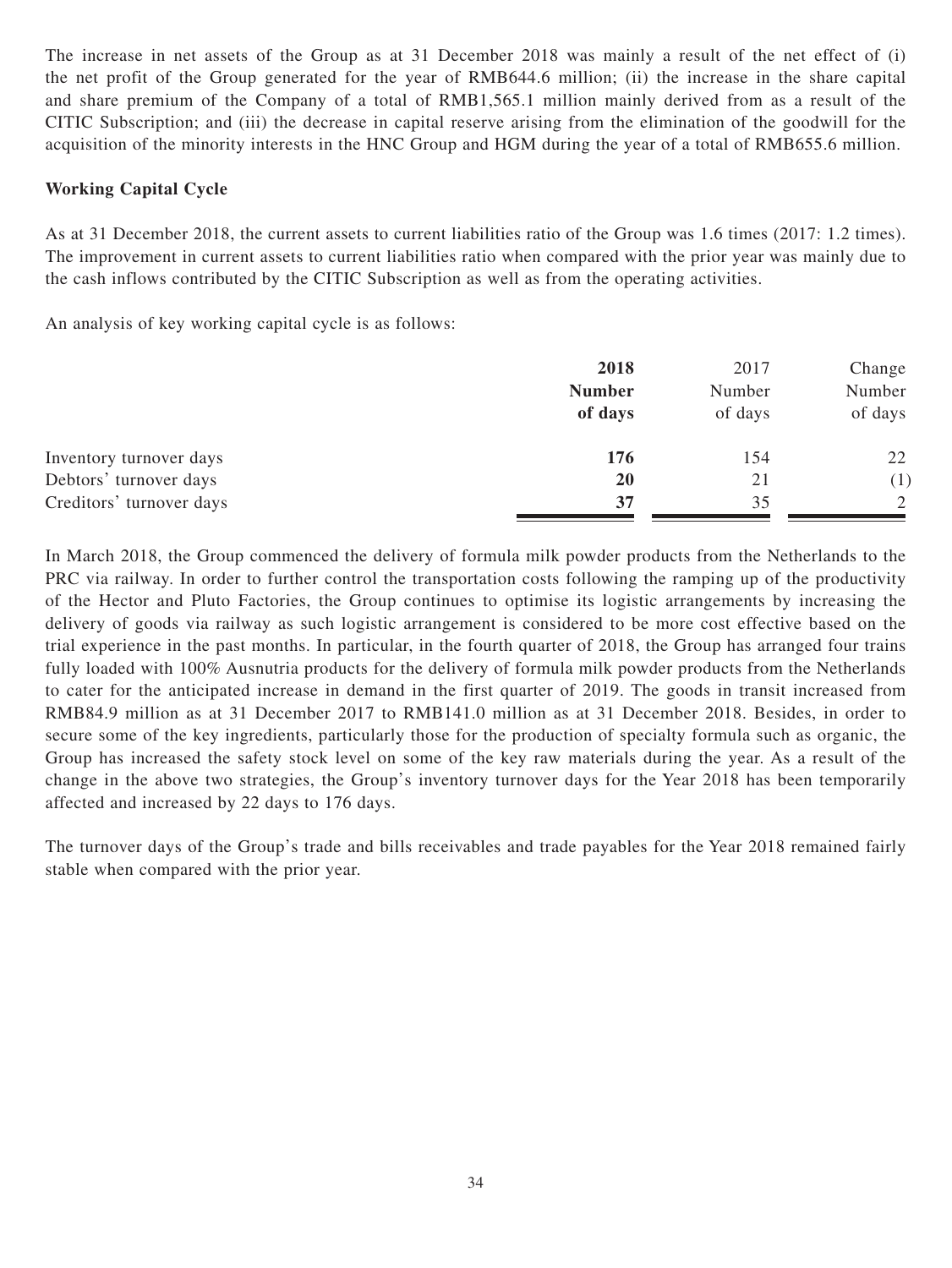# **FINANCIAL RESOURCES, LIQUIDITY AND PLEDGED OF ASSETS**

A summary of liquidity and financial resources is set out below:

|                                                       | As at 31 December |           |  |
|-------------------------------------------------------|-------------------|-----------|--|
|                                                       | 2018              | 2017      |  |
|                                                       | <b>RMB'M</b>      | RMB'M     |  |
| Interest-bearing bank loans and borrowings            | (1,075.4)         | (1,972.2) |  |
| <i>Less:</i> Pledged deposits $(1)$                   | 427.8             | 968.7     |  |
| Cash and cash equivalents <sup><math>(2)</math></sup> | 1,449.9           | 635.7     |  |
|                                                       | 802.3             | (367.8)   |  |
| Total assets                                          | 6,829.0           | 5,621.1   |  |
| Shareholders' equity                                  | 3,253.7           | 1,740.5   |  |
| Gearing ratio $^{(3)}$                                | N/A               | $6.5\%$   |  |
| Solvency ratio $(4)$                                  | $47.6\%$          | 31.0%     |  |

### Notes:

(1) All denominated in RMB.

(2) An analysis of cash and cash equivalents by currency is shown below:

|            | 2018    |       | 2017  |       |
|------------|---------|-------|-------|-------|
| Currency   | RMB'M   | %     | RMB'M | $\%$  |
| <b>RMB</b> | 630.4   | 43.5  | 384.2 | 60.4  |
| HK\$       | 448.4   | 30.9  | 6.9   | 1.1   |
| EUR        | 198.5   | 13.7  | 156.6 | 24.6  |
| <b>AUD</b> | 81.9    | 5.6   | 12.8  | 2.0   |
| US\$       | 54.4    | 3.8   | 30.1  | 4.7   |
| TWD        | 13.6    | 0.9   | 13.5  | 2.1   |
| <b>NZD</b> | 4.3     | 0.3   | 11.4  | 1.8   |
| Others     | 18.4    | 1.3   | 20.2  | 3.3   |
| Total      | 1,449.9 | 100.0 | 635.7 | 100.0 |

(3) Calculated as a percentage of net bank loans and other borrowings over total assets.

(4) Calculated as a percentage of shareholders' equity over total assets.

The Group is dedicated to maintain its overall liquidity by maximising the cashflows generated from operating activities and increasing the facilities with banks to reserve sufficient funding to support its business development, in particular to meet the Group's strategy of building the global supply chain by completing the construction of the new factories.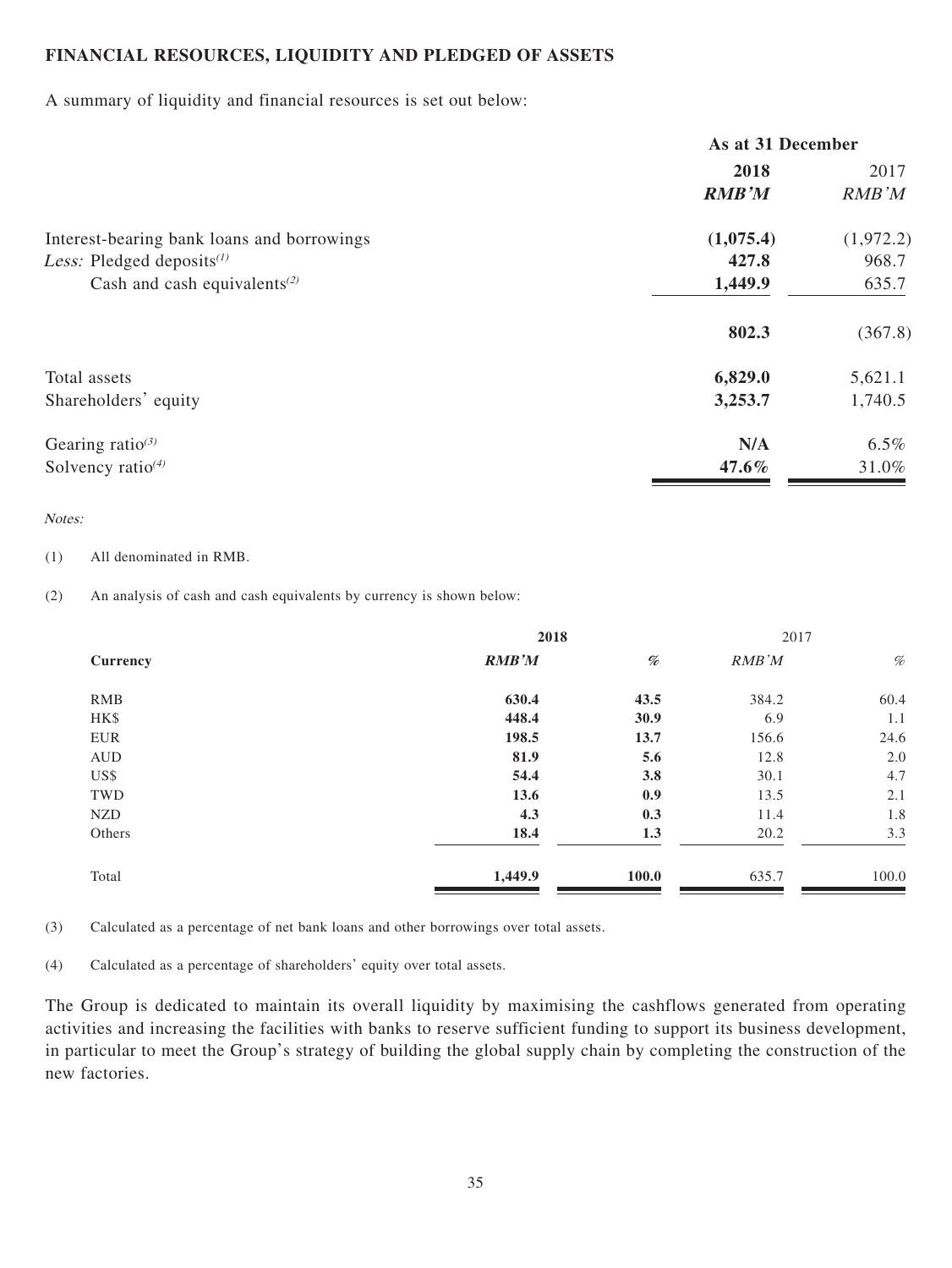As at 31 December 2018, the Group had outstanding borrowings of RMB1,075.4 million (2017: RMB1,972.2 million), of which RMB659.0 million (2017: RMB1,158.0 million) was due within one year and the remaining RMB416.4 million (2017: RMB814.2 million) due over one year. As at 31 December 2018, except for (i) a bank loan of RMB3.0 million which is denominated in RMB (2017: two bank loans of a total of RMB74.6 million) and bears interest at 5.0% (2017: 4.4% to 5.0%) per annum; and (ii) a bank loan of RMB11.8 million (2017: RMB5.3 million) which is denominated in TWD and bears interest at 2.3% to 2.7% (2017: 2.7%) per annum, all borrowings of the Group are denominated in EUR and bear interest at floating rates with reference to London Interbank Offered Rate or The Euro Interbank Offered Rate. As at 31 December 2017, other than the borrowings denominated in RMB, EUR and TWD, the Group had two bank loans of a total of RMB27.1 million which were denominated in AUD and bore interest at rates ranging from 5.4% to 5.7% per annum which were fully repaid during the year.

As at 31 December 2018, the Group had pledged (i) the land and buildings, plant and machineries, inventories and trade receivables that were attributable to the operations in the Netherlands with a total carrying value of EUR239.9 million, equivalent to approximately RMB1,882.6 million (2017: EUR221.8 million, equivalent to approximately RMB1,730.8 million); and (ii) the time deposits that were placed in the PRC of RMB427.8 million (2017: RMB968.7 million) for the banking facilities granted to the Group for the financing of the Group's daily working capital and capital expenditure plans. As at 31 December 2017, the Group had also pledged the land and buildings in Australia with a carrying value of AUD6.6 million, equivalent to approximately RMB33.6 million, for the banking facilities granted to the operations of the Group in Australia. Such bank loans were repaid during the year and the corresponding pledge of the land and buildings in Australia was released during the year accordingly.

# **DIVIDEND**

The Board is pleased to recommend the payment of a final dividend of HK\$0.15 (2017: HK\$0.10) per Share for the Year 2018 to be distributed out of the Company's share premium account. Subject to the approval of the Shareholders at the forthcoming AGM, the proposed final dividend is expected to be paid on or around 27 June 2019. As at the date of this announcement, there was no arrangement with any Shareholders under which he/she/it has waived or agree to waive any dividends.

# **CLOSURE OF REGISTER OF MEMBERS**

The register of members of the Company in Hong Kong will be closed for the following periods:

# **(a) Entitlement to attend and vote at the forthcoming AGM**

For the purpose of determining the Shareholders who are eligible to attend and vote at the forthcoming AGM, the register of members of the Company will be closed from 8 May 2019 to 14 May 2019 (both dates inclusive) during which period no transfer of Shares will be registered. To be qualified to attend the forthcoming AGM, all transfers of Shares accompanied by the relevant share certificates must be lodged with the Company's branch share registrar, Computershare Hong Kong Investors Services Limited at Shops 1712- 1716, 17 Floor, Hopewell Centre, 183 Queen's Road East, Wanchai, Hong Kong no later than 4:30 p.m. on 7 May 2019.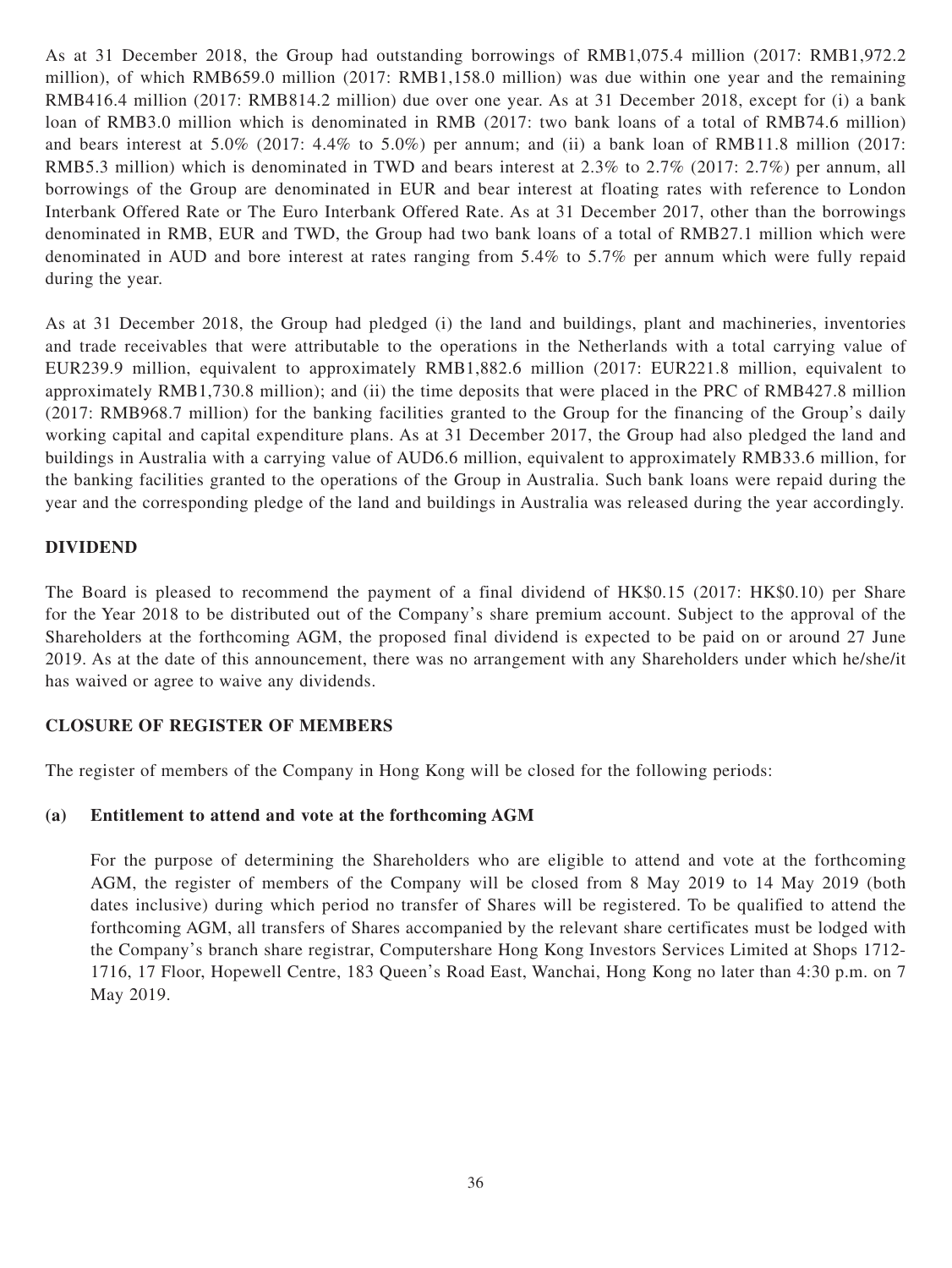# **(b) Entitlement for the proposed final dividend**

For the purpose of determining the Shareholders who are qualified for the proposed final dividend, the register of members of the Company will be closed from 12 June 2019 to 14 June 2019 (both dates inclusive) during which period no transfer of Shares will be registered. To be qualified for the proposed final dividend, all transfers of Shares accompanied by the relevant share certificates must be lodged with the Company's branch share registrar, Computershare Hong Kong Investors Services Limited at Shops 1712-1716, 17 Floor, Hopewell Centre, 183 Queen's Road East, Wanchai, Hong Kong no later than 4:30 p.m. on 11 June 2019.

# **PURCHASE, REDEMPTION OR SALE OF LISTED SECURITIES OF THE COMPANY**

Neither the Company nor any of its subsidiaries purchased, redeemed or sold any of the Shares during the Year 2018 and up to the date of this announcement.

# **CORPORATE GOVERNANCE PRACTICES**

The Board is committed to achieving high standards of corporate governance within the Group at all times and believes that such practices help safeguard the interests of the Shareholders, enhance corporate value and accountability as well as improve its performance.

The Company has adopted the code provisions set out in the Corporate Governance Code (the "CG Code") contained in Appendix 14 of The Rules Governing the Listing of Securities (the "Listing Rules") on the Stock Exchange as its own code of corporate governance practices. The Board also strives to implement the best practices embodies in the CG Code whenever feasible and as far as practicable.

In the opinion of the Board, the Company has complied with the respective code provisions of the CG Code during the Year 2018 and up to the date of this announcement. The Company will continue to review its corporate governance practices from time to time to ensure they comply with the CG Code and align with the latest developments.

# **DIRECTORS' SECURITIES TRANSACTIONS**

The Company has adopted the Model Code for Securities Transactions by Directors of Listed Issuers as contained in Appendix 10 to the Listing Rules as the standards for the Directors' dealings in the securities of the Company. Having made specific enquiry with all Directors, all Directors confirmed that they have complied with the required standard set out in the Model Code for Securities Transactions by Directors of Listed Issuers for the Year 2018 and up to the date of this announcement.

# **AUDIT COMMITTEE**

The audit committee of the Board comprises three independent non-executive Directors, namely, Mr. Jason Wan, Mr. Lau Chun Fai Douglas and Mr. Aidan Maurice Coleman. The audit committee of the Board has reviewed the audited consolidated financial statements of the Group for the Year 2018 including the accounting principles and practices adopted by the Group and discussed with the management of the Company on matters relating to auditing, risk management and internal controls and financial reporting.